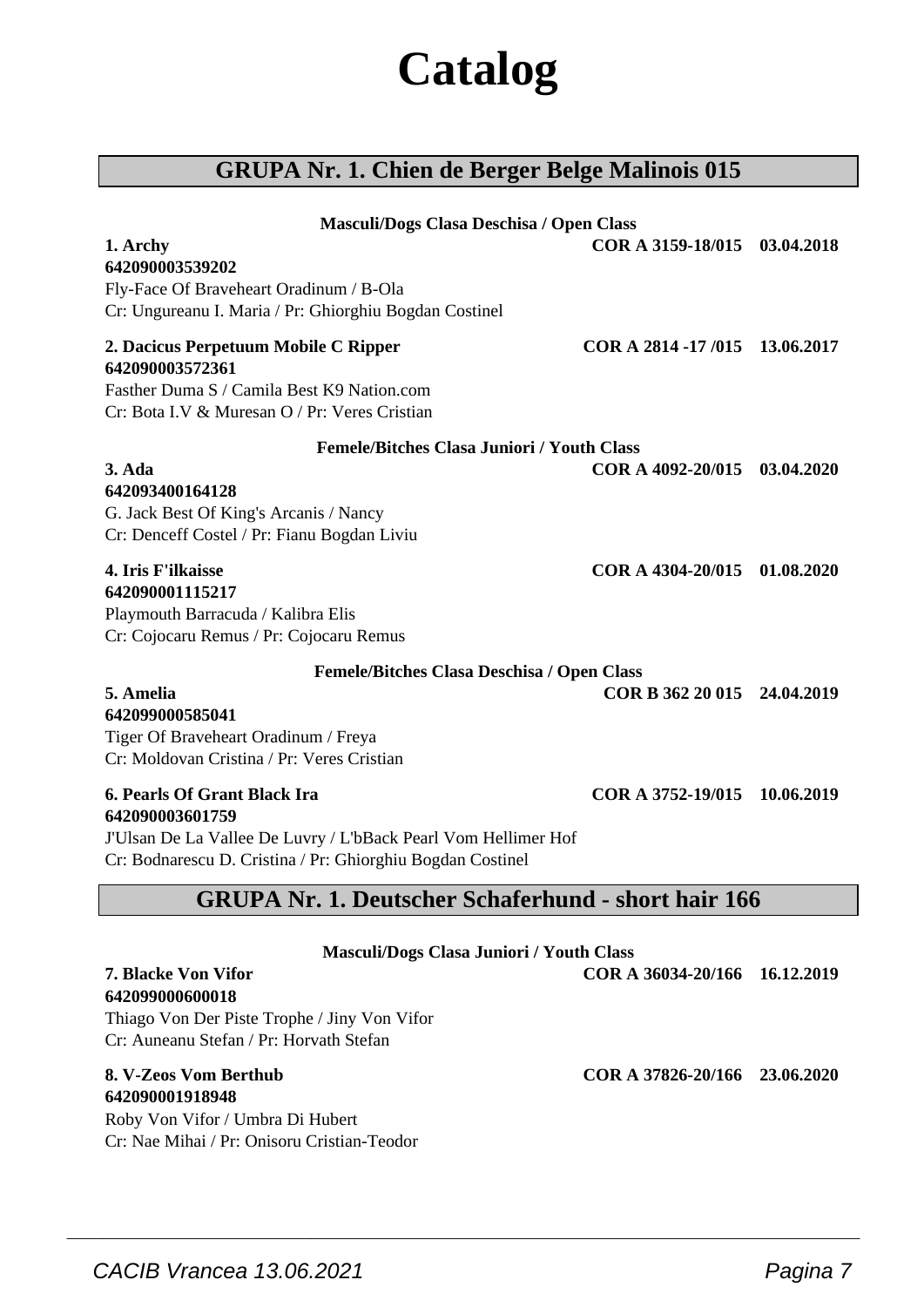**Masculi/Dogs Clasa Deschisa / Open Class**

**945000006149282**

Dinoso Vom Eisernen Kreuz / Satoris Puma Cr: Vit Glisnik / Pr: Popescu Diana Carmen

# **642098201010228**

Ustinov Van Contra / Flora Vom Haus Emy Cr: Grigore Emilian / Pr: Slave Camelia

**Femele/Bitches Clasa Juniori / Youth Class**

**11. Asla COR A 38403-21/166 06.07.2020 64209000191327**

Chicko Srdce Perly Bohemie / Ela Queen Bolly Cr: Petrovici Bogdan / Pr: Petrovici Bogdan

**Femele/Bitches Clasa Deschisa / Open Class**

**12. Rini Darvaal COR A 36003-20/166 21.08.2019**

#### **642090003633134** Rene Eqidius / Jojo Darvaal Cr: Daraban Mihai Bogdan / Pr: Ambrus Norbert

# **GRUPA Nr. 1. Deutscher Schaferhund - long hair 166**

| Masculi/Dogs Clasa Intermediara / Intermediate Class |  |
|------------------------------------------------------|--|
|------------------------------------------------------|--|

#### **13. Jack Vom Storociuc COR A 36122 - 20 / 166 24.10.2019 642099000715979**

Krisu Von Patzenberg / Innes Von Empiere Cr: Storociuc V.Marius / Pr: Semeniuc Nicolae & Carmen

**Masculi/Dogs Clasa Deschisa / Open Class**

# **688035000287644**

Gundabad Vom Fanino / Gama Vom Fanino Cr: Filipovic A. / Pr: Volkan Altunbas

#### **15. Romano Argo COR A 35864-20/166 11.04.2019 642099000658531**

Ghildo' Mascar / Romano Zuleyka Cr: Sorind Dragomir / Pr: Tatuleanu Ovidiu & Dragomir Sorin

**Femele/Bitches Clasa Baby / Baby Class**

 $\overline{\phantom{a}}$  , and the set of the set of the set of the set of the set of the set of the set of the set of the set of the set of the set of the set of the set of the set of the set of the set of the set of the set of the s

**16. Alma COR A 38568-21/166 25.01.2021**

**642099000792403** Esme Von Wento Lana / Collorado Von Wento Lana Cr: Chispan Corina / Pr: Chispan Corina

**9. Cheno Vikar COR A 35964-20/166 30.04.2019**

**14. Mr.Alpha Vom Fanino JR 761026 No 15.03.2019**

**10. Nando Vom Haus Emy COR A 33309 -18/166 14.01.2018**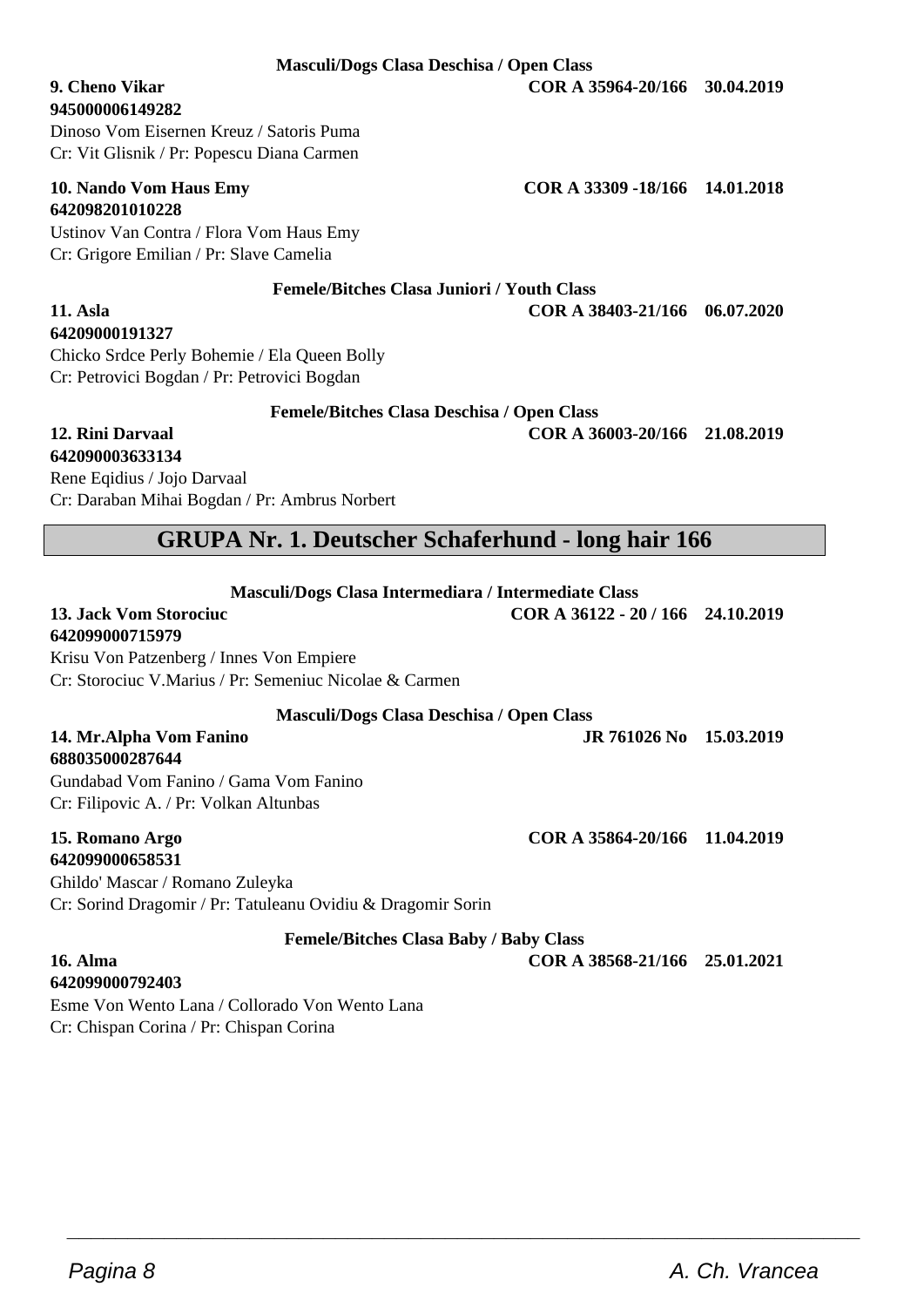**Femele/Bitches Clasa Juniori / Youth Class**

**Femele/Bitches Clasa Deschisa / Open Class 18. Wenzdob Alfa COR A 34266-19/166 18.09.2018**

# **642093400163925**

**642090003611899**

Alpin / Arya Thoryai Szepseg Cr: Nyaguly L. Sandor / Pr: Nyaguly Sandor

Cr: Wenzl Norbert / Pr: Wenzl Norbert

| 19. Wenzdob Aliz                                   | COR A 34267-19/166 18.09.2018 |  |
|----------------------------------------------------|-------------------------------|--|
| 642090003611899                                    |                               |  |
| Cando Von Wolfenwald / Wenzdob Cg Desdemona        |                               |  |
| Cr: Wenzl Norbert&Gabor&Attila / Pr: Wenzl Norbert |                               |  |
|                                                    |                               |  |

Cando Von Wolfenwald / Wenzdob Cg Desdemona

# **GRUPA Nr. 1. Collie Rough 156**

**Femele/Bitches Clasa Juniori / Youth Class**

# **642098100240427**

Alsting New Horizon / Wicani Harvest Queen Cr: Mihuta I. Monica / Pr: Sirbu Ana

**Femele/Bitches Clasa Campioni / Champions Class**

#### **21. Rineweld Uptown Girl COR A 1725-20/156 16.10.2019 990000003346009**

Ladnar Hugs'n Kisses / Nolina Lux Black Deja Vu Cr: Erika Lissai / Pr: Gradinaru Andrei & Andreea

# **GRUPA Nr. 1. Welsh Corgi Cardigan 038**

**Masculi/Dogs Clasa Campioni / Champions Class**

**22. Chocolate Black Sea Fox UKU 0362190 02.02.2018 990000000803566**

Waggerland On The Spot / Style Life O Sole Mia Cr: Kraiduba O. / Pr: Naumeniuk Anastasiia

# **GRUPA Nr. 1. Welsh Corgi Pembroke 039**

**Masculi/Dogs Clasa Juniori / Youth Class**

**23. Kronos Iz Byrshtunovogo Kraju COR A 220-21/039 06.08.2020**

 $\overline{\phantom{a}}$  , and the set of the set of the set of the set of the set of the set of the set of the set of the set of the set of the set of the set of the set of the set of the set of the set of the set of the set of the s

**990000004220494** Night Keepish Fine-and-dandy / Viola Iz Byrshtunovogo Kraju Cr: Savchuk Ludmyla / Pr: Nache Liliana

**20. Angel Morning COR A 1736-20/156 01.03.2020**

**17. Danae Thoryai Szepseg COR A 36379-20/166 13.03.2020**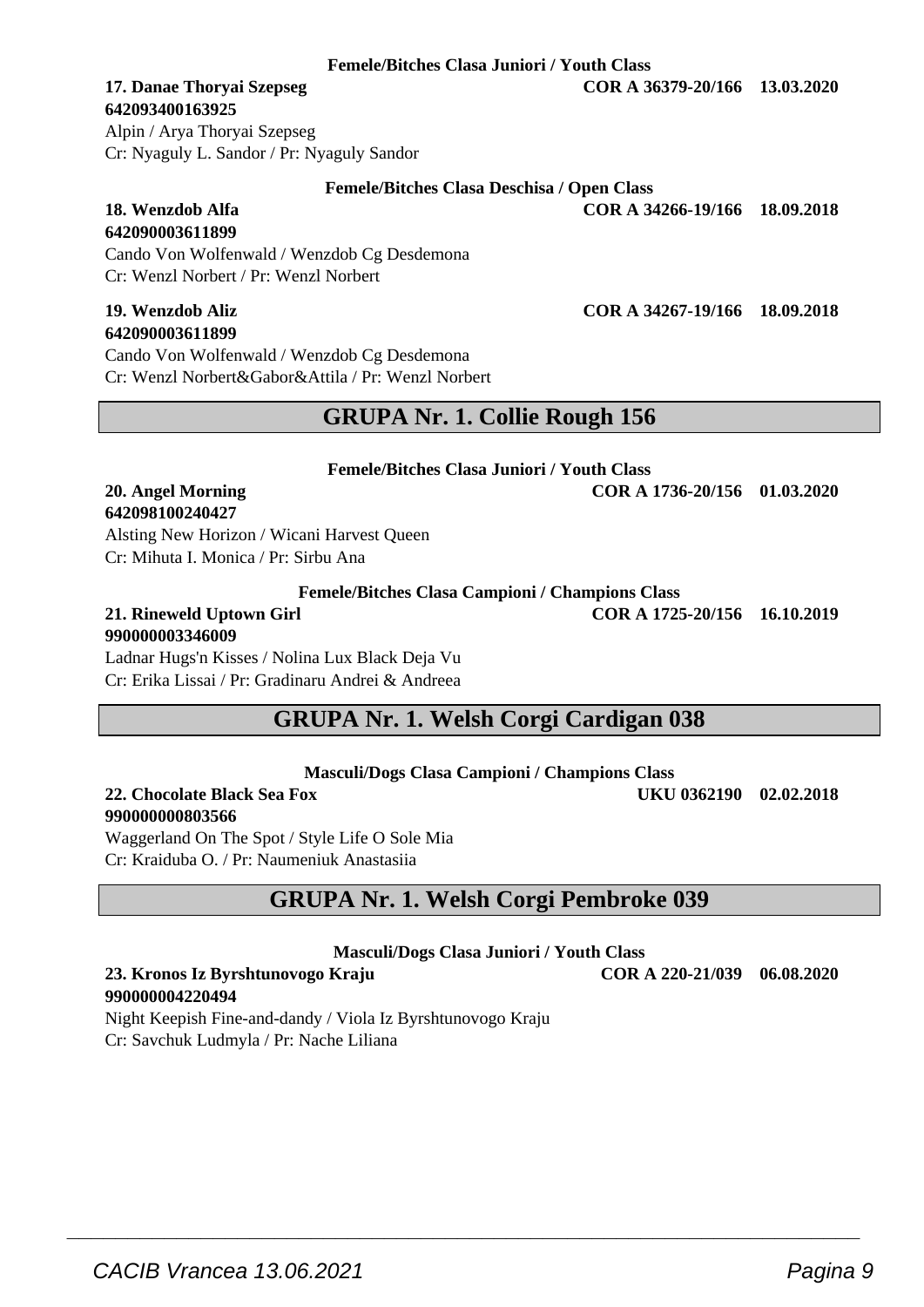**Masculi/Dogs Clasa Intermediara / Intermediate Class**

# **24. Black Sea Imperial Eifion COR A 112-20/039 11.02.2020**

**642098100213858**

Malahit Nadezhdy Chester / Malahit Nadezhdy Zhanetta-Cherri Cr: Bucur Camelia / Pr: Micula Magdalena Cristina

**25. Black Sea Imperial Ffancy COR A 121-20/039 12.02.2020 642098100213837**

Malahit Nadezhdy Chester / Love Ly Rita Iz Branele Cr: Bucur Camelia / Pr: Nache Liliana

### **Femele/Bitches Clasa Deschisa / Open Class**

# **992001000212443**

Amansi Greater Art / Norvegiya Aleant Fairy Fox Cr: Shulgina Alona / Pr: Chumak Vladyslav

# **GRUPA Nr. 1. Kuvasz 054**

**Femele/Bitches Clasa Deschisa / Open Class**

**27. Ancsa COR A 630-20/054 11.11.2019**

# **642090001868824**

Verbunkos Ajandok / Borza-Parti Orseg Angi Cr: Motica Robert / Pr: Mezei Lorant

# **GRUPA Nr. 1. Ciobanesc Romanesc Carpatin 350**

### **Masculi/Dogs Clasa Deschisa / Open Class**

**28. Darz De Plai Prahovean COR A 4171-19/350 15.10.2018**

**642098201062850** Buzdugan De Plai Prahovean / Doina De Croitoru Cr: Jilaveanu Petre Catalin / Pr: Jilaveanu Petre

#### **29. Zeus A Lu Voarea COR B 2565-20/350 12.10.2019 642098201084842**

Ursu Der Budurleni / Cleo De Ovican Cr: Andrei Deac / Pr: Jilaveanu Petre

**Femele/Bitches Clasa Juniori / Youth Class**

**30. Laica De Troian COR A 4349-20/350 15.03.2020**

# **642098201079069**

Ares / Bruna De Troian Cr: Balan Gheorghe / Pr: Luca Adrian

### **Femele/Bitches Clasa Deschisa / Open Class**

 $\overline{\phantom{a}}$  , and the set of the set of the set of the set of the set of the set of the set of the set of the set of the set of the set of the set of the set of the set of the set of the set of the set of the set of the s

#### **31. Zara A Lu Voarea COR B 258-20/350 12.10.2019 642098201084845**

Ursu Der Budurleni / Kleo De Ovican Cr: Andrei Deac / Pr: Jilaveanu Petre

**26. Aleant Favourite Kitty UKU 0415677 13.03.2019**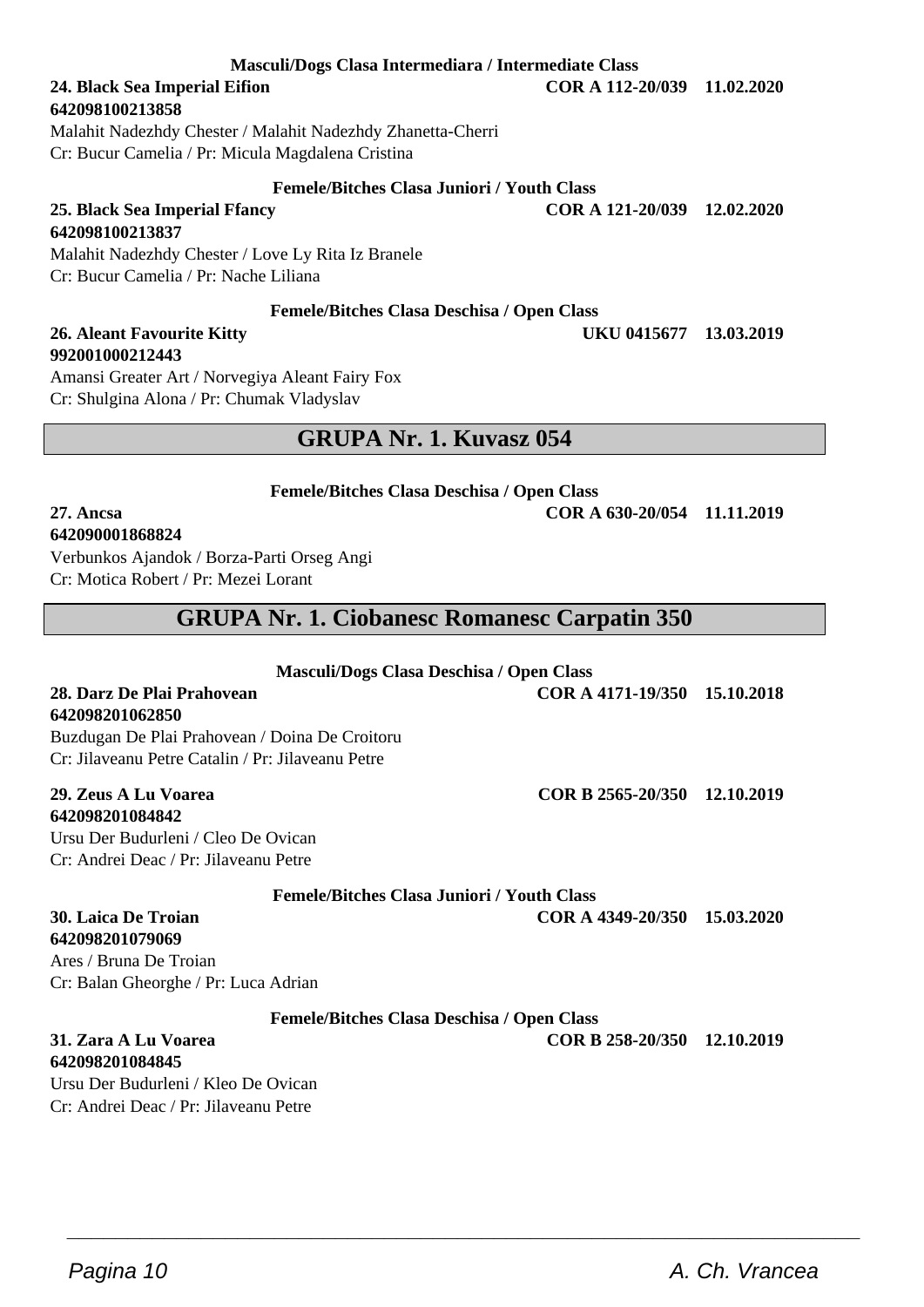# **GRUPA Nr. 1. Ciobanesc Romanesc Mioritic 349**

| <b>Masculi/Dogs Clasa Baby / Baby Class</b>              |                                |                     |
|----------------------------------------------------------|--------------------------------|---------------------|
| 32. Ip                                                   |                                | CRM 1 20.12.2020    |
| 642090001933999                                          |                                |                     |
| Grig De Gotca / Dobra De Gotca                           |                                |                     |
| Cr: Gotca Constantin / Pr: Gotca Constantin              |                                |                     |
| Masculi/Dogs Clasa Juniori / Youth Class                 |                                |                     |
| 33. Jar De Marian Barcun                                 | COR B 4346-20/349              | 02.05.2020          |
| 642099000693529                                          |                                |                     |
| F-Raru De Marian Barcun / Deea De Emionyx                |                                |                     |
| Cr: Marian Barcun / Pr: Cazan Georgiana                  |                                |                     |
| Masculi/Dogs Clasa Intermediara / Intermediate Class     |                                |                     |
| 34. Fag Jr. De Gotca                                     | COR B b 4324-20/349 13.10.2019 |                     |
| 642090001847289                                          |                                |                     |
| Grig De Gotca / Dobra De Gotca                           |                                |                     |
| Cr: Gotca Constantin / Pr: Gotca Constantin              |                                |                     |
| <b>GRUPA Nr. 1. Ceskoslovensky Vlcak 332</b>             |                                |                     |
|                                                          |                                |                     |
| Masculi/Dogs Clasa Deschisa / Open Class                 |                                |                     |
| 35. The Grey Wolf Argus                                  | PK 38702/17                    | 10.09.2017          |
| 100237000056925                                          |                                |                     |
| Sole Mio Black Sea Wolfdog / Slovenskej Rozpravku        |                                |                     |
| Cr: Hristina Georgieva / Pr: Ionita Ioana                |                                |                     |
| <b>Femele/Bitches Clasa Pui / Puppy Class</b>            |                                |                     |
| <b>36. Kiba</b>                                          | Lup C.1                        | 09.12.2020          |
| 100242000020702                                          |                                |                     |
| Timber Spod Dumbiera / The Black Sea Wolfdog             |                                |                     |
| Cr: Hristina Georgieva / Pr: Ionita Ioana                |                                |                     |
| Femele/Bitches Clasa Deschisa / Open Class               |                                |                     |
| 37. Heidi Drinski Vuk                                    |                                | JR 70114 15.07.2019 |
| 688010000119260                                          |                                |                     |
| Cryiing Wolf 1996 Crazy Tarak / Anja Almona              |                                |                     |
| Cr: Stanic Dejan / Pr: Gogulescu Bogdan Adrian           |                                |                     |
| Femele/Bitches Clasa Campioni / Champions Class          |                                |                     |
| 38. The Black Sea Wolfdog Quendolin                      | COR A 474 - 20 / 332           | 03.11.2019          |
| 100098100031629                                          |                                |                     |
| Sole Mio Black Sea Wolfdog / The Black Sea Wolfdog Anouk |                                |                     |
| Cr: Angel Stratiev / Pr: Zaharia Anamaria Iulia          |                                |                     |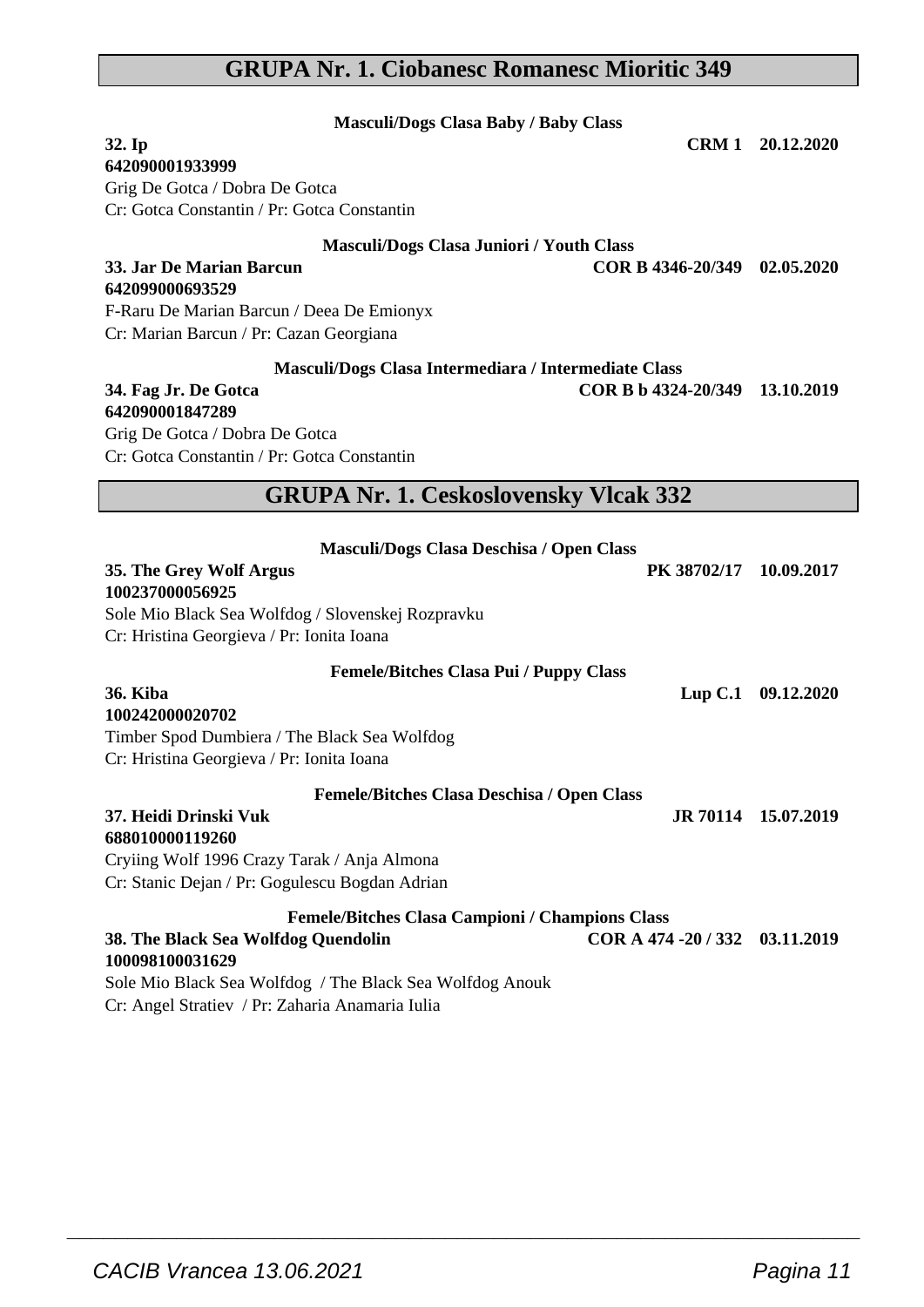### **GRUPA Nr. 1. Berger Blanc Suisse 347**

#### **Femele/Bitches Clasa Juniori / Youth Class**

# **39. Chicca Thoryai Szepseg COR A 321-20/347 03.03.2020**

**642093400163926** Lancelot White Ancilias / Tia Luna Blanca De Lupi Albi Cr: Nyaguly L. Sandor / Pr: Nyaguly Sandor

#### **40. Nice Lara De Lupi Albi COR A 392-20/347 07.05.2020 642090001896810**

Pablo Neve De Lupi Albi / Yris De Lupi Albi Cr: Constantin C.T. & Chetan O. / Pr: Catana Maria Raeesa

### **GRUPA Nr. 1. Australian Shepherd 342**

**Femele/Bitches Clasa Campioni / Champions Class**

**41. Aussiepride In The Name Of Love COR A 333-19/342 02.07.2019**

#### **642090001857810**

Aussiepride Sr Excelent Choice / Ausiepride Xoxo Cr: Niculescu Dana / Pr: Olaru Mihaela & Gabriel

#### **42. Fraytal'Divine Sharm UKU 0364549 15.07.2017 981098106272093**

Mister Jones Des Terres De Khairyaca / Mangry'S Star Angel Celebrity Cr: Cherednichenko A. / Pr: Toboltok Olena

# **GRUPA Nr. 2. Dobermann black 143**

**Masculi/Dogs Clasa Deschisa / Open Class**

**43. Aris COR A 9736-19/143 13.04.2019**

# **642090001835434**

Tahi Reme-vito / Rellaps Joe Le Taxi Cr: Petrovici Bogdan / Pr: Turiga Bogdan

**Femele/Bitches Clasa Pui / Puppy Class**

**44. Rellaps Ziva COR A 9963-21/143 27.10.2020**

# **642093400170712**

Rellaps Electric Castel / Lulu Delnasi Del Naissus Cr: Spaller Sorin / Pr: Rusu Cristina Andreea

**Femele/Bitches Clasa Juniori / Youth Class**

 $\overline{\phantom{a}}$  , and the set of the set of the set of the set of the set of the set of the set of the set of the set of the set of the set of the set of the set of the set of the set of the set of the set of the set of the s

#### **45. Ate Von Dobhades COR A 9888-20/143 16.05.2020 642099010051219**

Ataraxie 's Emil / Darielle Mytone Bo Valcone Cr: Ghinescu P.S & Gavril A.M. / Pr: Ghinescu Paul Sebastian

Pagina 12 **A. Ch. Vrancea**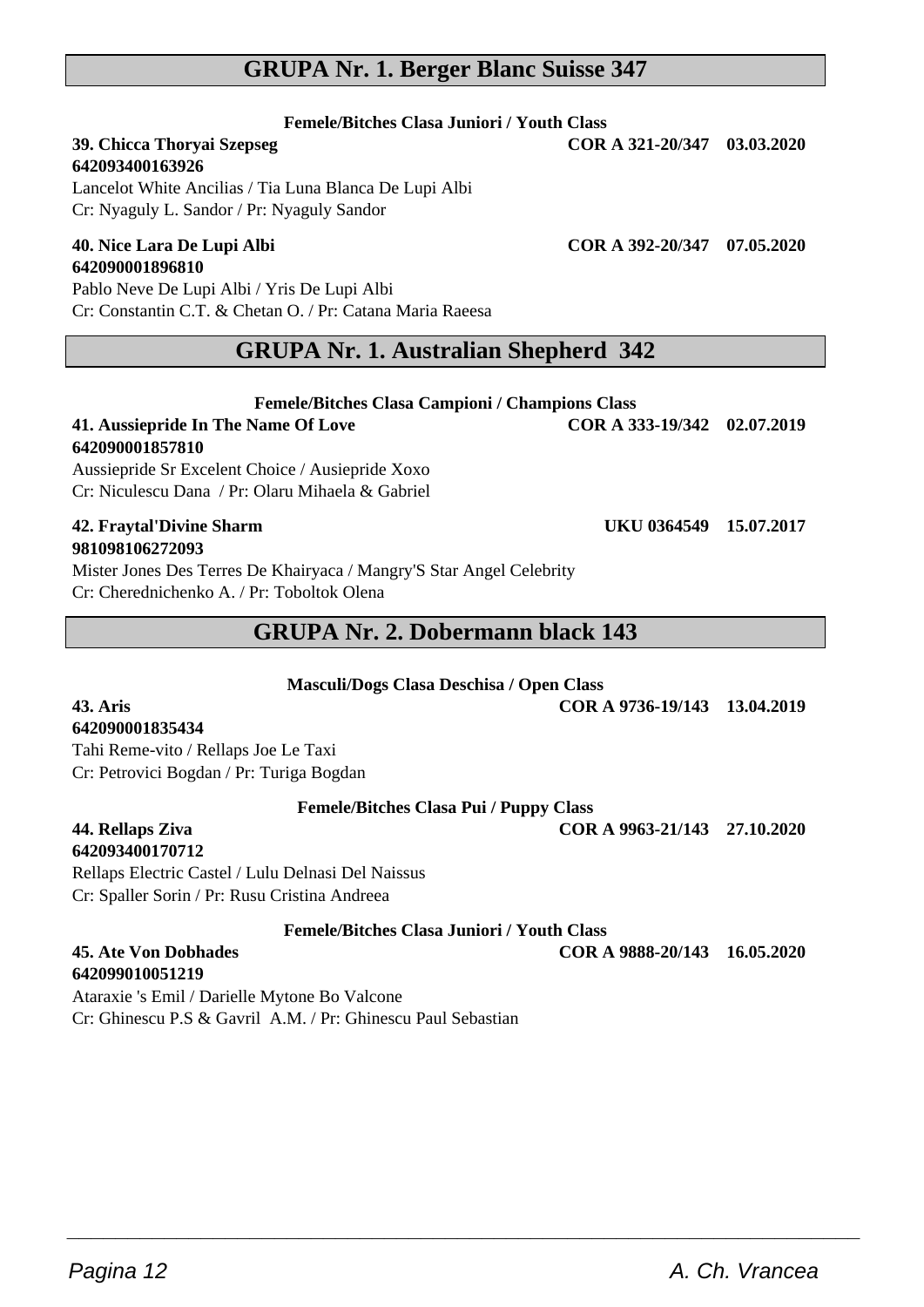#### **Femele/Bitches Clasa Campioni / Champions Class**

# **642099000382237**

Mythos Del Riobianco / Corra Bo Valcone Cr: Vilcu Cristian / Pr: Ghinescu Paul Sebastian

# **GRUPA Nr. 2. Dobermann brown 143**

#### **Femele/Bitches Clasa Intermediara / Intermediate Class**

**47. Ygritte Of Hoffman House COR A 9827-20143 29.10.2019 642099000685972**

Get To The Point Neptun / Khaleesi Of Hoffman House Cr: Daniela Catanescu & Florin Craciun / Pr: Catanescu Daniela & Craciun Florin

**Femele/Bitches Clasa Campioni / Champions Class**

#### **48. India Dobgrace COR A 9179-17/143 17.12.2016 642090003561638**

Filimamont Dragon Bite / Best Of Dobgrace Cr: Alexandru Cristina / Pr: Antohi Codrut

# **GRUPA Nr. 2. Zwergpinscher 185**

| <b>Masculi/Dogs Clasa Campioni / Champions Class</b> |                        |  |
|------------------------------------------------------|------------------------|--|
| 49. Padington Divine Touch                           | UKU 0369490 15.01.2018 |  |
| 900085000162156                                      |                        |  |

Batterflay Land Ieros / Persiya Golden Anik's Cr: Krykopolo Tamara / Pr: Krykopolo Tamara

**Femele/Bitches Clasa Juniori / Youth Class**

**50. Impala Unda Umberlee COR A 3061-20/185 06.06.2020**

**642099000753323** Impala Xamur Xaramanthe / Impala Francine Cr: Ioana Craciun / Pr: Catanescu Daniela

**GRUPA Nr. 2. Riesenschnauzer black 181**

#### **Masculi/Dogs Clasa Juniori / Youth Class 51. Gloris Limited Edition RKF 6031620 12.09.2020**

# **64311080043549**

Gloris Helios / Gloris Toskana Cr: Seliverstova A. / Pr: Marton Imola & Geza

**Femele/Bitches Clasa Intermediara / Intermediate Class**

 $\overline{\phantom{a}}$  , and the set of the set of the set of the set of the set of the set of the set of the set of the set of the set of the set of the set of the set of the set of the set of the set of the set of the set of the s

#### **52. A Stars Is Born De Brissard COR A 4275-20/181 09.09.2019 642093400149624**

Euripide De Brissard / Wonderful World De Brissard Cr: Bengescu Bellu Ciprian / Pr: Morogan Leonard

**46. Darielle Mytone Bo Valcone COR A 9281-17/143 15.06.2017**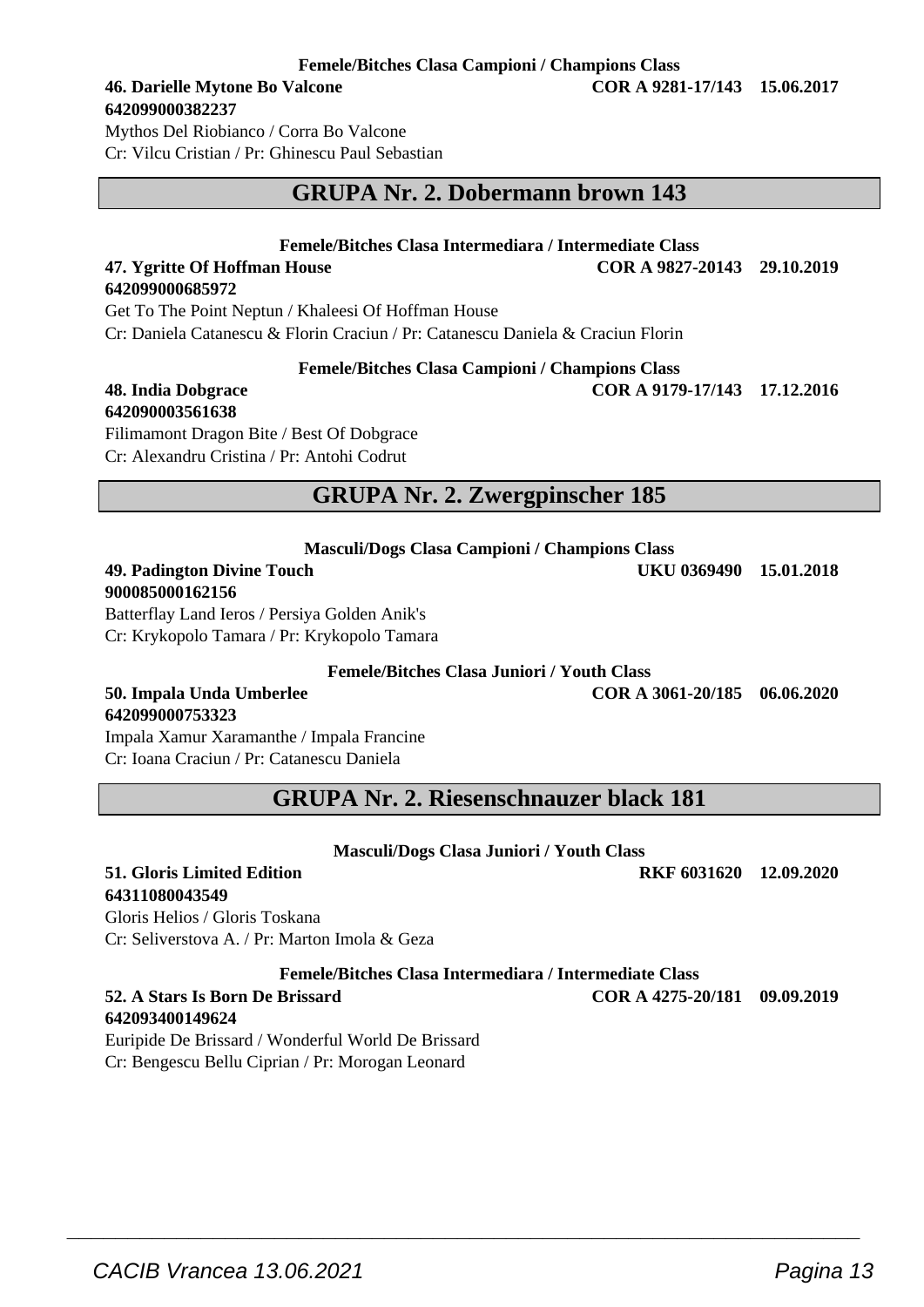### **53. Ravenheart Mistery Follow Your Faith COR A 4280-20/181 28.11.2019 642093400160493**

Gently Born Obsession Point / Ravenheart Mistery A Dream Come True Cr: Marton Imola&Geza / Pr: Marton Imola & Geza

# **GRUPA Nr. 2. Zwergschnauzer black 183**

#### **Masculi/Dogs Clasa Deschisa / Open Class 54. Zingy Stile S Taganiego Roga UKU 0448095 03.05.2019**

**900113001434582** Ecstatic To Love S Taganiego Roga / Heiress Of A Lucky Star S Taganiego Roga Cr: Gorokhva A.A. / Pr: Belska Inna

#### **Femele/Bitches Clasa Intermediara / Intermediate Class**

#### **55. Victorious Star Queently Majesty UKU 0447750 04.11.2019 900113002103560** Gloris Absolut / Victorious Star Nice In Black

Cr: Belska Inna / Pr: Belska Inna

### **GRUPA Nr. 2. Zwergschnauzer black & silver 183**

**Masculi/Dogs Clasa Juniori / Youth Class**

#### **56. Bright Moon Psiqon COR A 2005-20/183 15.03.2020 642099000726261**

Elegant Dzikie Pola / House Iris Emotion Klara Cr: Simionca Ionel / Pr: Ciolan Ludmila Bianca

**Masculi/Dogs Clasa Intermediara / Intermediate Class**

**57. Soldier Of Fortune Helloween COR A 2029-20/183 07.09.2019**

**616093900997835**

Repitition's Crusader / Wild Rush's Cherry Blossoms

Cr: Malmon Dariusz / Pr: Nedelcu Liviu

#### **Femele/Bitches Clasa Juniori / Youth Class**

**58. House Iris Maya - Aruna COR A 2016-20/183 03.05.2020 642099000753984**

Repitition 's Shogun / House Iris Dreya Cr: Nedelcu Liviu / Pr: Nedelcu Liviu & Cercel Adelina

**Femele/Bitches Clasa Intermediara / Intermediate Class**

 $\overline{\phantom{a}}$  , and the set of the set of the set of the set of the set of the set of the set of the set of the set of the set of the set of the set of the set of the set of the set of the set of the set of the set of the s

#### **59. Victorious Star Our Success UKU 0433478 30.07.2019 990000000799493**

Romeo De Aduana / Victorious Star Triumph Cr: Belska Inna / Pr: Kiyko Nataliya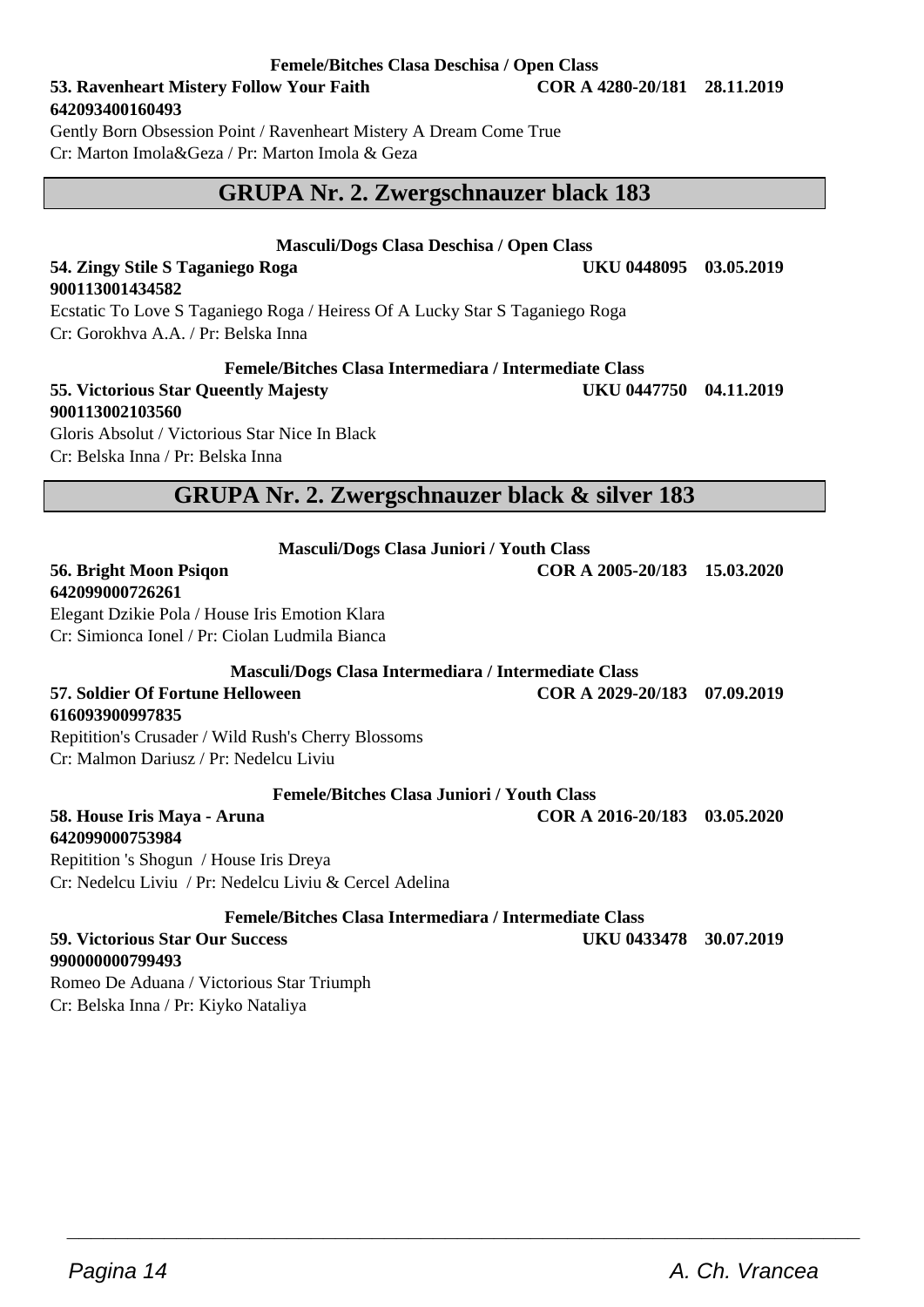# **GRUPA Nr. 2. Cane Corso Italiano 343**

| <b>Masculi/Dogs Clasa Pui / Puppy Class</b>                                                                                                     |                              |            |
|-------------------------------------------------------------------------------------------------------------------------------------------------|------------------------------|------------|
| 60. Abelardo Red Dogs Champions                                                                                                                 | COR A 9148-21/343 26.10.2020 |            |
| 642094100177690<br>H-Primus Nobile Corso Di Mogosoaia / Fatima Nobile Corso Di Mogosoaia<br>Cr: Puscasu Adrian Ionut / Pr: Puscasu Adrian Ionut |                              |            |
| 61. Vision Of Mind Gem<br>643093300190768                                                                                                       | CANE C 2 15.11.2020          |            |
| Star Karuna Know How / Bardi Cardinale Iz Madridskogo Dvora<br>Cr: Diana Kozhevnikova Aleksandrovna / Pr: Berbecaru Ovidiu                      |                              |            |
| <b>Masculi/Dogs Clasa Juniori / Youth Class</b>                                                                                                 |                              |            |
| 62. Gibson<br>642090003616016                                                                                                                   | COR A 8272-20/343 10.03.2020 |            |
| Boris Ivoni Imperial / Lexa Axel House Kennel<br>Cr: Pop Cristian Dan / Pr: Vancsa Robert                                                       |                              |            |
| Masculi/Dogs Clasa Campioni / Champions Class                                                                                                   |                              |            |
| 63. Diablo Custodi Della Quercia<br>642098000589484                                                                                             | COR A 6978-19/343 29.10.2018 |            |
| Giaccherini Del Dyrium / Cuba Imperial Moloss<br>Cr: Mandra I. & Marcu. S / Pr: Cazan Georgiana                                                 |                              |            |
| <b>Femele/Bitches Clasa Pui / Puppy Class</b>                                                                                                   |                              |            |
| 64. Cora Black Angle's Eye<br>642090003601833                                                                                                   | COR A 9109-21/343 24.10.2020 |            |
| Rothorm Jy Dream Don't Say A Word / Ara Black Angel's Eye<br>Cr: Mera Vintan Ioana Alexandra / Pr: Petrea Mara Nicoleta                         |                              |            |
| <b>Femele/Bitches Clasa Juniori / Youth Class</b>                                                                                               |                              |            |
| 65. Olimpius Pride Puma<br>643094100689052                                                                                                      | COR A 9348-2/343             | 08.07.2020 |
| Tator Ekslibris Imagine Olimpius Pride / Olimpius Pride Euphoria<br>Cr: Churakova Daria / Pr: Pintilie Lucian                                   |                              |            |
| 66. Yasmina Della Vale Degli Orsi Ali<br>642099010024263                                                                                        | COR A 8848-20/343 21.06.2020 |            |
| Xaver Della Vale Degli Orsi Ali / Prisca Della Vale Degli Orsi Ali<br>Cr: Ali Denis / Pr: Ali Denis                                             |                              |            |
| Femele/Bitches Clasa Intermediara / Intermediate Class                                                                                          |                              |            |
| 67. Yazell Della Dea Dei Corsi<br>642090001867515                                                                                               | COR A 7747-20/343            | 01.09.2019 |
| Kilroy / Niky Thousand Patata Andraxgold<br>$C_{\rm m}$ $D_{\rm rms}$ MT $R$ MC $/D_{\rm m}$ $D_{\rm rms}$ MT $R$ MC                            |                              |            |

 $\overline{\phantom{a}}$  , and the set of the set of the set of the set of the set of the set of the set of the set of the set of the set of the set of the set of the set of the set of the set of the set of the set of the set of the s

Cr: Paun M.I. & M.G. / Pr: Paun M.I. & M.G.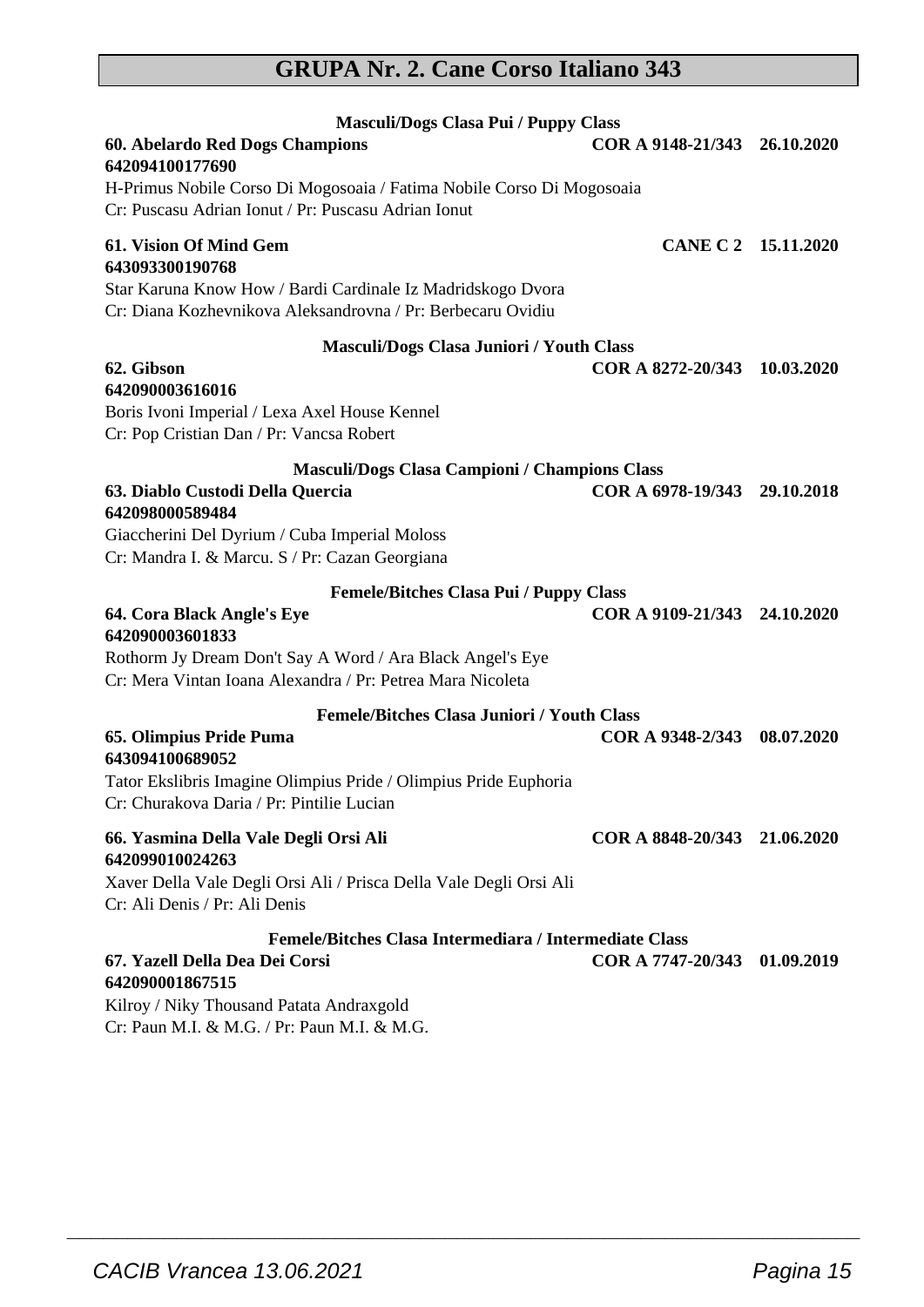### **Femele/Bitches Clasa Deschisa / Open Class**

#### **68. Rona De Bella Corso COR A 7994-20/343 14.02.2020**

**642090003641114** Don Corleone De Bella Corso / Chocolate Cr: Toderica Mircea / Pr: Toderica Mircea

# **GRUPA Nr. 2. Dogo Argentino 292**

**Masculi/Dogs Clasa Deschisa / Open Class**

**69. Metallica Antu Makto COR A 1479-19/292 26.10.2018**

Hodor Antu Makto / Dyona Asesinos Silencioso Cr: Szikszai Katalin / Pr: Babos Attila

#### **Masculi/Dogs Clasa Campioni / Champions Class**

**70. Pablo Segundo Di Casa Nardini COR A 1570-20/292 18.08.2019 250268723011607** Tucuman De Vianini / Maleva Di Casa Nardini Cr: M.Nardini Mattia / Pr: Ignea Alin

**Femele/Bitches Clasa Juniori / Youth Class**

**71. Cindy COR A 1617-20/292 28.03.2020**

## **642098201109115**

**953000010372141**

Nestor El Pinguino D'Tomas Box / Dahlia Cr: Podariu Marius / Pr: Podariu Marius

## **GRUPA Nr. 2. Shar Pei 309**

#### **Masculi/Dogs Clasa Campioni / Champions Class**

### **72. Marshall Michelin Lebron Lingstars UKU 0259014 15.11.2015 945000001584182**

Zvyozdnoe Schast'ye Bogun / Fentay V'Belle Benefis For Ligstars Cr: Sopilnyak Natalya / Pr: Sopilnyak Natalya

#### **Femele/Bitches Clasa Campioni / Champions Class**

**990000002767216**

Ace Of Peis My Name Is Gabriel / Peris Unreal Miracle Cr: Sopilnyak Natalya / Pr: Sopilnyak Natalya

# **GRUPA Nr. 2. Dogue de Bordeaux 116**

**Femele/Bitches Clasa Intermediara / Intermediate Class**

 $\overline{\phantom{a}}$  , and the set of the set of the set of the set of the set of the set of the set of the set of the set of the set of the set of the set of the set of the set of the set of the set of the set of the set of the s

#### **74. Arwen Fata Morgana UKU 0452957 09.10.2019 804038000998736**

Artemiziz Zhamal / Arteiziz Itsy-Bitsy Cr: Korobko Iryna / Pr: Korobko Iryna

**73. Keanna-Rose Ligstars UKU 0396776 14.09.2018**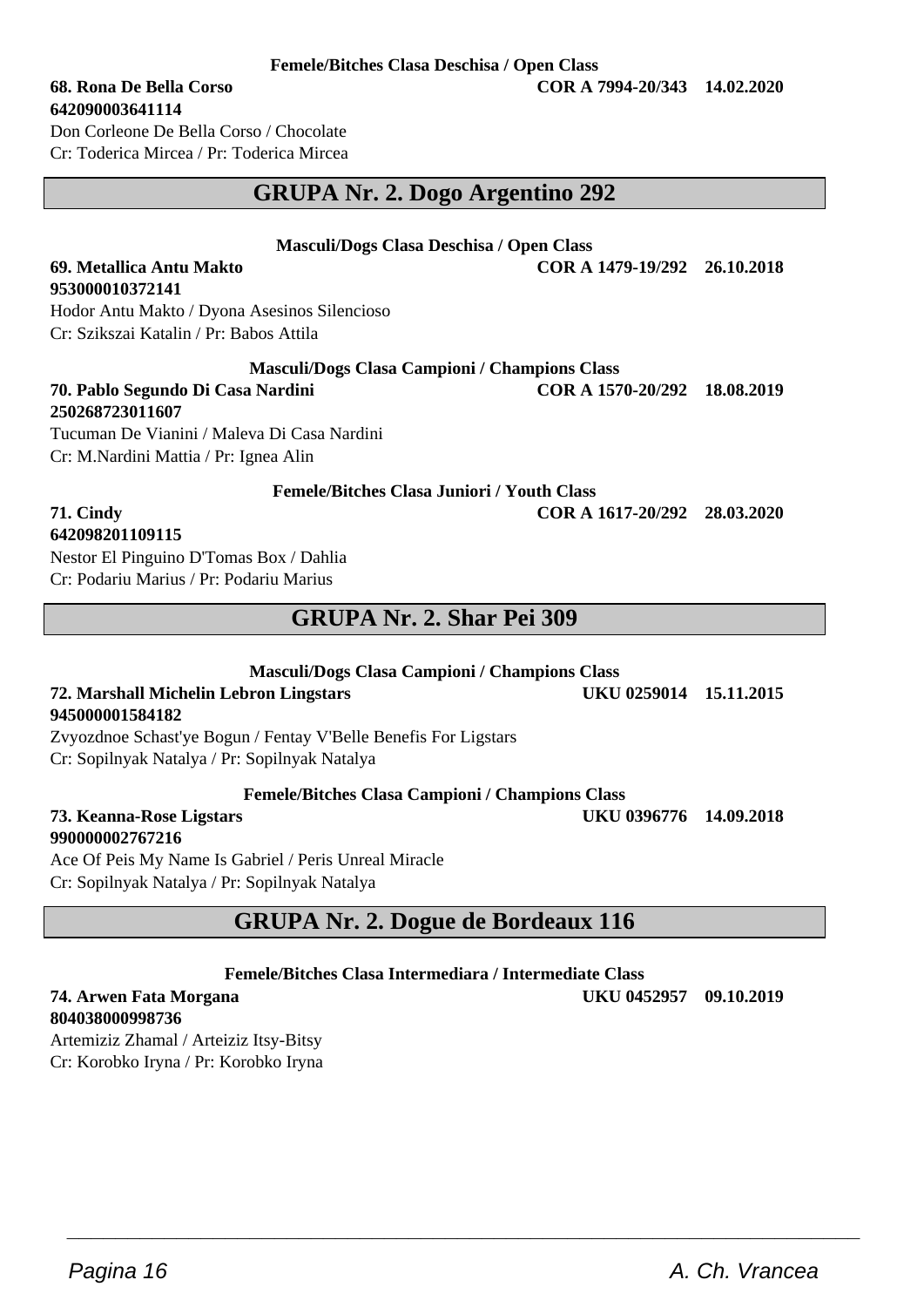### **GRUPA Nr. 2. Deutscher Boxer fawn 144**

| Masculi/Dogs Clasa Deschisa / Open Class<br><b>75. Arthur Von Schomlenmarkt</b><br>642090001791809<br>Rus La Fler Capo Di Tuti Capi / Vera Von Der Burg Singidunum<br>Cr: Luka Laszla / Pr: Stanescu Bogdan Florin      | COR A 4272-19/144 16.08.2018 |  |
|-------------------------------------------------------------------------------------------------------------------------------------------------------------------------------------------------------------------------|------------------------------|--|
| Femele/Bitches Clasa Intermediara / Intermediate Class<br><b>76. Bonny Von Schomlenmarkt</b><br>642099000684340<br>Di Casa Dei Iola Monet / Alice Von Schomlenmarkt<br>Cr: Stanescu Bogdan / Pr: Stanescu Bogdan Florin | COR A 4422-20/144 15.02.2020 |  |
| <b>Femele/Bitches Clasa Deschisa / Open Class</b><br>77. New Gold Box Ohanna<br>642099000507912<br>New Gold Box Indigo / Amarige<br>Cr: Peaha Andreea / Pr: Peaha Andreea                                               | COR A 4153-18/144 09.10.2017 |  |
| <b>GRUPA Nr. 2. Deutscher Boxer brindle 144</b>                                                                                                                                                                         |                              |  |
| <b>Masculi/Dogs Clasa Juniori / Youth Class</b><br>78. El Harvey De Morogan<br>642093400166008<br>Yes Triumph / Urania Triumph<br>Cr: Morogan Leonard & Lucia / Pr: Morogan Leonard                                     | COR A 4453-20/144 10.03.2020 |  |
| <b>Femele/Bitches Clasa Juniori / Youth Class</b><br><b>79. Carines Garo Box</b><br>642093400173572<br>Galahad Ade Box / Ada Garo Box<br>Cr: Crisan P. Iulia / Pr: Coman Marian                                         | COR A 4436-20/144 15.07.2020 |  |

#### **80. Pani Triumph COR A 4488-20/144 26.06.2020 642099000741792**

Que Cest Beaut Triumph / Ximena Triumph Cr: Diplan Adrian / Pr: Stanescu Bogdan Florin

# **GRUPA Nr. 2. Deutsche Dogge fawn, brindle 235**

**Femele/Bitches Clasa Juniori / Youth Class**

 $\overline{\phantom{a}}$  , and the set of the set of the set of the set of the set of the set of the set of the set of the set of the set of the set of the set of the set of the set of the set of the set of the set of the set of the s

**81. Rhea Silva De Brandels LOE 2528361 24.07.2020**

**941000025794080** Majeranek Z Kuzni Napoleonskiej / Sashimi Sanfanger Cr: Galdon Pablo Soriano / Pr: Timpau Loli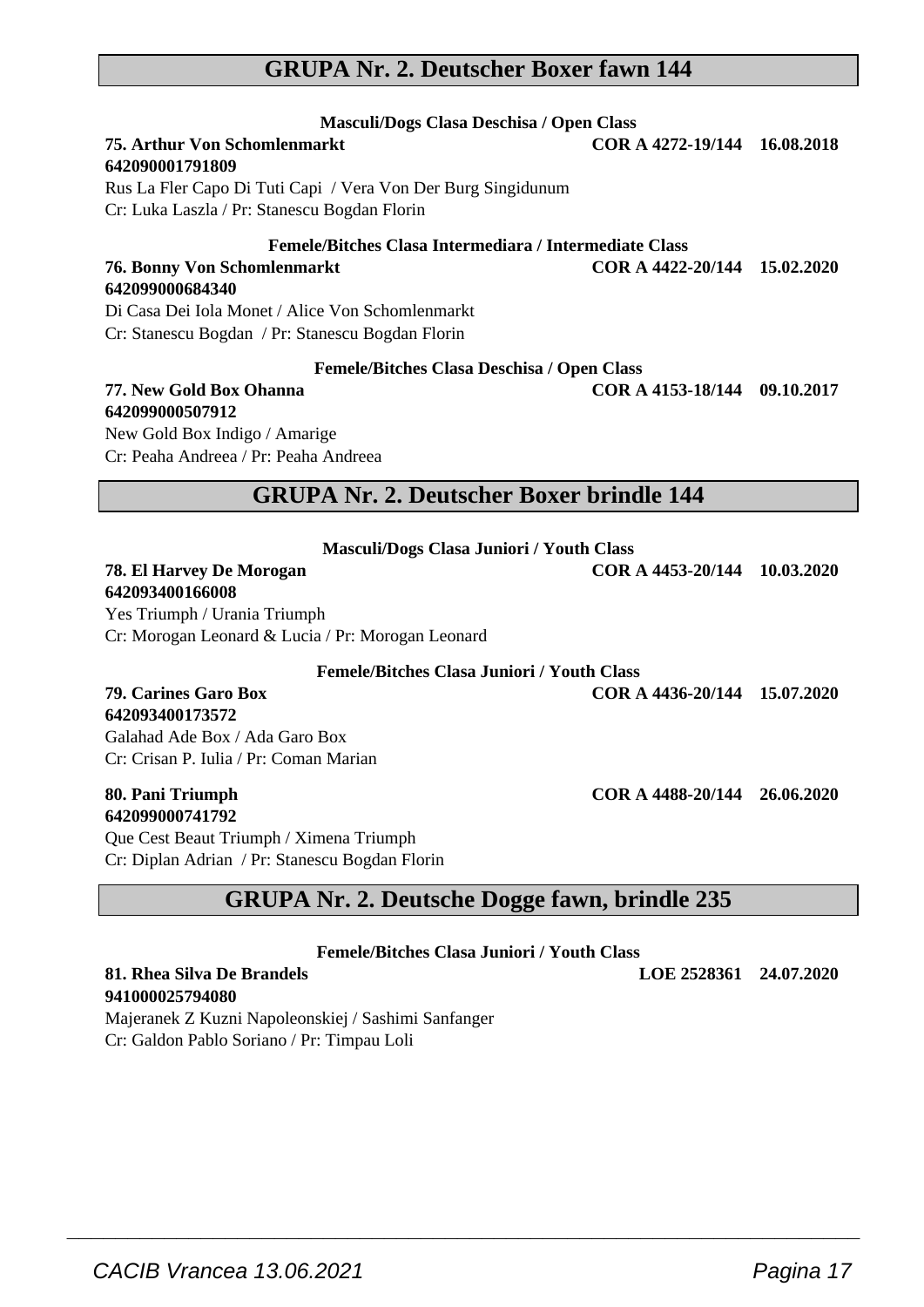# **GRUPA Nr. 2. Deutsche Dogge black, harlequin 235**

**Masculi/Dogs Clasa Deschisa / Open Class 82. Jaime De Alexoana COR A 3249-20/235 12.04.2019**

| Puerto Rico De Alexoana / Diosa De Hoalai<br>Cr: Guzei Alexandra / Pr: Guzei Alexandra & Tepes Focsa Romeo                                                                                       |                               |            |
|--------------------------------------------------------------------------------------------------------------------------------------------------------------------------------------------------|-------------------------------|------------|
| <b>GRUPA Nr. 2. Rottweiler 147</b>                                                                                                                                                               |                               |            |
| Masculi/Dogs Clasa Intermediara / Intermediate Class<br>83. Trust In My Eyes Caius<br>642099000721244<br>Dzomba V Haus Drazic / Trust In My Eyes Winter<br>Cr: Pop Liviu / Pr: Nedelcu Daniel    | COR A 17787-20/147            | 10.01.2020 |
| Masculi/Dogs Clasa Deschisa / Open Class<br>84. Athos Aventador Power Rott Guard Dnk<br>642099000457964<br>Kim Vonguard Gdi / Candy Trust And Power<br>Cr: Nicolae Dona / Pr: Dona Nicolae       | COR A 16309-17/147 23.05.2017 |            |
| 85. Hugo Von Der Rottromulus<br>642094100153647<br>Rumo Von Der Fischermuhle / Bijoux Von Der Rottromulus<br>Cr: Adrian Bojan / Pr: Bojan Adrian                                                 | COR A 17064-19/147 17.10.2018 |            |
| <b>Masculi/Dogs Clasa Munca / Working Class</b><br>86. Gyno Von Der Rottromulus<br>642098201018850<br>Boom Vom Cherniy Kumir / Blondy Von Der Rottromulus<br>Cr: Adrian Bojan / Pr: Bojan Adrian | COR A 16890-18/147 23.05.2018 |            |
| <b>Femele/Bitches Clasa Pui / Puppy Class</b><br>87. U Zen Of Kay House<br>642099000659748<br>Trust In My Eyes War / Rott-Vick Oxi<br>Cr: Calcey Florica / Pr: Coman Adrian                      | COR A 18015-21/147 16.10.2020 |            |
| <b>Femele/Bitches Clasa Juniori / Youth Class</b><br>88. Eleonora Vom Hause Oma<br>642098201109840<br>Zorro Kao Bumbarin / Arizona Kao Bumbarin<br>Cr: Gagyi Csaba / Pr: Gagyi Csaba             | COR A 17624-20/147 15.02.2020 |            |
| 89. Lyra Vom Haus Flo<br>642090001816469<br>Varus Von Der Bleichstrasse / Dasha Vom Haus Flo<br>Cr: Ion Florin / Pr: Ion Florin                                                                  | COR A 17672-20/147 19.02.2020 |            |

 $\overline{\phantom{a}}$  , and the set of the set of the set of the set of the set of the set of the set of the set of the set of the set of the set of the set of the set of the set of the set of the set of the set of the set of the s

**642093400151235**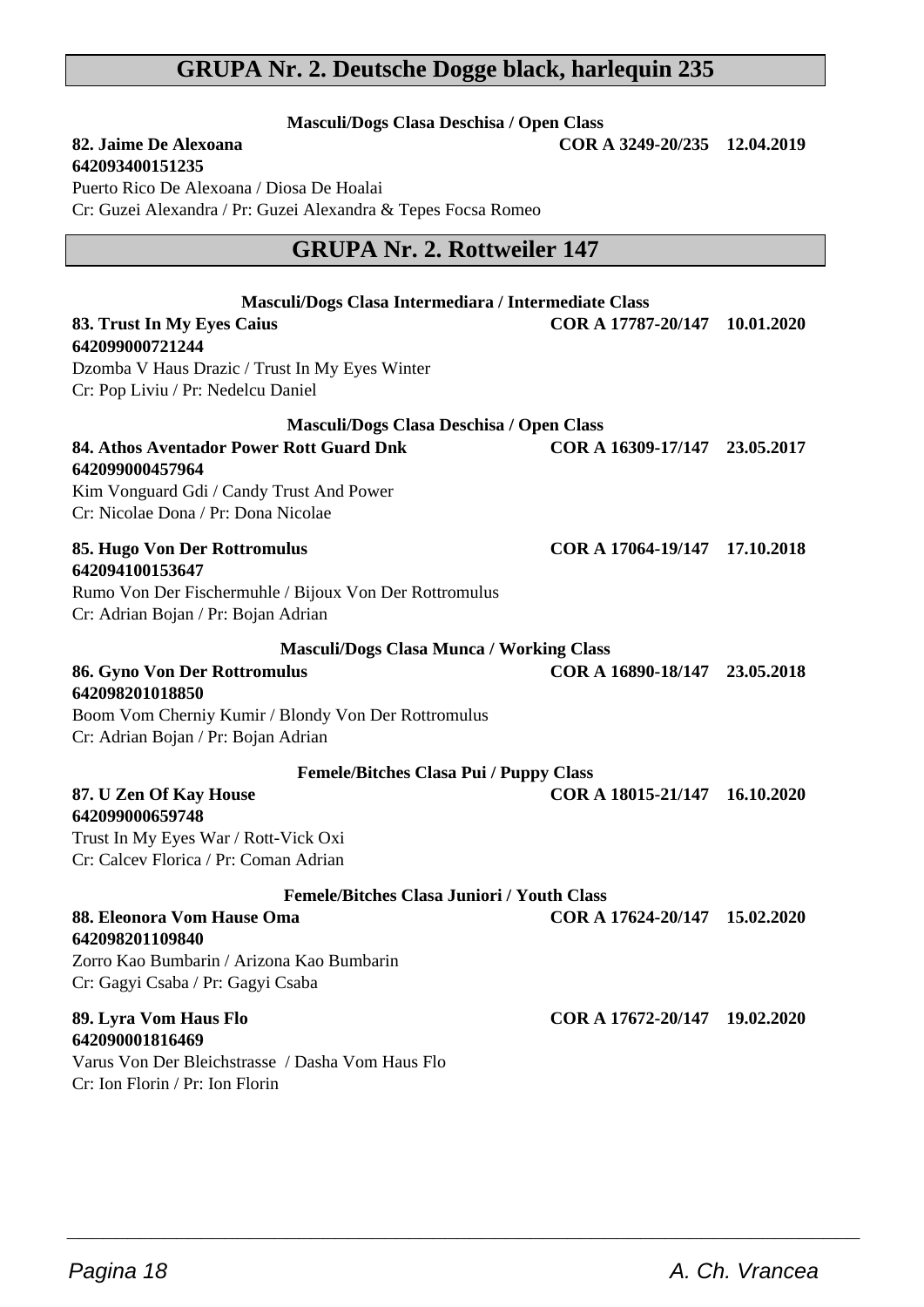**Femele/Bitches Clasa Intermediara / Intermediate Class**

# **705035000024095**

Vito Vom Kressbach / Cora Vom Aruncus Tal Cr: Nata / Pr: Ion Florin

#### **Femele/Bitches Clasa Deschisa / Open Class**

**91. Newa Vom Hause Matterhorn LOF 96933/13452 07.07.2017 250268501356126** Vitus Vom Hause Neubrand / Ida Von Der Muhlbacstrasse

Cr: Joubin Emmanuel / Pr: Ion Florin

#### **Femele/Bitches Clasa Munca / Working Class**

#### **92. Gala Von Der Rottromulus COR A 16892-18/147 23.05.2018 642098201018849**

Boom Vom Cherniy Kumir / Blondy Von Der Rottromulus Cr: Adrian Bojan / Pr: Bojan Adrian

### **GRUPA Nr. 2. Bullmastiff 157**

**Femele/Bitches Clasa Deschisa / Open Class 93. Apophe'Oz Akemi Dynasty Of N'Asteri UKU 0441148 16.03.2019 643094800096345**

Gravaris Antaris / Apophe'Oz Sakura No Hana Cr: Zaychenko O.V. / Pr: Dudnyk N.M.

# **642090000169197**

Mauro Sangue Divino / Cadbury Cr: Vesa Edwin &marek / Pr: Lukacs A.Alina

**GRUPA Nr. 2. Newfoudland 050**

|                              | Masculi/Dogs Clasa Intermediara / Intermediate Class |                    |
|------------------------------|------------------------------------------------------|--------------------|
| 95. Apollo Roval Black Bears |                                                      | <b>COR A 1286-</b> |
| 642098201794118              |                                                      |                    |

Erdoalji Lexus / Dark Shadows Of Hungary Bella Cr: Dumitrescu Marta / Pr: Damokos Hajnalka

#### **Masculi/Dogs Clasa Campioni / Champions Class**

**96. Chronos Of Sweet Dark Caramel COR A 1139-17/050 23.02.2017 642093400115674** King Of Helluland Everything Will Begin / Assis Of Sweet Dark Caramelk

 $\overline{\phantom{a}}$  , and the set of the set of the set of the set of the set of the set of the set of the set of the set of the set of the set of the set of the set of the set of the set of the set of the set of the set of the s

Cr: Silvas Alexandra / Pr: Piper Iacob Catalin

**94. Daisy Vesbulls COR A 1283-19/157 29.03.2019**

**95. Apollo Royal Black Bears COR A 1286-20/050 08.11.2019**

**90. Diva Vom Aruncus Tal SLR RW - 003781 17.06.2019**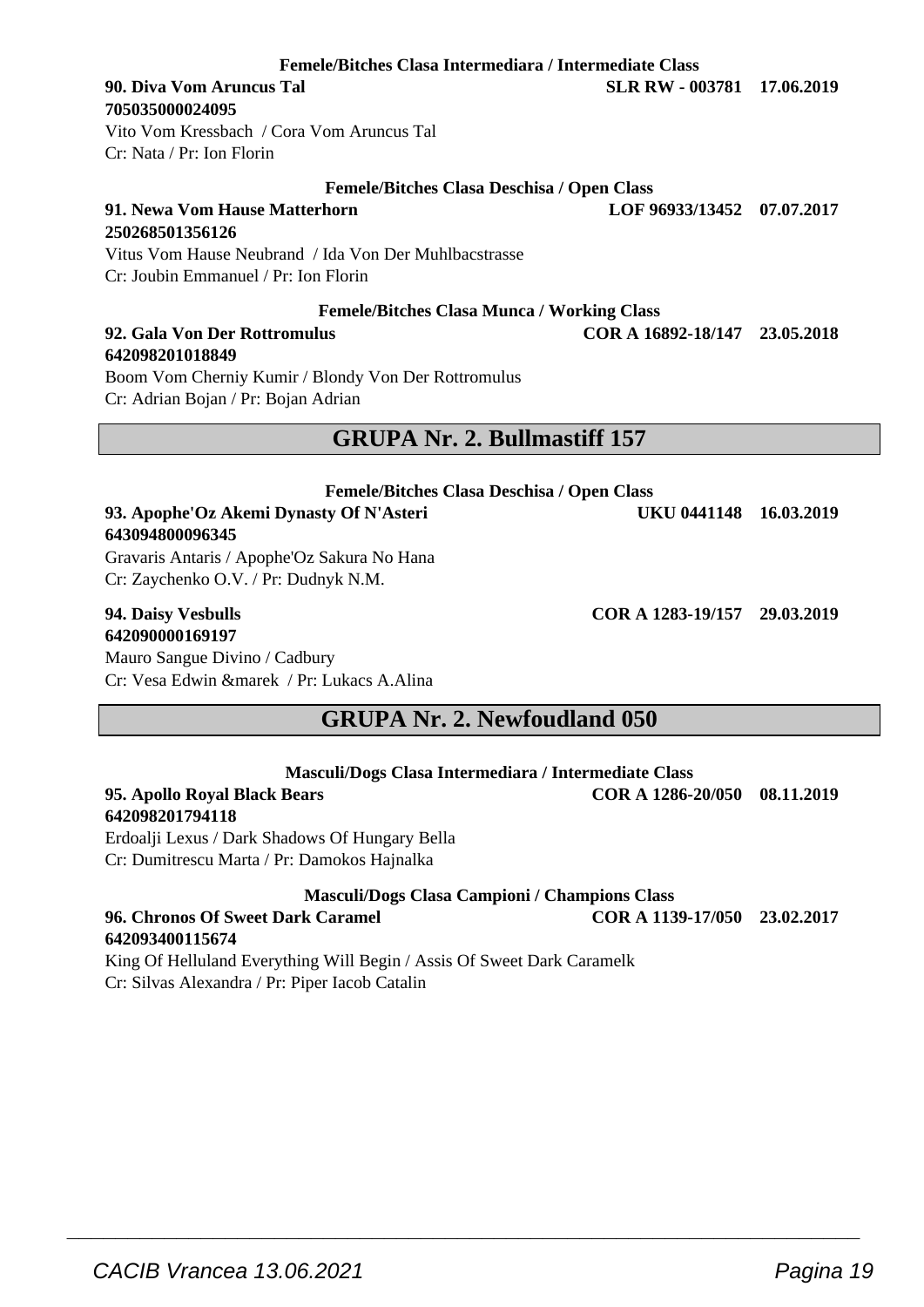# **GRUPA Nr. 2. Kavkazskaia Ovtcharka 328**

| <b>Masculi/Dogs Clasa Baby / Baby Class</b>                    |                               |  |
|----------------------------------------------------------------|-------------------------------|--|
| 97. Amir Caucasian Kingdom<br>642090001954411                  | CAUCAZ 2 13.02.2021           |  |
| Naf Hat Iz Gohrana / Laika                                     |                               |  |
| Cr: Shoniya G G / Pr: Andrei Tudor                             |                               |  |
| Masculi/Dogs Clasa Juniori / Youth Class                       |                               |  |
| 98. Bairak Azskas Argus                                        | RKF 5893956 21.04.2020        |  |
| 643094800119540                                                |                               |  |
| Baskoi Zver Chagrai / Bairak Azskas Kalina                     |                               |  |
| Cr: Zudina L.v / Pr: Boerescu Andy Sorin                       |                               |  |
| Masculi/Dogs Clasa Intermediara / Intermediate Class           |                               |  |
| 99. Uran<br>642090001850471                                    | COR A 11954-20/328 30.07.2019 |  |
| Sormovskaya Zarya Idealny Shtorm / Bella                       |                               |  |
| Cr: Sabie R. Adrian / Pr: Fulea Valeriu                        |                               |  |
| Masculi/Dogs Clasa Deschisa / Open Class                       |                               |  |
| 100. Emir Dracula Castle Kennel                                | COR A 10727-18/328 01.04.2018 |  |
| 642090003603477                                                |                               |  |
| Sokrovisha Valkirii Mudry / Garmonia Caucaz De Neamt           |                               |  |
| Cr: Ilis Romeo & Alexandra Teodora / Pr: Ciobanu Vasile Livius |                               |  |
| 101. Nero De Cazasu                                            | COR A 12524-20/328 13.06.2017 |  |
| 642090001068376                                                |                               |  |
| Nadezhniy Drug Dour Don / Alfa De Brailita                     |                               |  |
| Cr: Maruleanu Dobrica / Pr: Maruleanu Dobrica                  |                               |  |
| 102. Novac De Cazasu                                           | COR A 12525-20/328 13.06.2017 |  |
| 642090001068377                                                |                               |  |
| Nadezhniy Drug Daur Don / Alfa De Brailita                     |                               |  |
| Cr: Maruleanu Dobrica / Pr: Panaet Nela-Daniela                |                               |  |
| 103. Ural De Valcu                                             | COR A 11492-19/328 20.02.2019 |  |
| 642098100211780                                                |                               |  |
| Orhan Batukhan De Valcu / Petra De Valcu                       |                               |  |
| Cr: Valcu Alin / Pr: Andrei Tudor                              |                               |  |
| <b>Masculi/Dogs Clasa Campioni / Champions Class</b>           |                               |  |
| 104. Bairak Azskas Zhrets<br>643094800011307                   | COR A 9140-16/328 12.05.2016  |  |
| Bairak Azskas Topych / Bairak Azkas Florika                    |                               |  |
| Cr: Zudina L.v / Pr: Anghelache Ciprian                        |                               |  |
| 105. Dracula Dracula Castle Kennel                             | COR A 10295-18/328 05.11.2017 |  |
| 642093400126633                                                |                               |  |
| Sokrovisha Valkirii Mudry / Athena                             |                               |  |
| Cr: Ilis Romeo Cristian / Pr: Ilis Alexandra Teodora           |                               |  |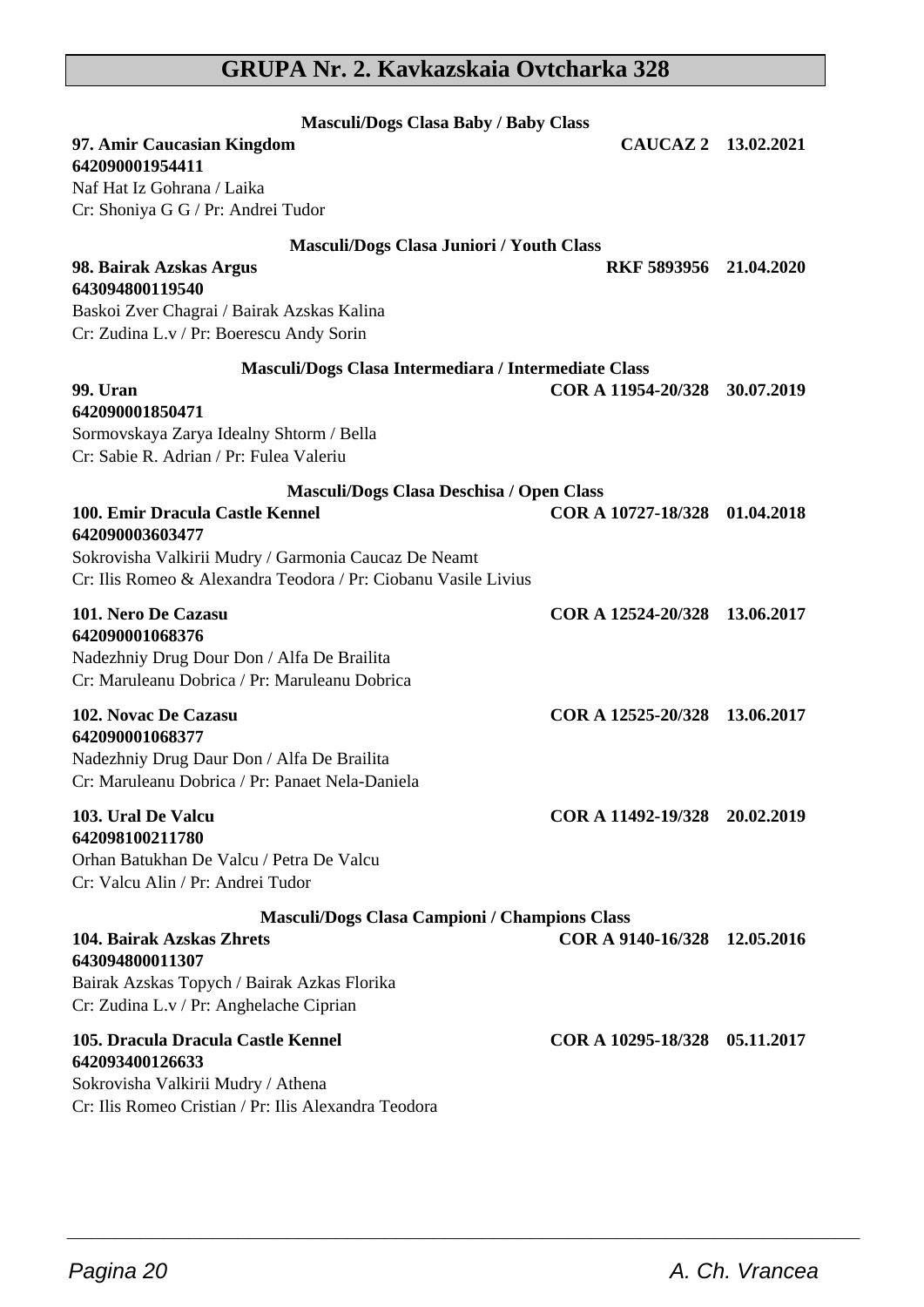| <b>Femele/Bitches Clasa Baby / Baby Class</b>                                    |                               |                    |
|----------------------------------------------------------------------------------|-------------------------------|--------------------|
| 106. Nashara Caucaz Oryzont<br>642090001130056                                   |                               | Caucaz1 09.02.2021 |
| Hard Caucaz Oryzont / Medved Rossii Helga                                        |                               |                    |
| Cr: Ciprian Anghelache / Pr: Anghelache Ciprian                                  |                               |                    |
| Femele/Bitches Clasa Pui / Puppy Class                                           |                               |                    |
| 107. Felda<br>642093400159056<br>Kalif Transylvania Giant / Kazah Kiralya Nagira | COR A 12914-21/328 15.11.2020 |                    |
| Cr: Cocian Dorel / Pr: Lungu Daniel Petrut                                       |                               |                    |
|                                                                                  |                               |                    |
| <b>Femele/Bitches Clasa Juniori / Youth Class</b>                                |                               |                    |
| <b>108. Arra</b>                                                                 | COR A 12739-21/328 12.05.2020 |                    |
| 64209900073381<br>Novac De Cazasu / Nistor Caucaz Gretty                         |                               |                    |
| Cr: Panaet Nela Daniela / Pr: Panaet Nela-Daniela                                |                               |                    |
|                                                                                  |                               |                    |
| 109. Daisey Gorun Caucaz Kennel                                                  | COR A 12245-20/328 15.01.2020 |                    |
| 642090001892031<br>Bairak Azskas Pahom / Briseis Gorun Caucaz Kennel             |                               |                    |
| Cr: Serban Sorin / Pr: Popa Florinel                                             |                               |                    |
|                                                                                  |                               |                    |
| 110. Olya De Brailita                                                            | COR A 12301-20/328 17.01.2020 |                    |
| 642099010053409                                                                  |                               |                    |
| Bairak Azskas Pahom / Uzma De Brailita                                           |                               |                    |
| Cr: Dogaru Valentin / Pr: Dogaru Valentin                                        |                               |                    |
| 111. Zaraza De Brailita                                                          | COR A 12853-21/328 24.08.2020 |                    |
| 642099010064803                                                                  |                               |                    |
| Enan De Brailita / Ulpia De Brailita                                             |                               |                    |
| Cr: Dogaru Valentin / Pr: Dogaru Valentin                                        |                               |                    |
| Femele/Bitches Clasa Intermediara / Intermediate Class                           |                               |                    |
| 112. Osirya De Brailita                                                          | COR A 12303-20/328 17.01.2020 |                    |
| 642099010053417                                                                  |                               |                    |
| Bairak Azskas Pahom / Uzma De Brailita<br>Cr: Dogaru Valentin / Pr: Andrei Tudor |                               |                    |
| Femele/Bitches Clasa Campioni / Champions Class                                  |                               |                    |
| 113. Dyly Star Brianna                                                           | COR A 8789-16/328 25.02.2016  |                    |
| 642090000895526                                                                  |                               |                    |
| Akbar De Valeni / Daria Mica De Casa Soimus                                      |                               |                    |
| Cr: Soverth Adrian / Pr: Ilis Romeo Cristian                                     |                               |                    |
| <b>GRUPA Nr. 2. Sredneasiatskaia Ovtcharka 335</b>                               |                               |                    |

#### **Masculi/Dogs Clasa Baby / Baby Class**

 $\overline{\phantom{a}}$  , and the set of the set of the set of the set of the set of the set of the set of the set of the set of the set of the set of the set of the set of the set of the set of the set of the set of the set of the s

**64209100180524** Avtoritet Dogs Zhigan Jackpot / Fame Oktopod Kennel Cr: Claudiu Marian / Pr: Molnar Valentin

**114. Thyson Asia C 1 04.01.2021**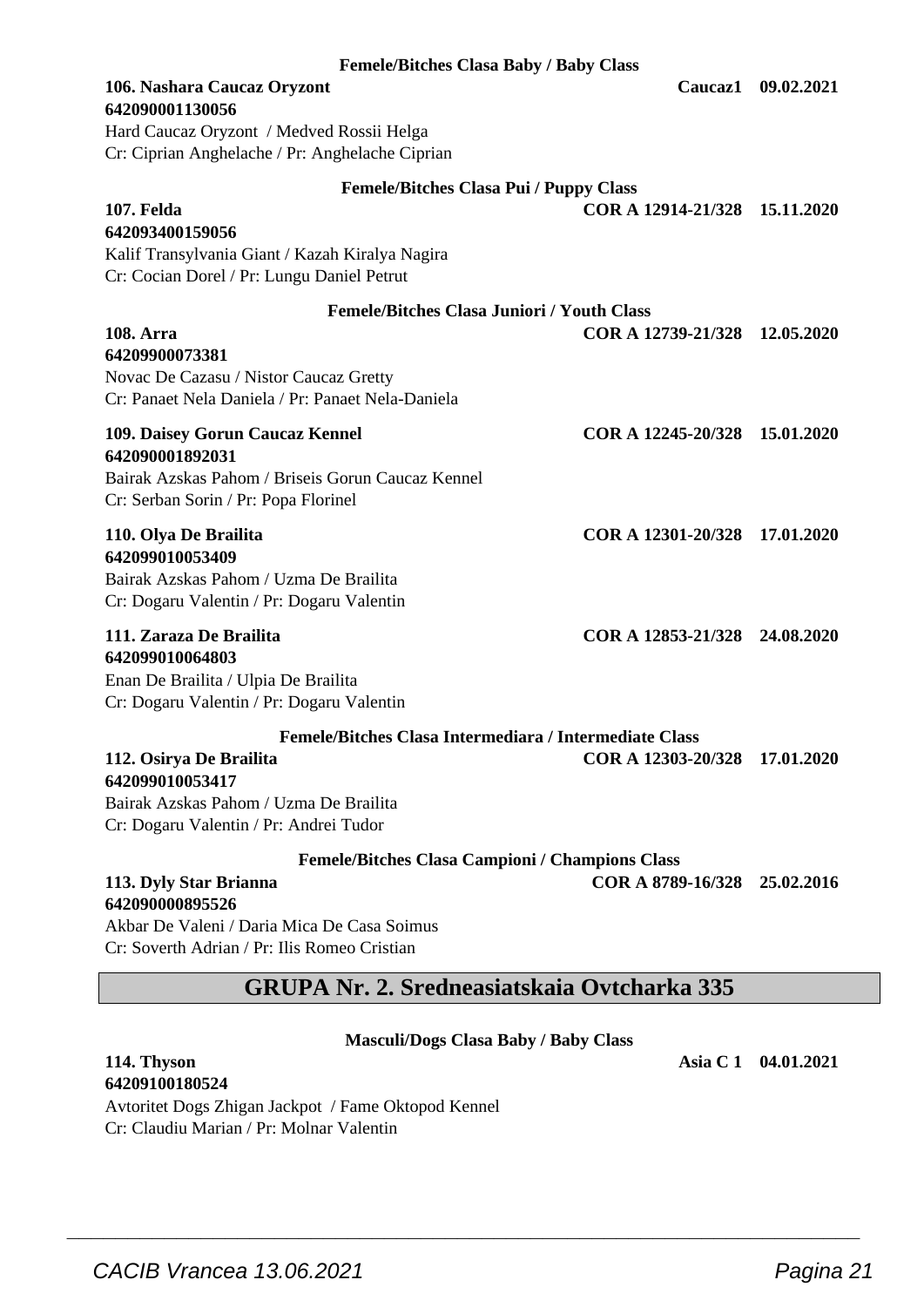| Masculi/Dogs Clasa Pui / Puppy Class                                                                  |                              |            |
|-------------------------------------------------------------------------------------------------------|------------------------------|------------|
| 115. Dacic Guardian Hades<br>642099000765010                                                          | COR A 9048-21/335 26.09.2020 |            |
| L'Khan Accamarra / Dacic Guardian Astrid<br>Cr: Mitrasca Mihai Adrian / Pr: Mitrasca Mihai Adrian     |                              |            |
| <b>Masculi/Dogs Clasa Juniori / Youth Class</b>                                                       |                              |            |
| 116. Chan Mara Cao<br>642090001890120                                                                 | COR A 8221-20/335            | 16.02.2020 |
| L'Khan Accamarra / Khalila<br>Cr: Biris N / Pr: Ungureanu C. & Dumitru E.                             |                              |            |
| 117. Eclips                                                                                           | COR A 8444-20/335 09.03.2020 |            |
| 642090003640079<br>Tarlan / Athena                                                                    |                              |            |
| Cr: Eder Ioan Florin / Pr: Crim Calin                                                                 |                              |            |
| 118. Gipsy                                                                                            | COR A 8209-20/335 20.01.2020 |            |
| 642099000682950<br>Sabur Sokrovishh / Xena                                                            |                              |            |
| Cr: Niculescu S Vlad / Pr: Balint Loredana                                                            |                              |            |
| 119. Mako I-Ala Baku                                                                                  | SPKP 9269 18.08.2020         |            |
| 941000025129728                                                                                       |                              |            |
| Ubay Mako I-Ala / Dar Chingiza Guci<br>Cr: Janovic Marian / Pr: Megyaszai Zoltan                      |                              |            |
| 120. Zaravshan Murd                                                                                   | COR A 9445-21/335 19.01.2020 |            |
| 643100000865451                                                                                       |                              |            |
| Iran Zaravshan / Zaravshan Sima<br>Cr: Kononenko L.v / Pr: Verdes Petrica                             |                              |            |
| Masculi/Dogs Clasa Intermediara / Intermediate Class                                                  |                              |            |
| 121. Amur                                                                                             | COR A 8780-21/335 11.12.2019 |            |
| 900215000137021                                                                                       |                              |            |
| Vekil For Dzhay Dzahahan / Valensiya Iz Tigrovogo Tsarstva<br>Cr: Tytarchuk Oleksandr / Pr: Ion Mihai |                              |            |
| 122. Atila                                                                                            | COR A 7629-20/335 02.09.2019 |            |
| 642098201081584<br>Sic Guard Cairo / Hera Bella Mija                                                  |                              |            |
| Cr: Patrici V. Bogdan / Pr: Ciocan Sorin                                                              |                              |            |
| 123. C-Turgut                                                                                         | COR A 7739-20/335 20.11.2019 |            |
| 642099010055874<br>E-Spartak / Herra                                                                  |                              |            |
| Cr: Barbieru Ion / Pr: Muntianu Adrian Panait                                                         |                              |            |
| 124. Jaguar Iz Ruskog Izvora                                                                          | COR A 9042-21/335 18.06.2019 |            |
| 688010000118685<br>Dictator Iz Ruskog Izvora / Taisia Iz Ruskog Izvora                                |                              |            |
| Cr: Simic Polina / Pr: Mitrasca Mihai Adrian                                                          |                              |            |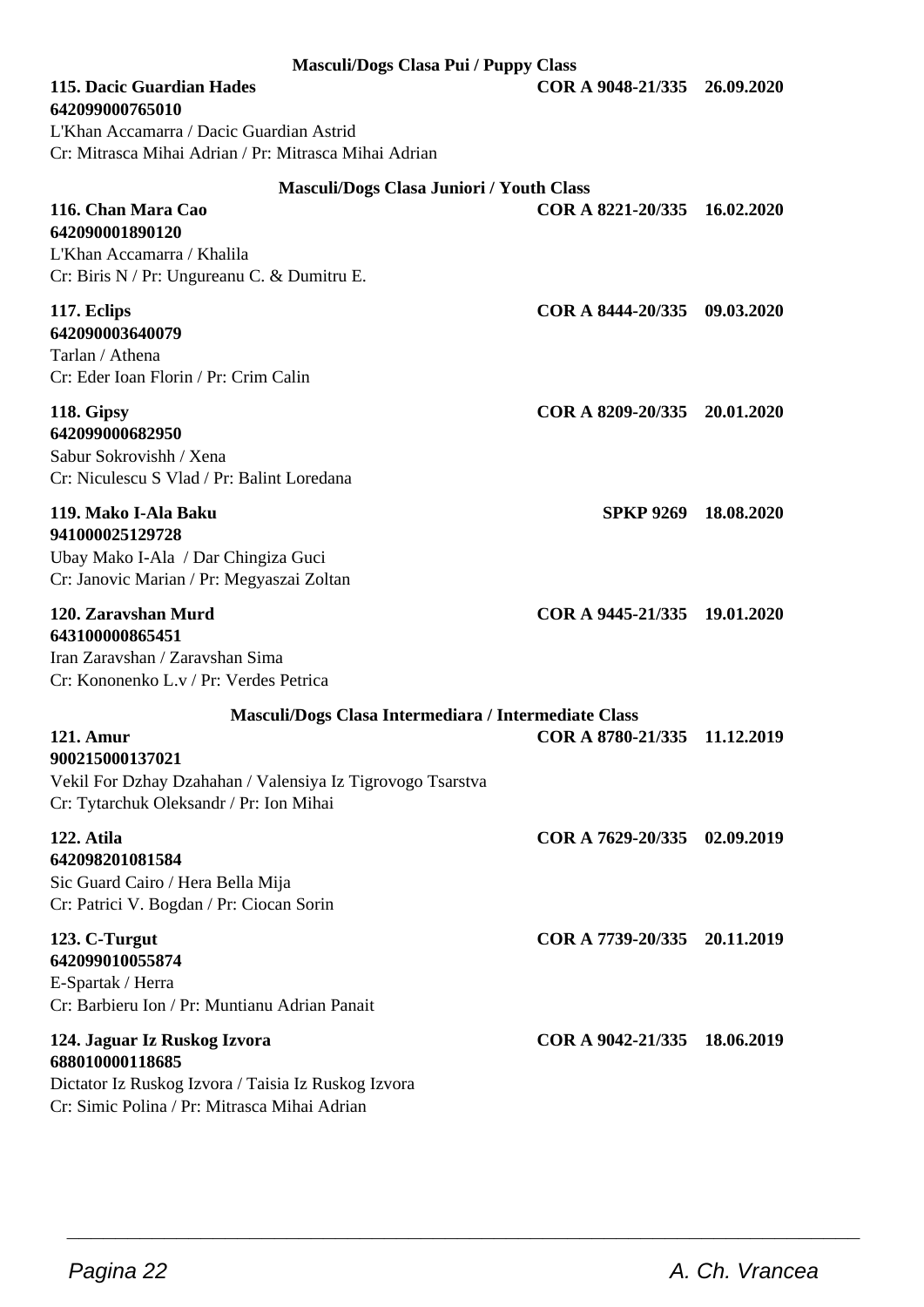| 125. Velichie Azii Ali<br>643094100655782<br>Zauralskiy Medved London / Dar Imperatora Valencia<br>Cr: Sazonchik N.G. / Pr: Cialacu Stefan Alexandru | <b>RKF 5687753</b>           | 25.11.2019 |
|------------------------------------------------------------------------------------------------------------------------------------------------------|------------------------------|------------|
| 126. Za Cao Kennel G-Sharp<br>642090001875483<br>A-Zeph / B-Ipex<br>Cr: Zanoaga Bogdan Gheorghe / Pr: Vasile Marcel                                  | COR A 7962-20/335            | 18.11.2019 |
| Masculi/Dogs Clasa Deschisa / Open Class                                                                                                             |                              |            |
| 127. Asiat Spirit L-Dimitrie<br>642099000536077<br>Asiat Spirit F-Rasputin / Hauza De Mayasa                                                         | COR A 5508-18/335            | 08.12.2017 |
| Cr: Todorie Marius / Pr: Moise Florentin Lucian                                                                                                      |                              |            |
| <b>128. Berk</b><br>642090001065665<br>Sultan Saly Skala / Prestige Alabai Alma<br>Cr: Tarara Nelu / Pr: Pop Calin Liviu                             | COR A 4088-17/335 10.12.2016 |            |
| 129. C-Gica<br>642098200991817<br>Sultan Saly Skala / Prestige Alabai Alma<br>Cr: Tarara Nelu / Pr: Turiac George                                    | COR A 4692-17/335 01.09.2017 |            |
| 130. Dacic Guardian Etalon<br>642099000653321<br>Ilkinji Iz Klovi / Ambba<br>Cr: Mitrasca Mihai Adrian / Pr: Mitrasca Mihai Adrian                   | COR A 6792-19/335 15.12.2018 |            |
| 131. Davlet Han Temiz Batur<br>642090001954018<br>Nabib / Narine<br>Cr: Olieynikov V. V. / Pr: Barsan Andrei                                         | RKF 4646852 27.09.2016       |            |
| 132. Narbay<br>643094100598570<br>Hamar Daban Vazir / Granta Dog Vill<br>Cr: Bigari Zh.v. / Pr: Verdes Petrica                                       | COR A 7162-19/335 22.12.2018 |            |
| <b>Femele/Bitches Clasa Juniori / Youth Class</b>                                                                                                    |                              |            |
| 133. A-Bulgaroaica<br>642090001885372<br>Athos / $A-Jojo$<br>Cr: Dumitrache Ion / Pr: Barbieru Ion                                                   | COR A 8431-20/335            | 05.05.2020 |
| 134. Ali Aladja Lazzat<br>417099100000101<br>Ali Aladja Patrol / Ak-Magash Zhane<br>Cr: Haritonov I & t. / Pr: Ion Mihai                             | COR A 8781-21/335 25.12.2019 |            |
| 135. Etna<br>642090003640069<br>Tarlan / Athena<br>Cr: Eder Ioan Florin / Pr: Crim Calin                                                             | COR A 8449-20/335 09.03.2020 |            |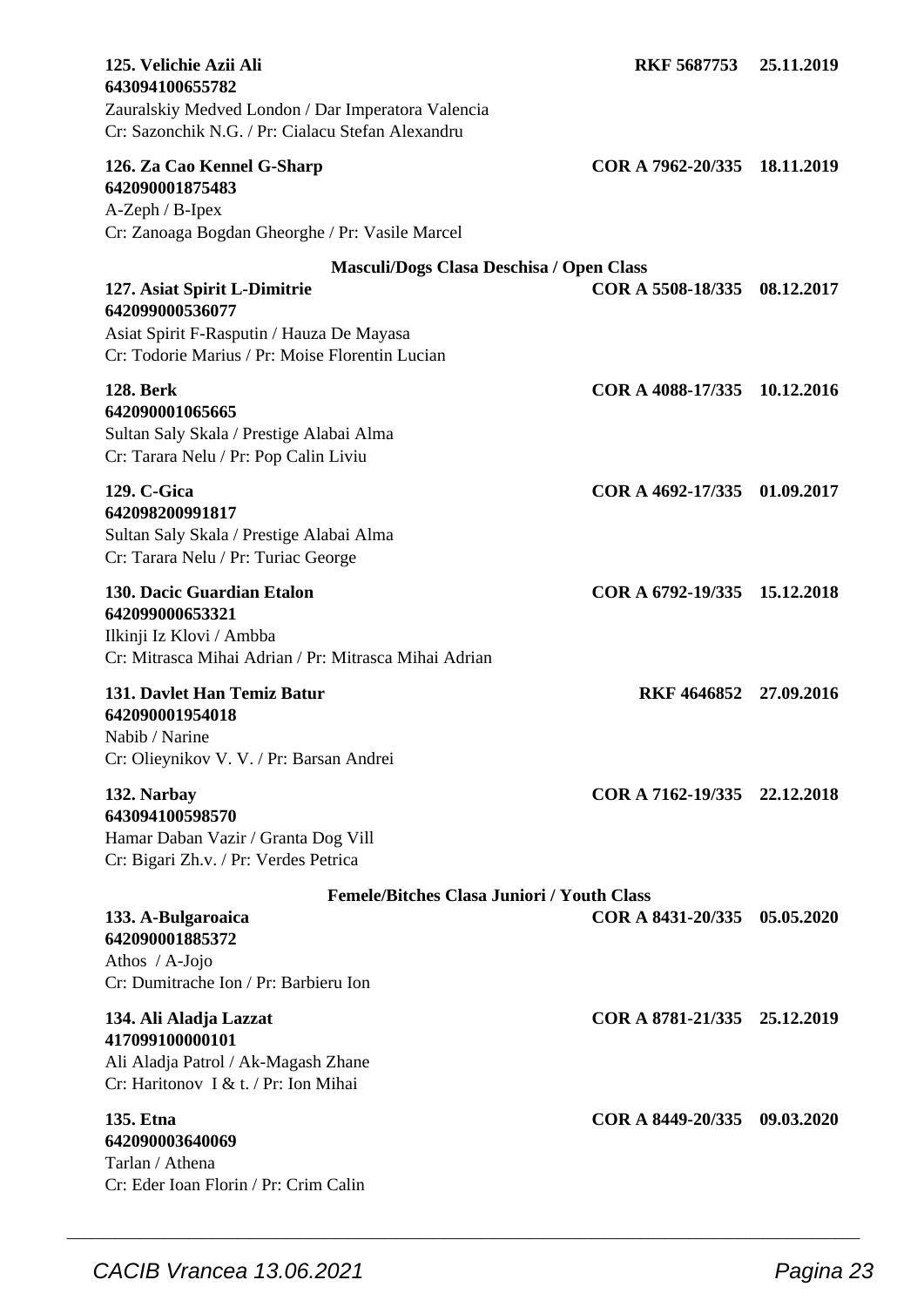**139. A-Clara COR A 6820-19/335 05.12.2018 642099000655643** C-Piscot / Cassandra Cr: Vasile Marcel / Pr: Vasile Marcel **140. Amyra COR A 6089-18/335 30.10.2018 642090001093514** De Steaua Nordului Jb / Amna Cr: Nica Mihai / Pr: Farauanu Dan

#### **141. B-hera COR A 3360-16/335 02.04.2016 642090001649554** Prestige Alabai Cazac / Arina

Cr: Schiopu Florin / Pr: Stoica Florian Silviu

**142. Dacic Guardian Barbosa COR A 5228-18/335 07.01.2018 642090001785184** Ural / Ambba Cr: Mitrasca Mihai Adrian / Pr: Mitrasca Mihai Adrian **143. Djoppi Karaul Khan COR A 8220-20/335 01.11.2015 990000000474989** Esser Ak Ezger / Manya Ll Maksimus Han Mo

Cr: Nagy Zolt / Pr: Leopold Laszlo

Cr: Turiac George / Pr: Turiac George

# **Femele/Bitches Clasa Campioni / Champions Class**

# **144. Vlada COR A 6265-19/335 22.09.2018**

# **642099000615827**

Hazar / Amira

#### **Femele/Bitches Clasa Intermediara / Intermediate Class 137. Eve Togzhan Ala COR A 8488-20/335 10.01.2020**

**Femele/Bitches Clasa Deschisa / Open Class**

**642099000720065** Danish Medzhal Ala / Burberry Togzhan Ala Cr: Horvath Kristian & Dobre Cristian / Pr: Barbieru Ion

# **138. Farkashajsza Altyna COR B 464-20/335 22.10.2019**

**642094100178757**

**642099000753906** G-Gaplan Osogovsky Straji / Alma Samuil Kan Cr: Leopold L / Pr: Leopold Laszlo

Larhan Iz Ruskog Izvora / Olga De Brailita Cr: Dogaru Valentin / Pr: Dogaru Valentin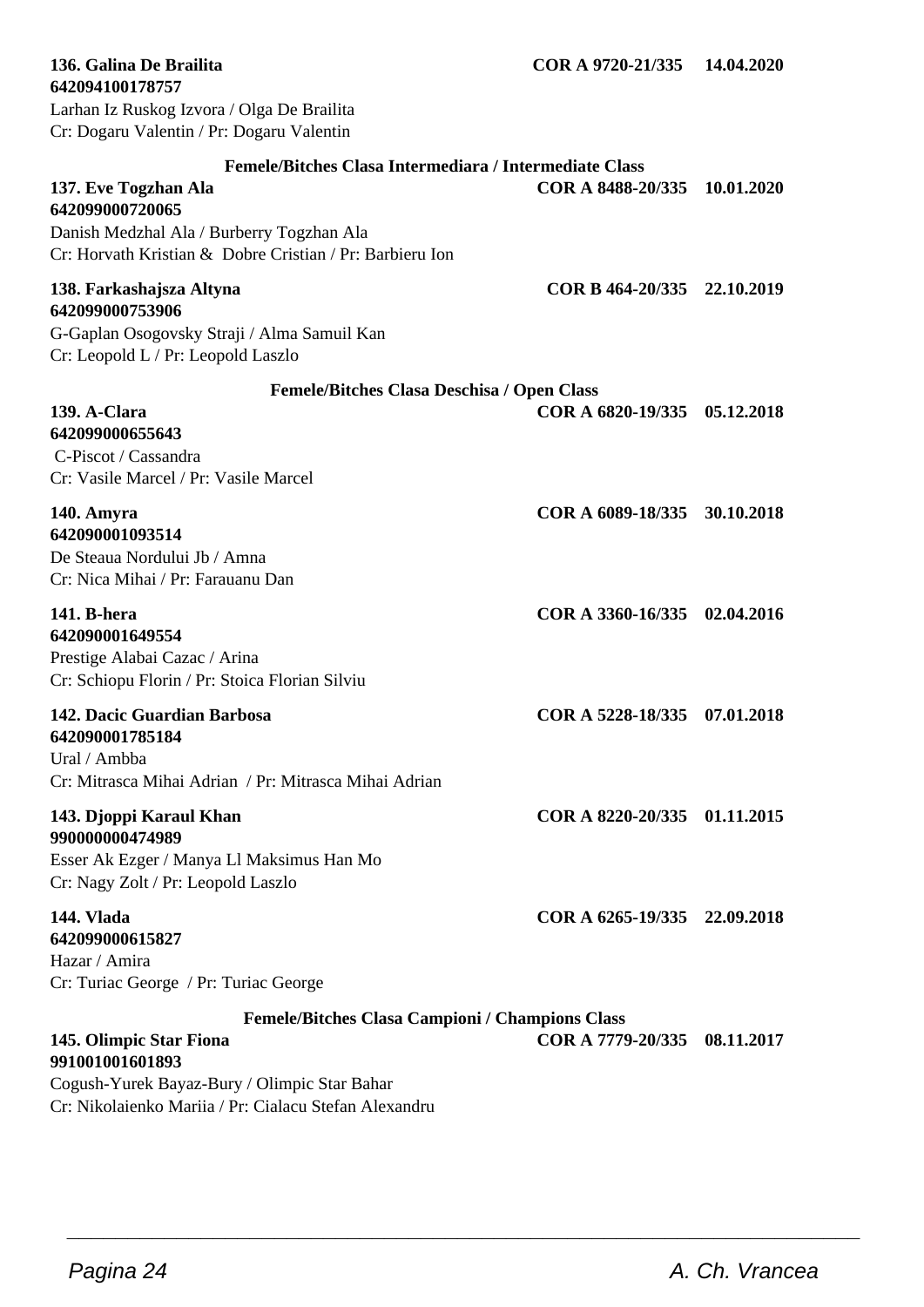# **GRUPA Nr. 2. Do-Khyi 230**

**Masculi/Dogs Clasa Intermediara / Intermediate Class**

**642099000647550** Thor / Zoloto Cr: Salagean Tudor / Pr: Milea Cosmin

**Femele/Bitches Clasa Juniori / Youth Class**

**147. Greta COR A 406-20/230 13.03.2020**

# **642093400175924**

K'Cowboy Marlboro Iz Chentao-Park / Esca Lion Dog Guard Cr: Pop Paul / Pr: Avadanei Ioan Andrei

# **GRUPA Nr. 2. Kangal Coban Kopegi 331**

**Masculi/Dogs Clasa Deschisa / Open Class**

#### **148. Caldinar Von Dem Elfenblut SPKP RG60 07.03.2019 941000023313662** Kagan / Aylin Cr: Cutka Patrik / Pr: Sava Elena

# **GRUPA Nr. 2. Berner Sennenhund 045**

**Masculi/Dogs Clasa Deschisa / Open Class**

**149. Canario De Parmen Auriu COR A 912 - 18 / 045 03.04.2018 642090001809359** Patrick Van't Stokerybos / Daisy De Parmen Auriu

Cr: Ichim G.& Damian S. / Pr: Teodorescu Relu

**Femele/Bitches Clasa Intermediara / Intermediate Class 150. Delicate Flower Von Kokeltaler Hain COR A 1085-20/045 24.10.2019 642099000704666**

Venyim Gyongye Huygens / Nora Vom Colmberg Waldchen Ii Cr: Gabriela Manu / Pr: Manu Gabriela

# **GRUPA Nr. 2. Ciobanesc Romanesc de Bucovina 357**

| Masculi/Dogs Clasa Juniori / Youth Class       |                              |  |
|------------------------------------------------|------------------------------|--|
| 151. A-Pavlo De Intorsura Buzaului             | COR A 9021-20/357 17.07.2020 |  |
| 642099000520021                                |                              |  |
| V-Turcu De Pomohaci / Jessy De Siminicea       |                              |  |
| Cr: Radu Constantin / Pr: Bercuci Ion          |                              |  |
| 152. Avram De Plai Bolintinean                 | COR A 8990-20/357 01.05.2020 |  |
| 642099000374015                                |                              |  |
| Jianu De Plai Bargauan / Adela De Plai Valcean |                              |  |
| Cr: Gavan Vasile / Pr: Gavan Vasile            |                              |  |

 $\overline{\phantom{a}}$  , and the set of the set of the set of the set of the set of the set of the set of the set of the set of the set of the set of the set of the set of the set of the set of the set of the set of the set of the s

**146. Beyrut COR A 340-20/230 25.01.2020**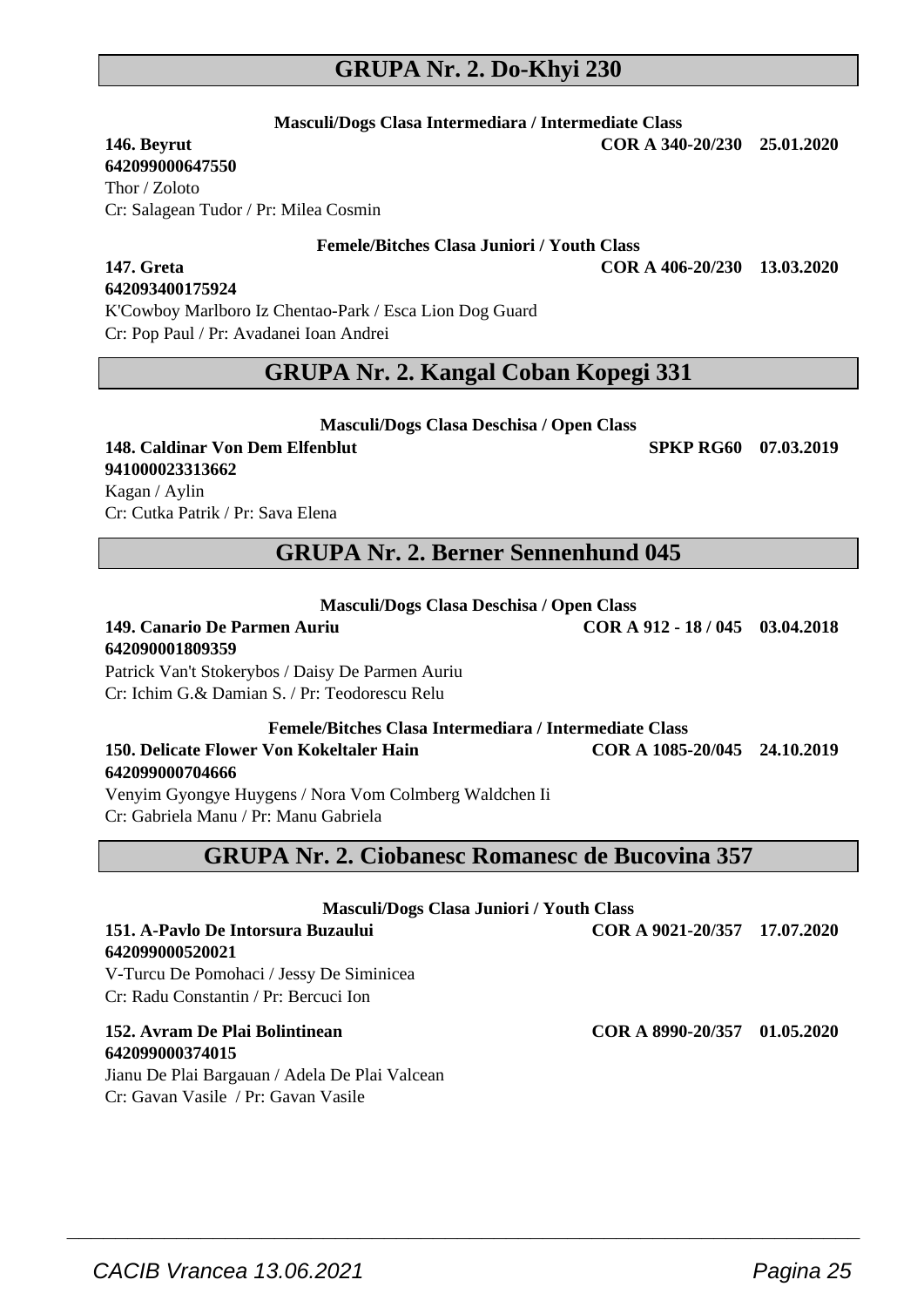| 153. Bucovel De Plai Covasnean<br>642098201875060<br>Francu De Plai Bucovinean / Ruxandra De Tara Vrancei<br>Cr: Roman Bogdan Rares / Pr: Roman Bogdan Rares | COR A 9250-21/357            | 10.09.2020 |
|--------------------------------------------------------------------------------------------------------------------------------------------------------------|------------------------------|------------|
| 154. Lotus De Vladeasa<br>642090003631188<br>Baron De Vladeasa / Regina De Pomohaci<br>Cr: Florian Dorin / Pr: Falcan Alexandru                              | COR A 8935-20/357 01.04.2020 |            |
| Masculi/Dogs Clasa Intermediara / Intermediate Class                                                                                                         |                              |            |
| 155. Alun De Valea Suhi<br>642099000647727<br>Hanibal De Plai Vrancean / Daciana De Obcina Bucovineana<br>Cr: Lehaci Dumitru / Pr: Lehaci Dumitru            | COR A 8456-19/357 20.07.2019 |            |
| 156. Toma De Tara Vrancei<br>642090003640439<br>G-Calin / K-Lia De Tara Vrancei<br>Cr: Vasilache Chiriac / Pr: Vasilache Chiriac                             | COR A 0603-20/357 15.11.2019 |            |
| Masculi/Dogs Clasa Deschisa / Open Class                                                                                                                     |                              |            |
| 157. A-Kuba De Tracia Sacra<br>642099000702332<br>Tico-Fulger De Humor / Crista De Humor<br>Cr: Andrei Florin / Pr: Buchidau Constantin                      | COR A 8550-19/357 05.10.2019 |            |
| 158. Dar De Dealul Rosu<br>642099000648491<br>Jack De Dor Vrancean / Eva De Tara Vrancei<br>Cr: Samoila Florin / Pr: Samoila Florin                          | COR A 8466-19/357 20.05.2019 |            |
| <b>Masculi/Dogs Clasa Campioni / Champions Class</b>                                                                                                         |                              |            |
| 159. Ares De Piatra Runcului<br>642099000476433<br>D-Pintea De Dor Bucovinean / Geta De Pomohaci<br>Cr: Saghin Adrian / Pr: Saghin Adrian                    | COR A 7213-17/357 26.05.2017 |            |
| 160. Racnet De Tara Vrancei<br>642098100204012<br>Baltag De Voivodeasa / K-Lia De Tara Vrancei<br>Cr: Vasilache Chiriac / Pr: Roman Bogdan Rares             | COR A 7746-18/357 05.06.2018 |            |
| <b>Femele/Bitches Clasa Juniori / Youth Class</b>                                                                                                            |                              |            |
| 161. Anita De Plai Bolintinean<br>642099000371772<br>Jianu De Plai Bargauan / Adela De Plai Valcean<br>Cr: Gavan Vasile / Pr: Gavan Vasile                   | COR A 8993-20/357 01.05.2020 |            |
| 162. P- Fulga De Dor Vrancean<br>642098100252979<br>Iancu De Dor Vrancean / Hora<br>Cr: Sandu Marian Claudiu / Pr: Sandu Marian Claudiu                      | COR A 8943-20/357 28.04.2020 |            |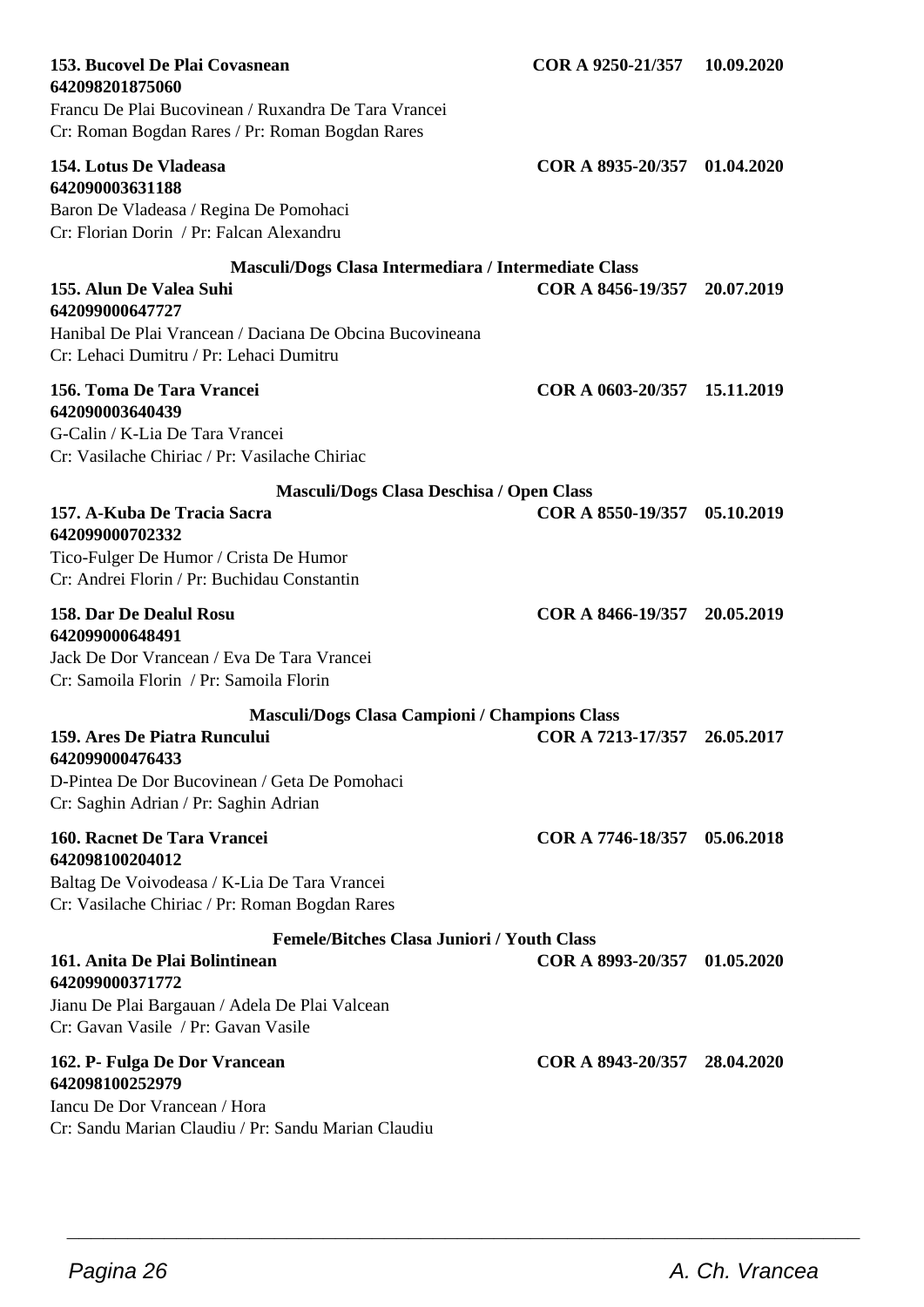**Femele/Bitches Clasa Deschisa / Open Class**

# **642098201678060**

O-Calin De Pomohaci / Adela Cr: Pomohaci Dumitru / Pr: Budi Ion

#### **164. Dina De Dealul Rosu COR A 8468-19/357 20.05.2019 642099000648493**

Jack De Dor Vrancean / Eva De Tara Vrancei Cr: Samoila Florin / Pr: Samoila Florin

# **642099010019565**

Omat De Sapte Coline / E-Luna De Obcina Bucovineana Cr: Riznic Edward / Pr: Vasilache Chiriac

### **GRUPA Nr. 3. Deutscher Jagdterrier 103**

#### **Masculi/Dogs Clasa Juniori / Youth Class**

#### **166. Pirat De Lupul Cenusiu COR A 993-20/103 11.09.2020 642090003640833**

Suicidal Igor / Cobra De Lupul Cenusiu Cr: Petrovici Claudiu Adrian / Pr: Petrovici Claudiu Adrian

**Femele/Bitches Clasa Juniori / Youth Class**

**167. Petra De Lupul Cenusiu COR A 996-20/103 11.09.2020**

**642090003640827**

Suicidal Igor / Cobra De Lupul Cenusiu Cr: Petrovici Claudiu Adrian / Pr: Petrovici Claudiu Adrian

**Femele/Bitches Clasa Deschisa / Open Class**

#### **168. Joy De Lupul Cenusiu COR A 867-19/103 09.05.2019 642099010017005**

Bandit De Lupul Cenusiu / Frunza De Lupul Cenusiu Cr: Petrovici Claudiu Adrian / Pr: Bejan Codrut

**GRUPA Nr. 3. Airedale Terrier 007**

#### **Femele/Bitches Clasa Juniori / Youth Class**

**169. Airyde Morogan COR A 1860-20/007 09.06.2020**

Aire Alpha Deja Vu / Palii House Ambra Cr: Gugiu Florin / Pr: Morogan Leonard

**Femele/Bitches Clasa Intermediara / Intermediate Class**

 $\overline{\phantom{a}}$  , and the set of the set of the set of the set of the set of the set of the set of the set of the set of the set of the set of the set of the set of the set of the set of the set of the set of the set of the s

**807050000092592**

**642099000748848**

Ideal Dale Kiriku / Beatrice Cr: Mila Stardelova / Pr: Bilciurescu Andreea Carmen

**163. A-Bruna De Pomohaci COR A 7282-17/357 01.09.2017**

**165. Raza De Sapte Coline COR A 7954-19/357 21.09.2018**

**170. Kirahvi MKA 50090 29.08.2019**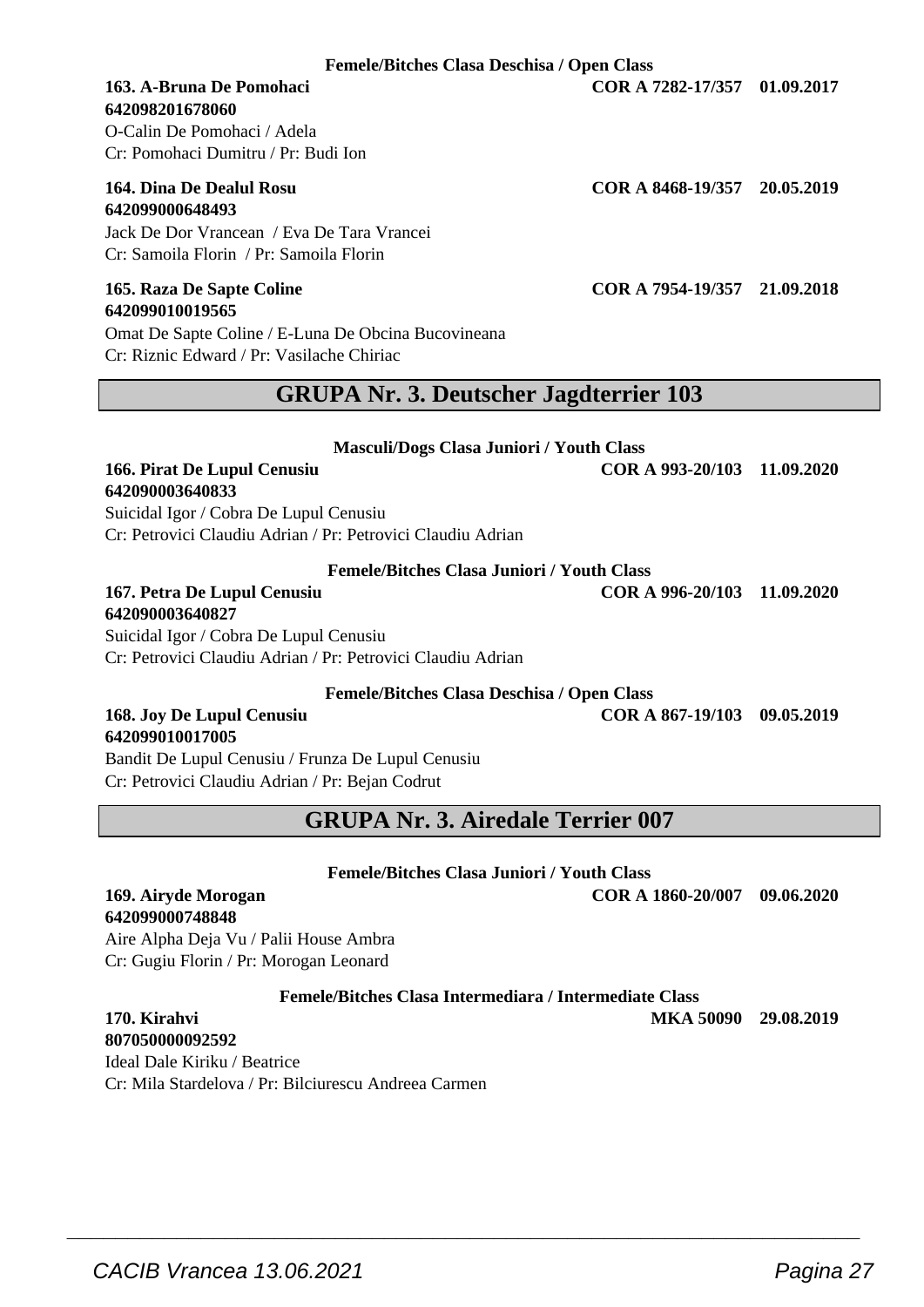# Pagina 28 **A. Ch. Vrancea A. Ch. Vrancea**

 $\overline{\phantom{a}}$  , and the set of the set of the set of the set of the set of the set of the set of the set of the set of the set of the set of the set of the set of the set of the set of the set of the set of the set of the s

# **GRUPA Nr. 3. Fox Terrier Wire 169**

**Masculi/Dogs Clasa Juniori / Youth Class**

# **171. Aro Filomenia De Yli COR A 2643-20/169 07.07.2020**

#### **642098100231424**

**642090003572436**

Ch Travella The Super Trooper / Neda Filomenia De Yli Cr: Iliescu Radu / Pr: Iliescu Radu

#### **Masculi/Dogs Clasa Deschisa / Open Class**

**172. Wenzfoxhund Nomad Negro COR A 2552-18/169 06.08.2017**

Farel Star Franke / Wenzfoxhund V Ella Eleonora

Cr: Wenzl Sandor / Pr: Wenzl Norbert

#### **Femele/Bitches Clasa Juniori / Youth Class**

#### **173. Atena Filomenia De Yli COR A 2644-20/169 07.07.2020 642098100258745**

 Travella The Super Trooper / Neda Filomenia De Yli Cr: Iliescu Radu / Pr: Iliescu Radu

### **GRUPA Nr. 3. Parson Russel Terrier 339**

**Femele/Bitches Clasa Campioni / Champions Class**

# **804098100107995**

Honoriusz Melodia Szczurolapa / Santa Jagduniversal Cr: Demianenko Anatolii / Pr: Taptun Viacheslav

### **GRUPA Nr. 3. Welsh Terrier 078**

**Masculi/Dogs Clasa Juniori / Youth Class**

#### **175. Fidelio From Michel MET Wt.170/20 10.07.2020 953000010513561**

Samurai Sunshine At Eskwyre / Zara From Michel Cr: Denk Csaba / Pr: Kerekes Karoly & Denk Csaba

# **GRUPA Nr. 3. Jack Russell Terrier 345**

**Masculi/Dogs Clasa Juniori / Youth Class**

#### **176. Anagram Dog Randy COR A 823-20/345 07.04.2020 642099000741811**

Rarity Rodrigo Coffee Violetta Jack / Olga Della Roveda Cr: Sorind Dragomir / Pr: Gramada Gheorghe & Sorin Dragomir

#### **Masculi/Dogs Clasa Intermediara / Intermediate Class**

# **177. Anagram Dog Nasa COR A 798-20/345 25.11.2019**

#### **642099000661005**

Rarity Rodrigo Coffee Violetta Jack / Aurora Della Tenuta Arena Cr: Yuko Iida / Pr: Dragomir Sorin & Marin CrinaRoxana

**174. Becky Jagduniversal UKU 0395431 30.10.2017**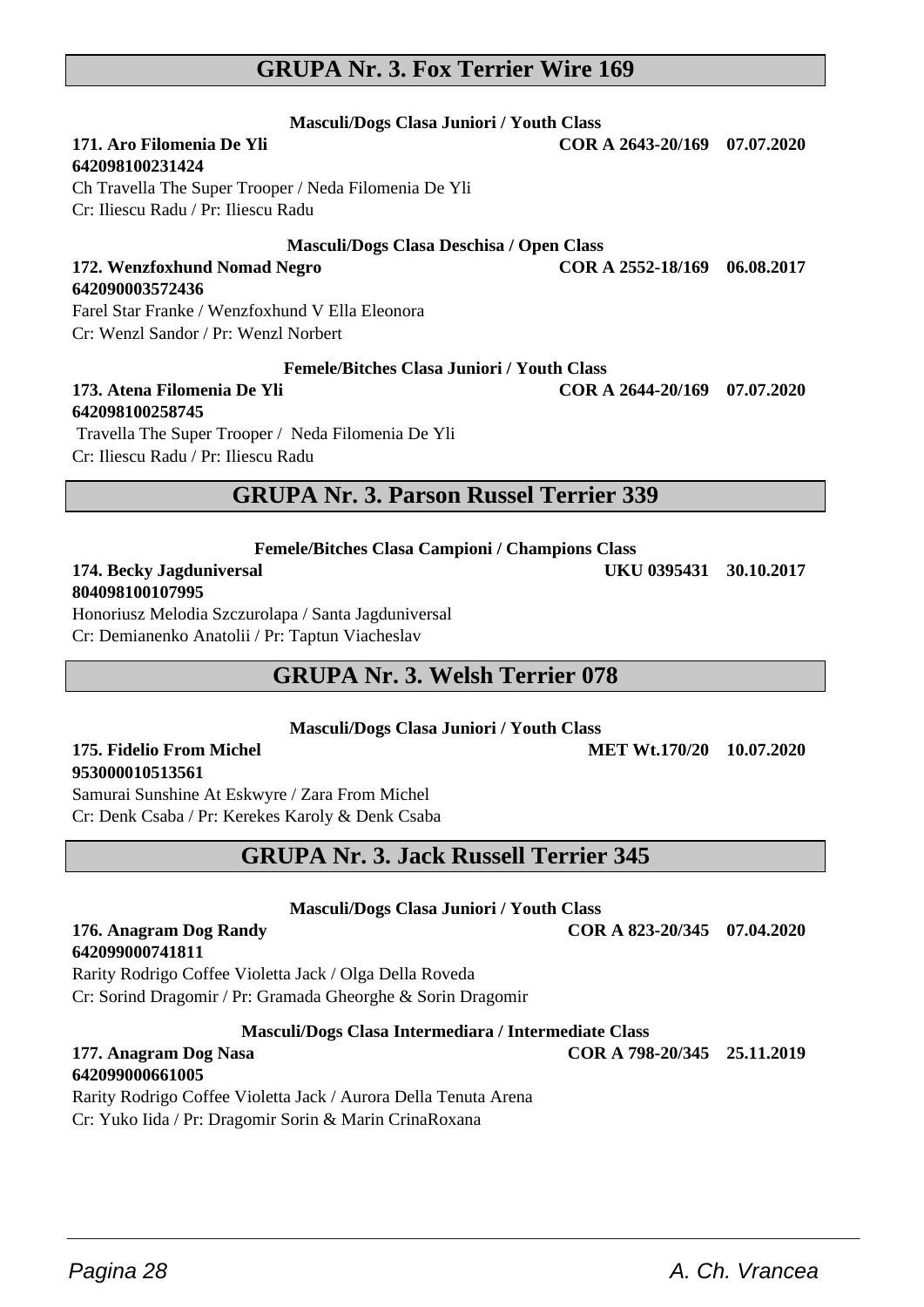#### **Masculi/Dogs Clasa Deschisa / Open Class**

# **642099000658544**

Rarity Rodrigo Coffee Violetta Jack / Olga Della Roveda Cr: Sorind Dragomir / Pr: Toma Ion & Sorin Dragomir

#### **Masculi/Dogs Clasa Campioni / Champions Class**

**Femele/Bitches Clasa Juniori / Youth Class**

**179. Anagram Dog Focus COR A A 758-20/345 25.05.2019**

# **642099000658566**

#### Rarity Rodrigo Coffee Violetta Jack / Alba Sul Mar Dell'Isola Dei Baroni Cr: Sorind Dragomir / Pr: Dragomir Sorin

# **642090001109655**

Dikaia Staia Krosh / Phyxiusam Inissam Iniss Cr: Irimea Dumitru Daniel / Pr: Morogan Leonard

### **GRUPA Nr. 3. Norwich Terrier 072**

#### **Femele/Bitches Clasa Campioni / Champions Class 181. Fritsweet Akuna Matata UKU 0419805 17.04.2018 900085000159776**

Lalarouf Diki Dan For Fritsweet / Kristol's House Keyra Cr: Efremova V.V. / Pr: Zavyalova O.V.

### **GRUPA Nr. 3. Scottish Terrier 073**

#### **Femele/Bitches Clasa Juniori / Youth Class**

# **642093400171559**

 Aidante In Love With A Boy / Raibeart So Sexy Cr: Dorinel Spirea / Pr: Spirea Dorinel

## **GRUPA Nr. 3. West Highland White Terrier 085**

#### **Masculi/Dogs Clasa Campioni / Champions Class 183. The Dashing Devil's New Kid In Town COR A 4234-19/085 25.04.2018**

**528140000718412** Bellevue Town Dj / Sex Bomb De New Gryffindor Cr: Km V/d Veen Smit / Pr: Mizdrea Irina

**Femele/Bitches Clasa Juniori / Youth Class**

 $\overline{\phantom{a}}$  , and the set of the set of the set of the set of the set of the set of the set of the set of the set of the set of the set of the set of the set of the set of the set of the set of the set of the set of the s

#### **184. Eluveitie De Voivodina COR A 4380-20/085 20.08.2020 642093400163441**

The Dashing Devils Replay Match / Nirvana De Voivodina Cr: Herghelegiu Crina / Pr: Herghelegiu Crina

**182. Raibeart Still Sexy COR A 516-20/073 12.07.2020**

**180. Arlenne COR A 814-20/345 24.01.2020**

**178. Anagram Dog Carter COR A 742-20/345 02.04.2019**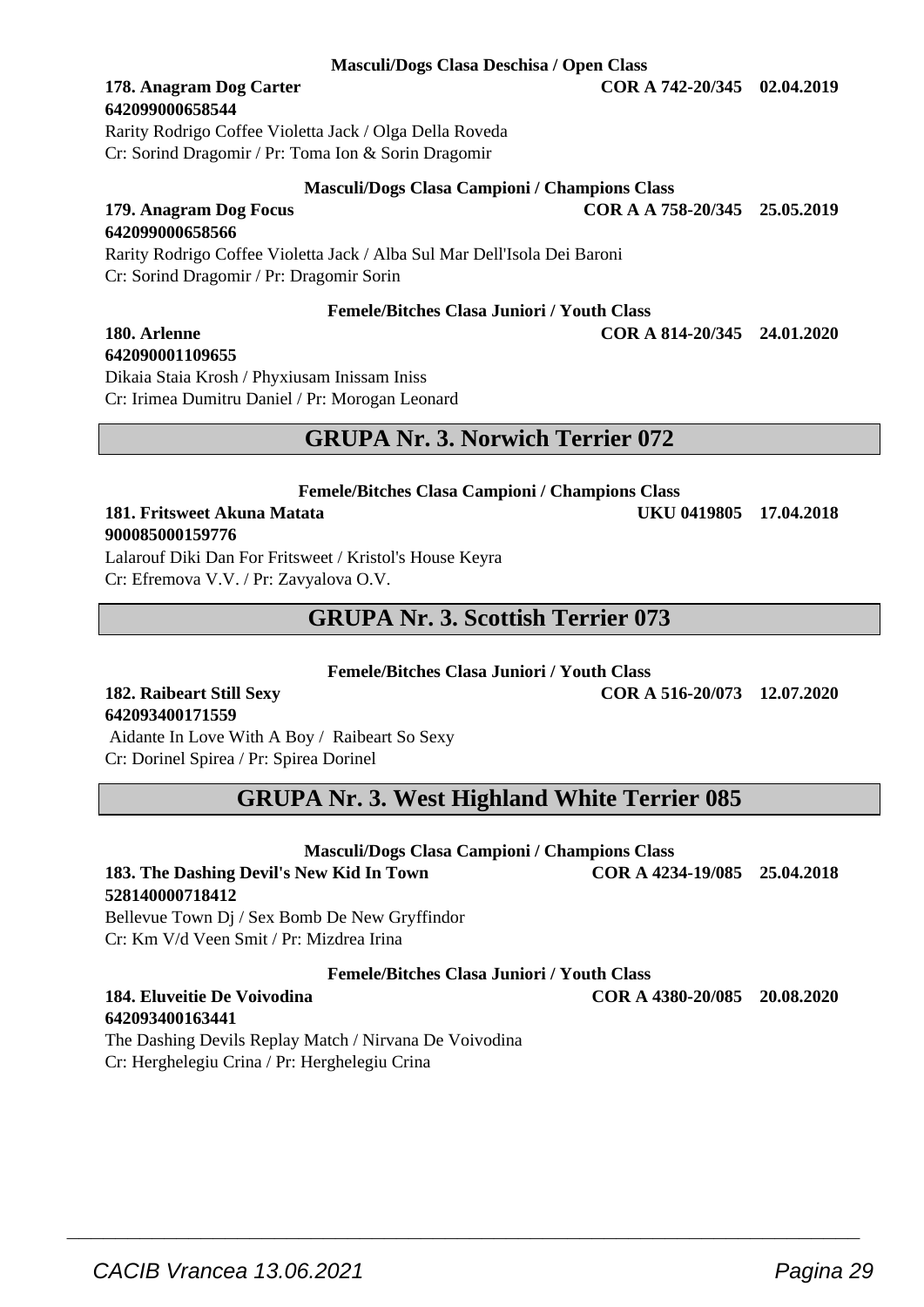**Femele/Bitches Clasa Intermediara / Intermediate Class**

**642090000187973** Bogarhazi Hypnotic Poison / Odyssey De Voivodina

Cr: Herghelegiu Crina / Pr: Herghelegiu Crina

# **GRUPA Nr. 3. Bull Terrier standard 011**

**Masculi/Dogs Clasa Intermediara / Intermediate Class**

**186. Chem PKR 87450 26.07.2019**

Busta Rhymes / Bella Masza Cr: Lukasz Wojtala / Pr: Verdetu Adrian Ovidiu

**Femele/Bitches Clasa Intermediara / Intermediate Class**

**187. Aisha COR A 2592-20/011 29.11.2019**

**642098201796216**

**616093900959594**

Lenox Lewis At Angel Heart / Y-Brita Von Chiorean Cr: Serban Paraschiva / Pr: Popescu Ema

### **GRUPA Nr. 3. Miniature Bull Terrier 359**

**Femele/Bitches Clasa Intermediara / Intermediate Class**

#### **188. Donatella Of Zen Vision COR A 70-20/359 29.01.2020 642099000723323**

Hancock Von Der Alten Veste / Power Drive Betty Boop For Zen Vision Cr: Dinu Daniela / Pr: Dinu Daniela

# **GRUPA Nr. 3. Staffordshire Bull Terrier 076**

#### **Masculi/Dogs Clasa Campioni / Champions Class 189. I Am Legend Great'N Glory VDH/GBF 62833S 15.06.2019 992000000101200** Lord Of The Limelight Bessesko / Rock Me Amadeus Great'N Glory

Cr: Weiss Katharina / Pr: Weiss Katharina

**Femele/Bitches Clasa Intermediara / Intermediate Class**

**190. Hammerstaff Leap Of Faith COR A 483-20/076 07.11.2019 642098201674781**

Rimorostaff Dutch Pride / Hammerstaff Hermione Cr: Stefan Sergiu & Catalina / Pr: Stefan Sergiu

**Femele/Bitches Clasa Campioni / Champions Class**

 $\overline{\phantom{a}}$  , and the set of the set of the set of the set of the set of the set of the set of the set of the set of the set of the set of the set of the set of the set of the set of the set of the set of the set of the s

#### **191. Kill'em All Great'n Glory VDH/GBF G 2909S 08.10.2019 276094502112963**

Great Gatsby Bullparablu / Whiskey In The Jar Great'n Glory Cr: Weiss Katharina / Pr: Weiss Katharina

**185. Dansul Ielelor De Voivodina COR A 4330-20/085 25.02.2020**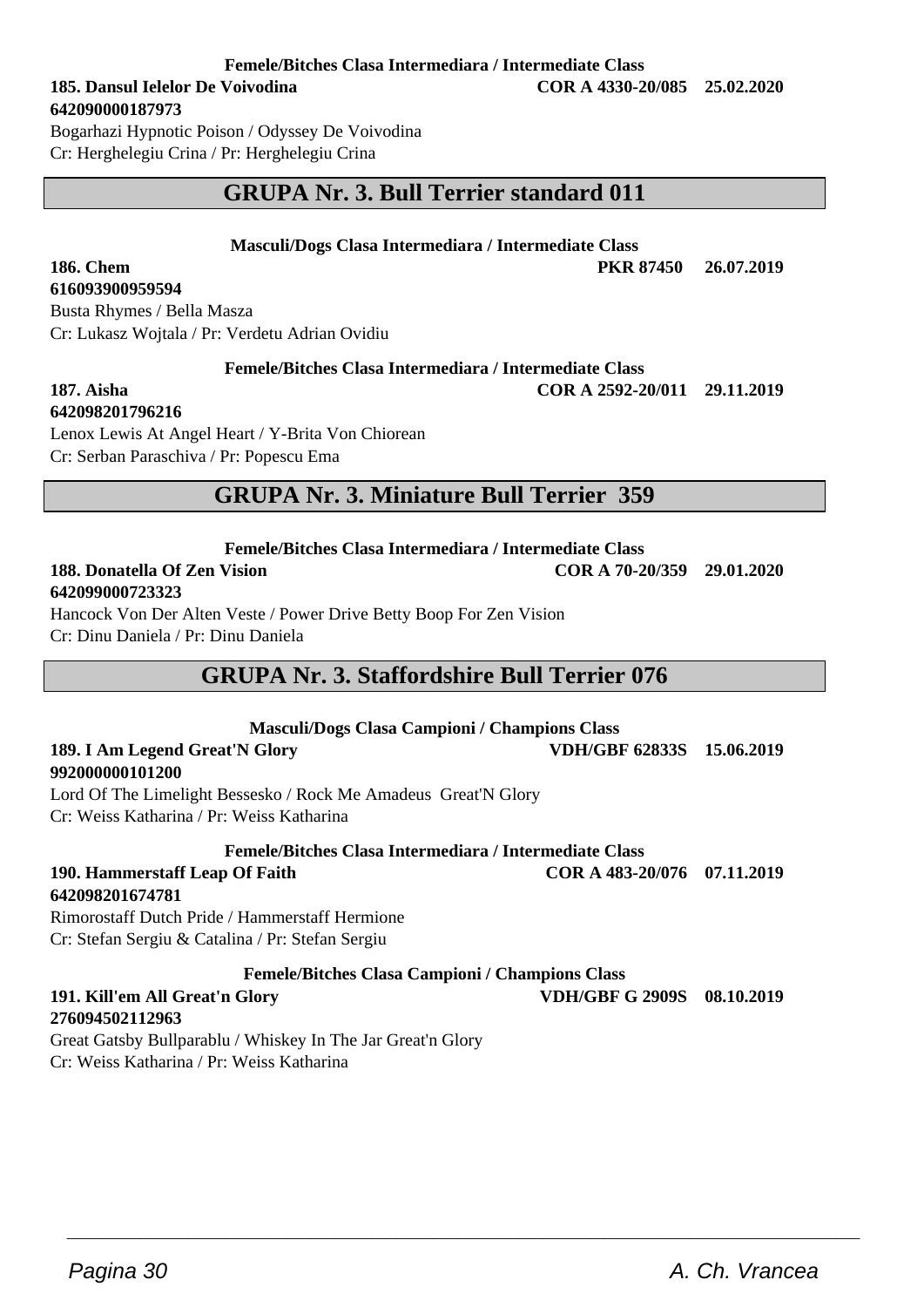# **GRUPA Nr. 3. American Staffordshire Terrier 286**

| Masculi/Dogs Clasa Juniori / Youth Class                                                                                                                                                                                                  |                              |            |
|-------------------------------------------------------------------------------------------------------------------------------------------------------------------------------------------------------------------------------------------|------------------------------|------------|
| 192. Dok's Pride Dark Knight<br>642090000196641<br>Rebel And Proud Lbk's Pain And Gain / Dok's Pride Touch Down<br>Cr: Gabriel Cojocaru / Pr: Ciuperca Daniel Alexandru                                                                   | COR A 6741-20/286 16.04.2020 |            |
| 193. Dok's Pride Sniper<br>642099000593295<br>Dok's Pride Royal Kingmaster / Aphrodite Shibastaff Von Transylvania<br>Cr: Cojocaru Gabriel & Benko T / Pr: Ilisei Robert                                                                  | COR A 6850-20/286 07.09.2020 |            |
| 194. Sistaff's Xanax Overdose<br>642098201030814<br>Sistaff's Tennesse Wiskey / Time For Show Long Step<br>Cr: Stefanescu Ioana / Pr: Folea Vlad                                                                                          | COR A 6810-20/286            | 05.07.2020 |
| Femele/Bitches Clasa Intermediara / Intermediate Class<br>195. Peace Spirit Eleonor<br>642090000187500<br>Paun's Edition B-2 Spirit / Alicia This Girl Is On Fire Aim The Star<br>Cr: Iordache Ionut Ciprian / Pr: Iordache Ionut Ciprian | COR A 6656-20/286            | 29.09.2019 |
| 196. Sistaffs Whitness Me<br>642099000647325<br>Buster Shining Field Long Step / Sistaffs Royal Blood<br>Cr: Stefanescu Ioana / Pr: Stefanescu Ioana                                                                                      | COR A 6629-19/286            | 05.08.2019 |
| Femele/Bitches Clasa Deschisa / Open Class                                                                                                                                                                                                |                              |            |
| 197. Etna Of Overdose<br>972274001216059<br>Painkiler Of Sweet Gangland / Bakerparti Big Staff's Panka<br>Cr: Janicsak Anna / Pr: Dominika Vyskokov                                                                                       | SPKP 3430 01.10.2018         |            |
| 198. Spotika Norrstar Girl<br>642090001073690<br>Crazy Crys Norr / Crazy Crys Amandina Of Spotika<br>Cr: Olariu Laurentiu / Pr: Olariu Laurentiu                                                                                          | COR A 6313-18/286 09.06.2018 |            |

### **GRUPA Nr. 3. Yorkshire Terrier 086**

| Masculi/Dogs Clasa Juniori / Youth Class |                        |  |  |
|------------------------------------------|------------------------|--|--|
| 199. Believe In You Angel Of My Heart    | UKU 0488913 10.08.2020 |  |  |
| 990000004471763                          |                        |  |  |

 $\overline{\phantom{a}}$  , and the set of the set of the set of the set of the set of the set of the set of the set of the set of the set of the set of the set of the set of the set of the set of the set of the set of the set of the s

Unique Boy Stribrne Prani / Z-Angel For You Stribrne Prani Cr: Konstantinova Kateryna / Pr: Marin Cecilia Elena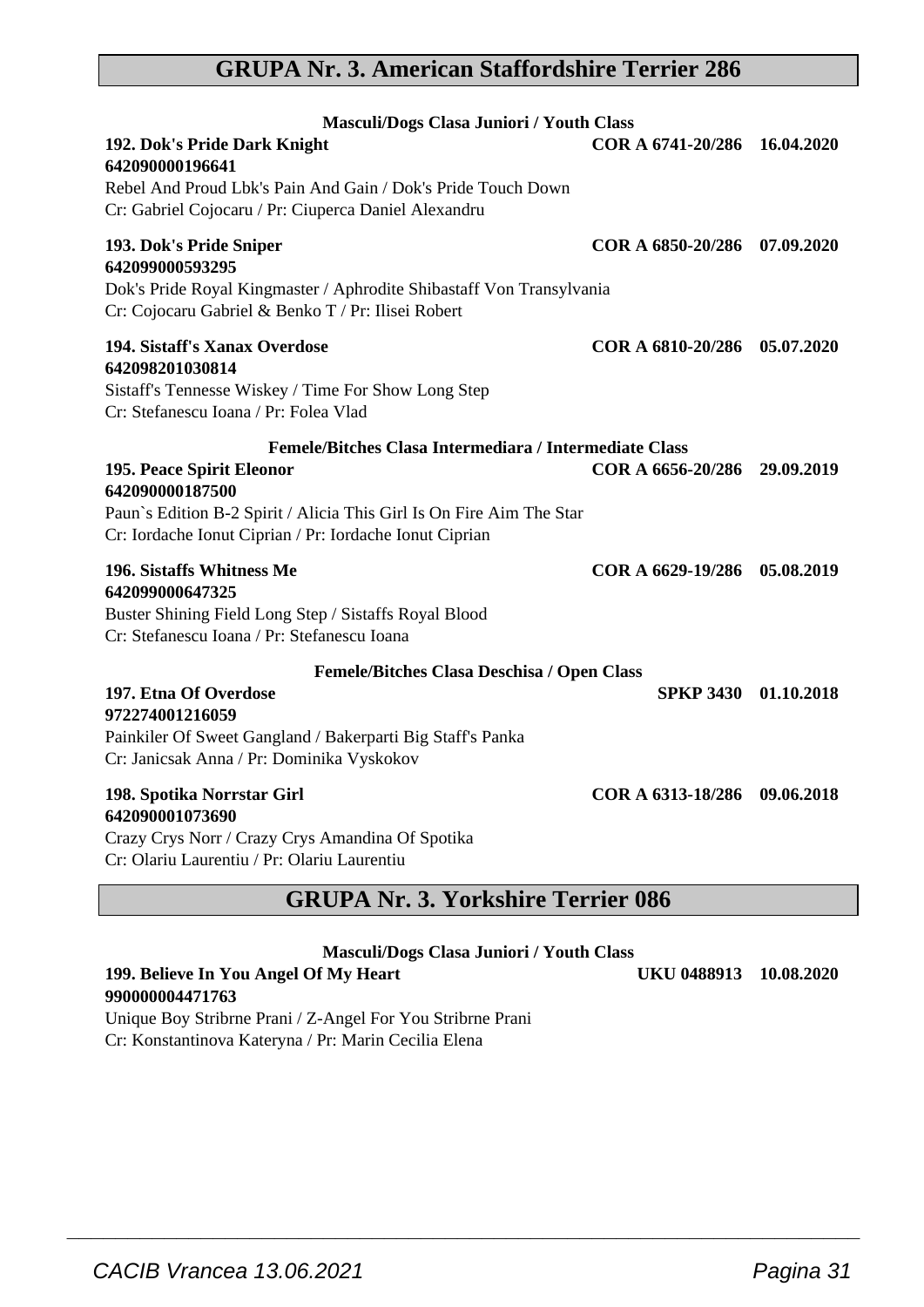#### **GRUPA Nr. 4. Dachshund wire hair 148**

**Masculi/Dogs Clasa Juniori / Youth Class**

Cr: Coseru Mihaela & Schier Marius / Pr: Coseru Mihaela **Femele/Bitches Clasa Campioni / Champions Class 202. Yola Of Karma's Legacy COR A 1899-18/148 07.11.2017 642090001734874** Treis Pinheiros Sunday Silence / Ines Of Karma' S Legacy

Cr: Draganescu Marian / Pr: Alexandru Catalin

# **GRUPA Nr. 5. Siberian Husky 270**

| <b>Masculi/Dogs Clasa Baby / Baby Class</b>                      |                              |                    |
|------------------------------------------------------------------|------------------------------|--------------------|
| 203. Brigimerci Ice Cream                                        |                              | Sib.H.1 22.12.2020 |
| 642093400191061                                                  |                              |                    |
| Let Me Be Your Dream Damon / Brigimerci A Cappella               |                              |                    |
| Cr: Nemeth Brigitta / Pr: Jilaveanu Petre                        |                              |                    |
| <b>Femele/Bitches Clasa Pui / Puppy Class</b>                    |                              |                    |
| 204. Kept This Girl For Bad Creation<br>642099000735560          | COR A 3470-21/270 02.12.2020 |                    |
| Kailua No Risk No Fun / Tzarina From Golden Fields Of Wolf Point |                              |                    |
| Cr: Oancea R. & M. / Pr: Stamate Raluca & Oancea Razvan          |                              |                    |
| <b>Femele/Bitches Clasa Juniori / Youth Class</b>                |                              |                    |
| 205. Active Paws Express Yourself                                | MET Husky.377/20 01.09.2020  |                    |

# **990000003838202**

Highlander's Hungarian Christmas / Snoebear's Keep On Mo-Oving At Active Paws Cr: Gabriella Hollo / Pr: Sandu Roxana

# **GRUPA Nr. 5. Pomeranian 097**

| <b>Masculi/Dogs Clasa Campioni / Champions Class</b> |                        |  |
|------------------------------------------------------|------------------------|--|
| 206. Meet Your Dreams Feyerwenk                      | UKU 0360563 07.12.2017 |  |
| 0.00000004171780                                     |                        |  |

# **990000001474529**

Pride Of Pom Grand Prix / Tutta Frutta Feyerwerk Cr: Dmytrovska Olga / Pr: Silvachynskyi Vitalii

| 200. Totostaff Alfi |  |
|---------------------|--|
| 642002400175060     |  |

**642093400175969** Nitro Von Salztal / Hanna De Grobox Cr: Roman Andrei & Catana Tudor / Pr: Popa Costin

Aramis Vom Someschufer / Dark Sparks Phoebe

**Femele/Bitches Clasa Juniori / Youth Class**

**201. Apple Pie Von Schier COR A 2241-20/148 26.07.2020**

**200. Totostaff Alfi COR A 2198-20/148 04.05.2020**

**642090001919308**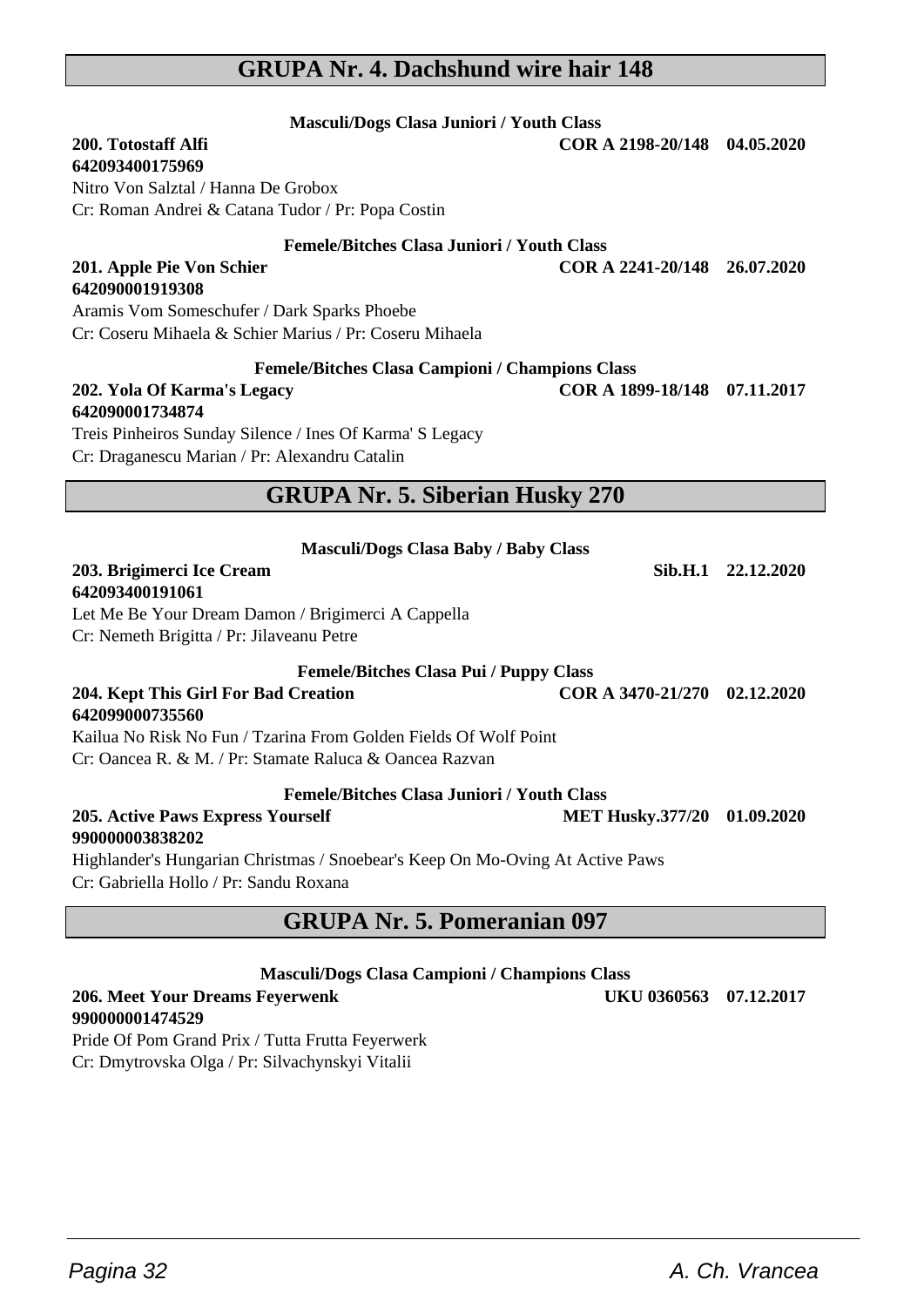#### **207. Standera Pom Cacharel Pom 23 02.12.2020 100237000115532** Majestic Poms I Am The King / Standera Pom Abigail Superstar

Cr: Monika Lyubomirova Stoeva / Pr: Dona Nicolae

#### **Femele/Bitches Clasa Juniori / Youth Class**

**208. Amy Fantasy COR A 427-20/097 30.03.2020**

**642098100253945** Viradzh Zarri / Aurola Cr: Giurgiuca Florin / Pr: Milea Cosmin

# **GRUPA Nr. 5. Chow Chow 205**

#### **Masculi/Dogs Clasa Juniori / Youth Class**

**209. Legend Chow Tony Red Diamond COR A 1264-20 /205 30.07.2020 642094500080107**

Drop Diamond Del Fiume Giallo / Black Pearl De Huerta De La Casa Cr: Mulcuta Mihai / Pr: Ciobotaru Marta Andreea

### **GRUPA Nr. 5. Akita 255**

**Femele/Bitches Clasa Juniori / Youth Class**

#### **210. Yumeko COR A 1777-20/255 05.04.2020 642098100253712**

Momariu Sakuraban / Shogun Team Doshiri Go Cr: Oprea Anna Maria / Pr: Oprea Anna Maria

# **GRUPA Nr. 5. American Akita 344**

| <b>Masculi/Dogs Clasa Juniori / Youth Class</b>               |                              |            |
|---------------------------------------------------------------|------------------------------|------------|
| 211. Drummer Kick Fullmoon Shadow                             | COR A 1588-20/344 01.01.2020 |            |
| 642093400164508                                               |                              |            |
| Orients Pride Roman / Cacharel Fullmoon Shadow                |                              |            |
| Cr: Nagy Roland & Peres Cristina / Pr: Nagy Roland            |                              |            |
| <b>Femele/Bitches Clasa Baby / Baby Class</b>                 |                              |            |
| 212. Dacicus Perpetuum Mobile Gingerbread                     | COR A 1959-21/344 28.01.2021 |            |
| 642090003635498                                               |                              |            |
| Starback Drake / Arizona's Glamour Dione                      |                              |            |
| Cr: Muresan C. Ovidiu / Pr: Podariu Marius                    |                              |            |
| <b>Femele/Bitches Clasa Juniori / Youth Class</b>             |                              |            |
| 213. Journey To Heaven Centurion Gladiator<br>642090001920775 | COR A 1738-20/344            | 03.07.2020 |

 $\overline{\phantom{a}}$  , and the set of the set of the set of the set of the set of the set of the set of the set of the set of the set of the set of the set of the set of the set of the set of the set of the set of the set of the s

Dynamic Force Chief Of Staff / Charming Atitude Centurion Gladiator Cr: Alex Anton / Pr: Mazuru Florinel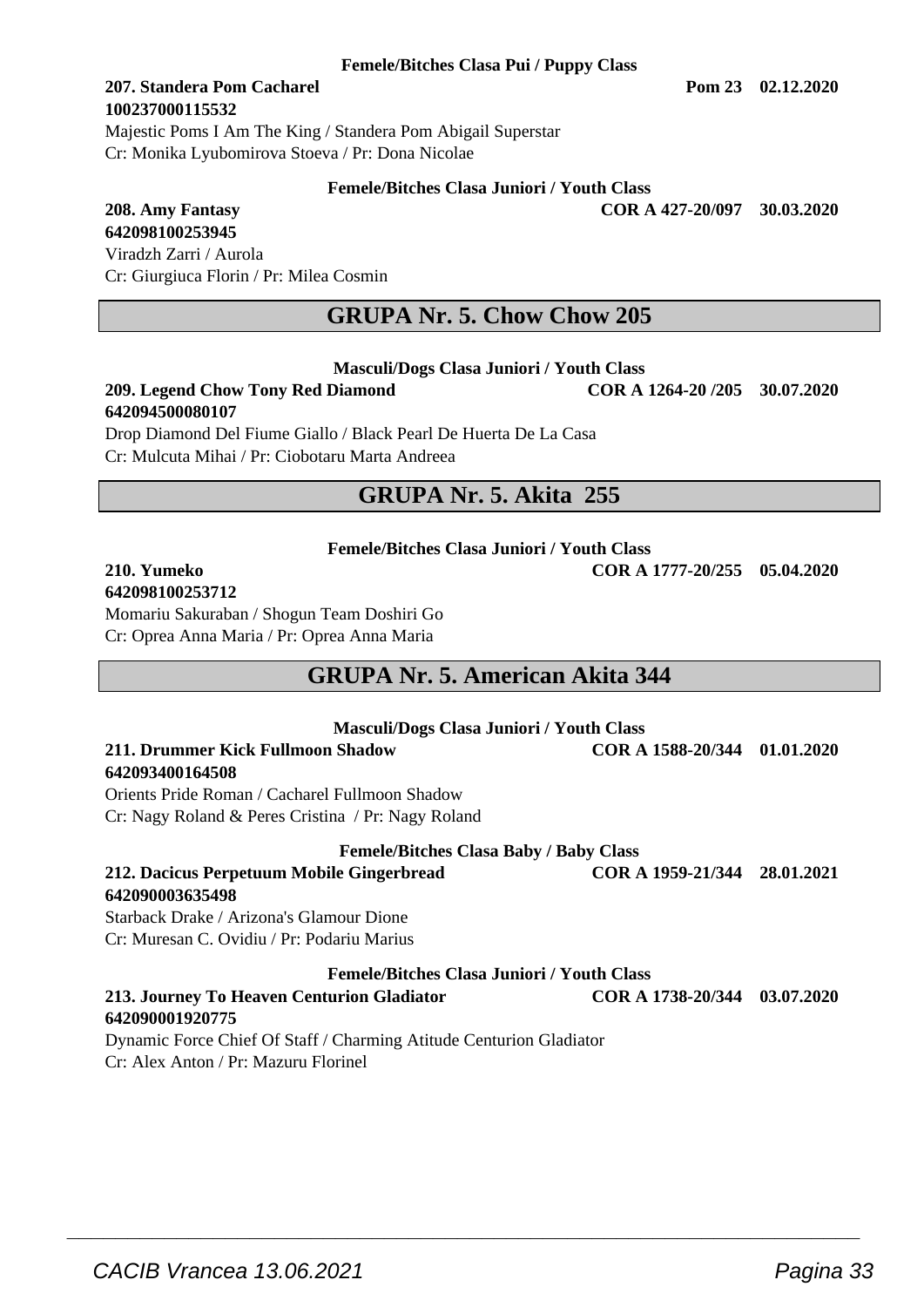### **Femele/Bitches Clasa Intermediara / Intermediate Class**

**642093400153443** El Gaucho De Gabritho / Orient Sun Nimfa

Cr: Silaghi Cristian / Pr: Rosu Leonard-Ionel

# **642099000689474**

Redient Pure Love At Ayrek-Dart / Amoremio Redient Ami Mignone Cr: Augustin Ionescu / Pr: Peres Cristina

#### **Femele/Bitches Clasa Deschisa / Open Class**

### **216. Alma Red Dog's Pride COR A 1406-19/344 18.05.2019 642098201781317**

A' My Hugo Of Wolf Point / Envy Of White Bear Cr: Bumbu B. Claudiu / Pr: Anghel A. Lorena

# **GRUPA Nr. 5. Thai Ridgeback Dog 338**

**Femele/Bitches Clasa Deschisa / Open Class**

**217. Fi' Nezia Ancient Kynopolis PKR.V.30300 05.12.2019 616093901001434**

Azur Lucky Ryuu / My Main Stream Mashima Cr: Sarota A. / Pr: Patrinjel C-tin

# **GRUPA Nr. 6. Erdelyi Kopo 241**

| Masculi/Dogs Clasa Deschisa / Open Class                   |                            |                     |
|------------------------------------------------------------|----------------------------|---------------------|
| 218. Cs-Kormos Hungarian Cat Cather Kopo                   |                            | JR 70154 17.03.2019 |
| 981020000382463                                            |                            |                     |
| Cannus Lupus Kende / Bonzi Barka Hungarian Cat Kather Kopo |                            |                     |
| Cr: Veress Robert / Pr: Fodor Istvan                       |                            |                     |
| 219. Plajasz Erdesz                                        | MET ek. 4235/19 10.10.2018 |                     |
| 900079000530293                                            |                            |                     |
| Cannus Lupus Kende / Plajasz Cirok                         |                            |                     |
| Cr: Major Krisztian / Pr: Szekely Janos                    |                            |                     |

**Femele/Bitches Clasa Intermediara / Intermediate Class**

 $\overline{\phantom{a}}$  , and the set of the set of the set of the set of the set of the set of the set of the set of the set of the set of the set of the set of the set of the set of the set of the set of the set of the set of the s

# **220. Berta Full - Hunting COR B 638-19/241 25.07.2019**

**642090001800813** Negrut / Tisa Cr: Stan Ion / Pr: Lukacs Zoltan Andras

**214. Alyeska Alpha Of The Mountain COR A 1561-20/344 13.12.2019**

**215. Just In Case Of Wolf Point COR A 1457-19/344 25.07.2019**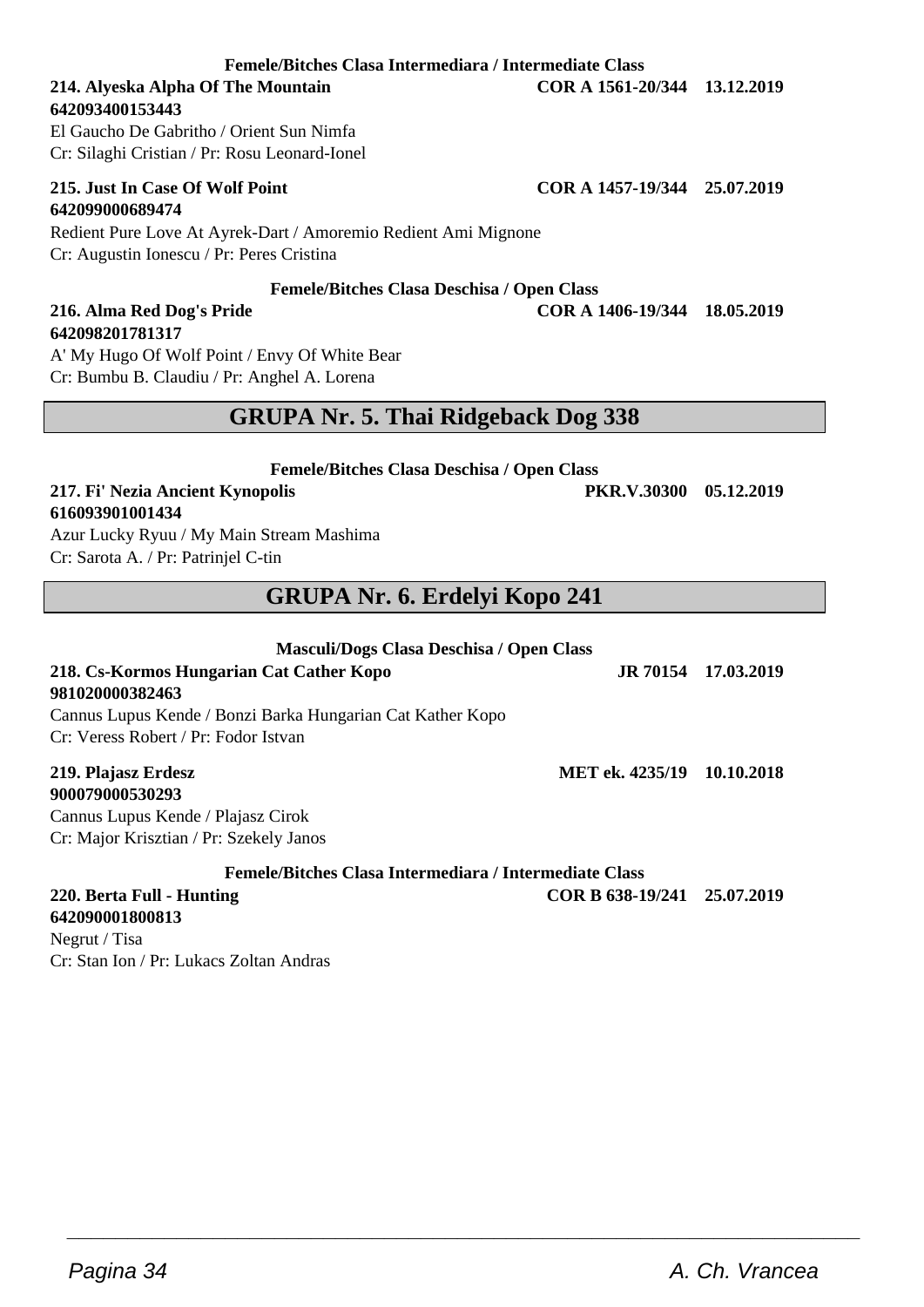### **GRUPA Nr. 6. Beagle 161**

| Masculi/Dogs Clasa Intermediara / Intermediate Class     |                        |            |
|----------------------------------------------------------|------------------------|------------|
| 221. Bandido De El Imperio Canino                        | LOE 2501038 18.10.2019 |            |
| 941000024225031                                          |                        |            |
| Absoluutely Spotless Zippo / Honey Bee Bigbendas         |                        |            |
| Cr: Jairo Cuartas / Pr: Jairo Cuartas & Kocsis Krisztina |                        |            |
| <b>Masculi/Dogs Clasa Campioni / Champions Class</b>     |                        |            |
| 222. Fairytaleloky Exclusive Enjoyment                   | UKU 0357305            | 06.12.2017 |
| 990000000802603                                          |                        |            |
| Chester La Casa Demiani / Fairytaleloky Barbariska Litt  |                        |            |
| Cr: Oleksandr H. / Pr: Dolhyi Petro                      |                        |            |
| <b>Femele/Bitches Clasa Deschisa / Open Class</b>        |                        |            |
| 223. Pretty Women De El Imperio Canino                   | <b>LOE 2350740</b>     | 05.12.2016 |
| 982000210194153                                          |                        |            |

For Your Eyes Only Xandrina / Tigresa De El Imperio Canino Cr: Jairo Cuartas / Pr: Jairo Cuartas & Kocsis Krisztina

### **GRUPA Nr. 6. Alpenlandische Dachsbracke 254**

| Masculi/Dogs Clasa Deschisa / Open Class |                             |  |
|------------------------------------------|-----------------------------|--|
| 224. Zukelerjagdhund Von Salztal         | COR A 116-19/254 15.04.2019 |  |
| 642098201043027                          |                             |  |

Quido Keilerjaghund Z Vickova / Alida Keilerjagdhund Cr: Metea Daniel / Pr: Punga Alexandru

**Femele/Bitches Clasa Deschisa / Open Class**

# **642098201043058**

**225. Doli Keilerjagdhund COR A 123-19/254 23.04.2019**

Quido Keilerjaghund Z Vickova / Nora Majerka Cr: Punga Alexandru / Pr: Punga Alexandru

**GRUPA Nr. 7. Deutsch Kurzhaar 119**

| <b>Masculi/Dogs Clasa Juniori / Youth Class</b>               |                              |  |
|---------------------------------------------------------------|------------------------------|--|
| 226. Newton Wom Cherifeld                                     | COR A 5501-20/119 22.03.2020 |  |
| 642090001110708                                               |                              |  |
| Willy Del Cakic / Gia Wom Cherifeld                           |                              |  |
| Cr: Tenghea C.I & Ancu C / Pr: Antonesei Liviu Ernest         |                              |  |
| 227. Northon Wom Cherifeld                                    | COR A 5500-20/119 22.03.2020 |  |
| 642090001110709                                               |                              |  |
| Willy Del Cakic / Gia Wom Cherifeld                           |                              |  |
| Cr: Tenghea Cosmin & Ancu Cristian / Pr: Popoiu Mircea George |                              |  |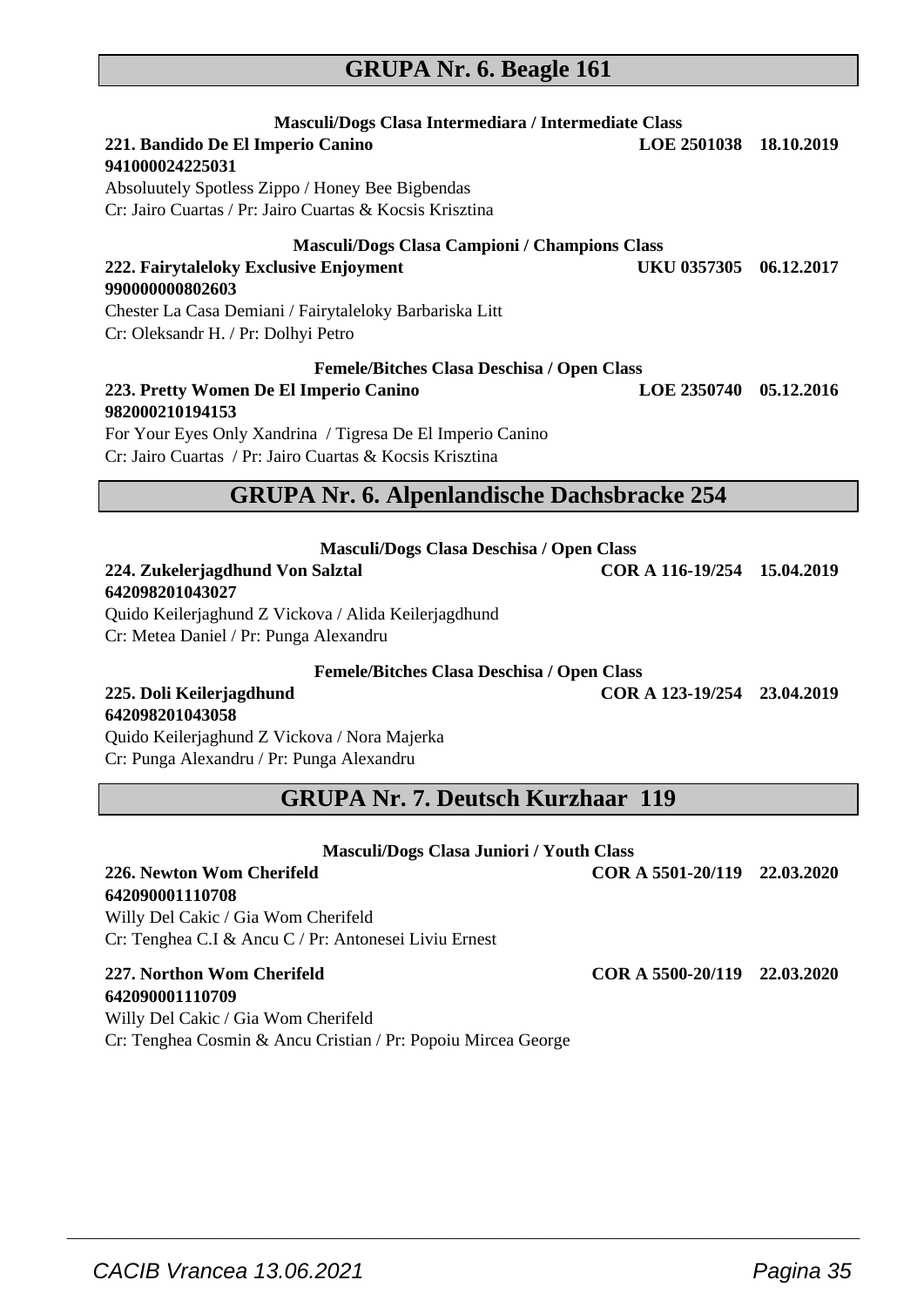**Femele/Bitches Clasa Juniori / Youth Class**

**953000010475123** Marley Ze Stipek / Queenie Oberon Haus

Cr: Antal Zsombor / Pr: Costin Viorel

# **Femele/Bitches Clasa Intermediara / Intermediate Class**<br> **COR A 5685-2**<br> **COR A 5685-2**

**229. Conan Haus Gema COR A 5685-20/119 22.02.2020**

#### **642099000701150**

Conan Haus Boris / Dona Cr: Oprisiu Vasile-Viorel / Pr: Beraru Adrian

#### **Femele/Bitches Clasa Deschisa / Open Class**

# **642098201685428**

Blo De La Haille Au Loup / Italie Du Nid Aux Nobles Cr: Banu Manuela / Pr: Banu Manuela

# **GRUPA Nr. 7. Deutsch Drahthaar 098**

**Masculi/Dogs Clasa Intermediara / Intermediate Class**

#### **231. Ingo Ivan Patrickhaus COR A 2091-19/098 10.07.2019 642098201070399**

Jukon Ii Vom Liether-moor / Szantoval Cili Cr: Baicanu Remus / Pr: Vasiliu Lauren

## **GRUPA Nr. 7. Epagneul Breton 095**

**Femele/Bitches Clasa Juniori / Youth Class**

#### **232. Uma Hyperion Child COR A 356-20/095 27.01.2020 642090001857881** Aron / Ocene De Keranlouan

Cr: Andrei Mihai Bogdan / Pr: Andrei Mihai Bogdan

**GRUPA Nr. 7. English Setter 002**

**Femele/Bitches Clasa Juniori / Youth Class**

**642099900078286** Garcia / Neda Cr: Calatoaie Ionut / Pr: Morogan Leonard

# **GRUPA Nr. 7. Gordon Setter 006**

**Masculi/Dogs Clasa Veterani / Veterans Class**

 $\overline{\phantom{a}}$  , and the set of the set of the set of the set of the set of the set of the set of the set of the set of the set of the set of the set of the set of the set of the set of the set of the set of the set of the s

### **234. Alegrissimo Occupato Visconte De Pacoma COR A 150-12/006 08.08.2012 941000014287773**

Britain Star's Double-0-Seven / Baroness Barbara From Fairysett Cr: Oteanu Petrut & Corina / Pr: Teodorescu D & Banu M

**233. Bamby Wild Danube COR A 489-21/002 08.09.2020**

**228. Ultra Oberon Haus COR A 5641-20/119 05.05.2020**

**230. Nuga Du Nid Aux Nobles COR A 4378-17/119 18.03.2017**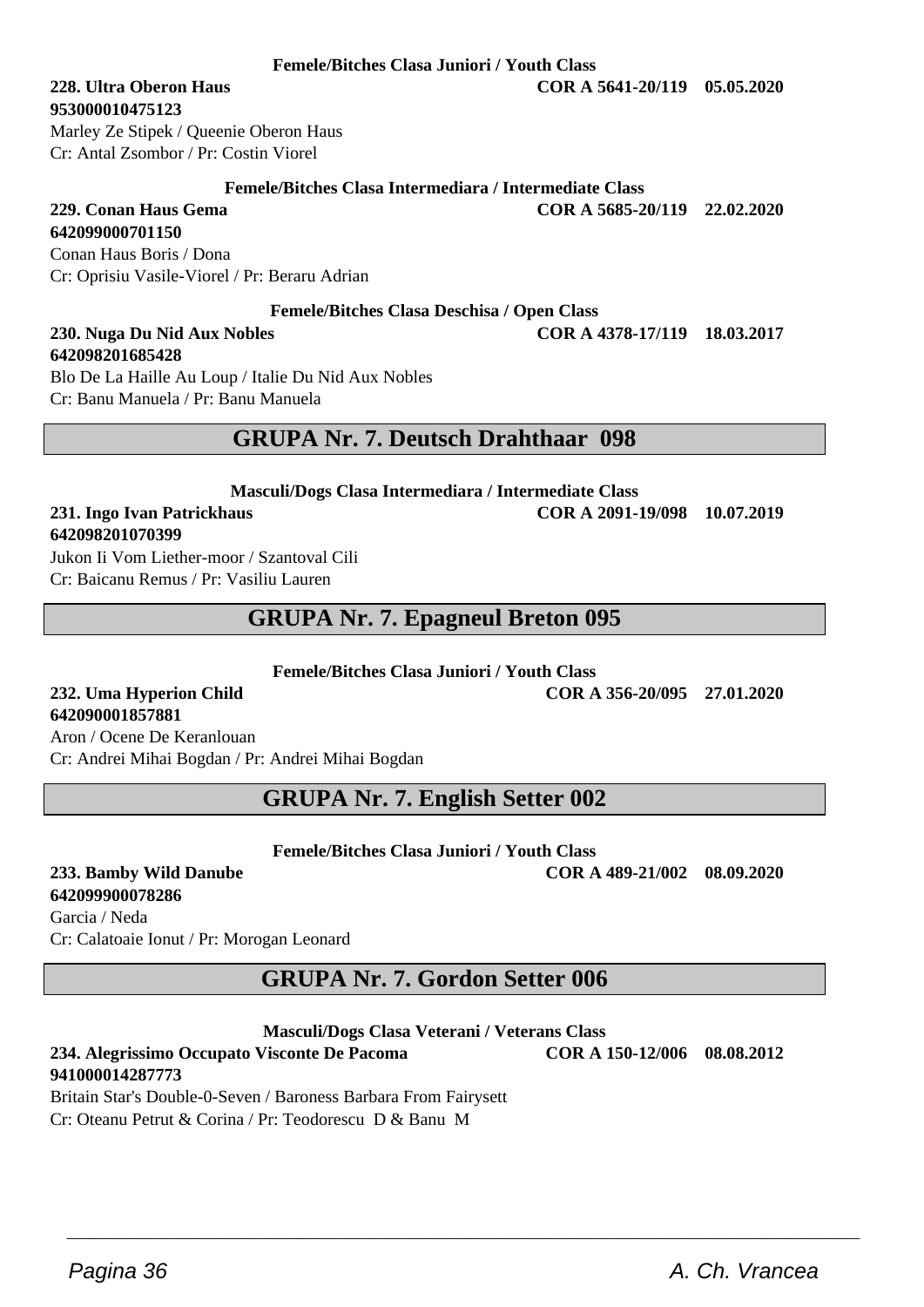# **GRUPA Nr. 8. Golden Retriever 111**

| Masculi/Dogs Clasa Juniori / Youth Class<br>235. Benjamin Waterdust<br>642094100168781<br>Tramin Veter / Ayla Ginger Up<br>Cr: Mihalache Adrian / Pr: Stefan Andrei                                                                        | COR A 6426-20/111 05.04.2020 |            |
|--------------------------------------------------------------------------------------------------------------------------------------------------------------------------------------------------------------------------------------------|------------------------------|------------|
| 236. Game Of Thrones Goldset<br>642098100253281<br>Erdoalji Nordic Legend Of Goldset / Yokko Goldset<br>Cr: Ioana Teodora Bogan / Pr: Seceleanu Mircea Mihail                                                                              | COR A 6409-20/111 23.04.2020 |            |
| 237. Kinkan Pearl Of Hills<br>642098201095176<br>Game Time Pearl Of Hills / Carnaval Dorado Cum Laude<br>Cr: Radu Calin / Pr: Simion Ioana & Radu Calin                                                                                    | COR A 6613-20/111 01.08.2020 |            |
| Masculi/Dogs Clasa Intermediara / Intermediate Class<br>238. Big Angel De Sas Kennel<br>642098201067008<br>Flaming Charm Pearl Of Hills / Hard To Get Of Clear Passion<br>Cr: Parvulescu C. & Statescu C. / Pr: Manciu Adrian & Radu Calin | COR A 5971-19/111            | 16.06.2019 |
| 239. Ethan Goldset<br>642098201066136<br>Legendary Of Clear Passion / Rose Marie Goldset<br>Cr: Ioana Teodora Bogan / Pr: Chitescu Ion Eduard                                                                                              | COR A 6002-19/111 05.07.2019 |            |
| 240. Zamfield Hugo Boss<br>642090000176932<br>Waterbabies Hurtigruten / Zamfield Enola Red<br>Cr: Megiesan D. Mircea / Pr: Bodo Csaba & Brigitte                                                                                           | COR A 6065-19/111 07.07.2019 |            |
| Masculi/Dogs Clasa Deschisa / Open Class                                                                                                                                                                                                   |                              |            |
| 241. Erdoalji Always Love You<br>642099000489893<br>Caruso Of The Famous Family / Evangeline Pearl Of Golden - Hill<br>Cr: Pora J. & Bucur V. / Pr: Ionescu Dana & Radu Calin                                                              | COR A 5455-18/111 16.09.2017 |            |
| Masculi/Dogs Clasa Campioni / Champions Class<br>242. Angels In Leash Il Divo<br>642093400146456<br>Erdoalji Diamond Go To Angels In Leash / Angelonato Kristal Brilliant<br>Cr: Kocsis Krisztina / Pr: Kocsis Krisztina                   | COR A 6202-19/111 17.06.2019 |            |
| <b>Femele/Bitches Clasa Juniori / Youth Class</b>                                                                                                                                                                                          |                              |            |
| 243. Alberti's Dream Anouka<br>642090000185961                                                                                                                                                                                             | COR A 6259-20/111 25.12.2019 |            |

 $\overline{\phantom{a}}$  , and the set of the set of the set of the set of the set of the set of the set of the set of the set of the set of the set of the set of the set of the set of the set of the set of the set of the set of the s

Game Time Pearl Of Hills / Eternitiy Pearl Of Hills Cr: Alberti Irina Liliana / Pr: Alberti Irina Liliana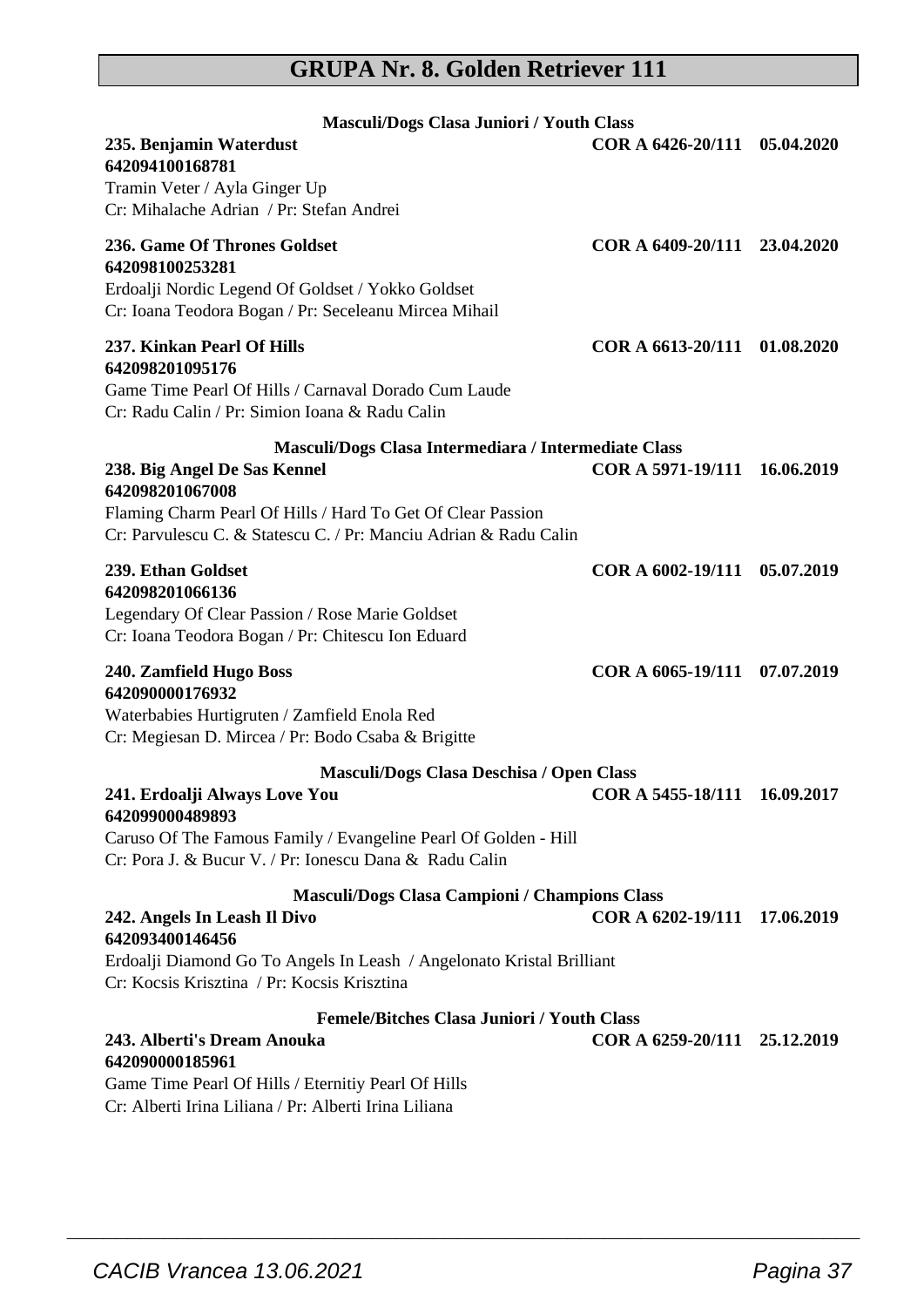| 244. Angels In Leash Shadymist Hera<br>642093400146506                                                                                                                  |                              | GOLD 1 15.03.2020 |
|-------------------------------------------------------------------------------------------------------------------------------------------------------------------------|------------------------------|-------------------|
| Angels In Leash Google Gone Wild / Karvin Fuga<br>Cr: Kocsis Krisztina & Marnie J Harrell / Pr: Ioanes Andrei Bogdan & Kocsis Krisztina                                 |                              |                   |
| 245. Go Mira All In Or Nothing<br>642099000748618<br>Bill Mediguard / D'Maghi All In Or Nothing<br>Cr: Barbu Alin / Pr: Glodeanu Carmen                                 | COR A 6619-20/111            | 07.08.2020        |
| 246. Joleen Pearl Of Hills<br>642098201812172<br>Game Time Pearl Of Hills / Cc Bliss Pearl Of Hills<br>Cr: Radu Calin / Pr: Chiru Sorin & Radu Calin                    | COR A 6436-20/111 26.04.2020 |                   |
| 247. Zapphire Fiso Royal House<br>642090001118348<br>Nalimana A Kind Of Magic / Wild Rose Fiso Royal House<br>Cr: Ioana Miricescu / Pr: Miricescu Ioana & Talvac Bogdan | COR A 6761-21/111 16.08.2020 |                   |
| Femele/Bitches Clasa Intermediara / Intermediate Class<br>248. Angels In Leash Imagine Me & You<br>642093400146448                                                      | COR A 6207-19/111 17.06.2019 |                   |
| Erdoalji Diamond Go To Angels In Leash / Angelonato Kristal Brilliant<br>Cr: Kocsis Krisztina / Pr: Grigorean Maria Luiza                                               |                              |                   |
| <b>Femele/Bitches Clasa Deschisa / Open Class</b>                                                                                                                       |                              |                   |
| 249. Elsa De Parmen Auriu<br>642099000590493                                                                                                                            | COR A 5676-18/111 03.09.2018 |                   |
| Tramin Fandango / Linda De Parmen Auriu<br>Cr: Damian Simona / Pr: Gusoi Teodora Andreea                                                                                |                              |                   |
| 250. Xoxo Fiso Royal House                                                                                                                                              | COR A 5748-19/111 04.10.2018 |                   |
| 642099000468612<br>Puello Oris Zippi Flah / Lady In Red Fiso Royal Hpuse<br>Cr: Ioana Miricescu / Pr: Pazel Anton Mihai                                                 |                              |                   |
| Femele/Bitches Clasa Campioni / Champions Class                                                                                                                         |                              |                   |
| 251. Winter Fairytale Goldset<br>642098100134840                                                                                                                        | COR A 5435-18/111 30.11.2017 |                   |
| Erdoalji Nordic Legend Of Goldset / Velvet Charm Miss Movin' On<br>Cr: Bogan Ioana / Pr: Miricescu Ioana                                                                |                              |                   |
| <b>GRUPA Nr. 8. Labrador Retriever 122</b>                                                                                                                              |                              |                   |
| Masculi/Dogs Clasa Juniori / Youth Class                                                                                                                                |                              |                   |

 $\overline{\phantom{a}}$  , and the set of the set of the set of the set of the set of the set of the set of the set of the set of the set of the set of the set of the set of the set of the set of the set of the set of the set of the s

#### **252. Clausweb Karlo COR A 8655-20/122 04.07.2020 642099000746505**

Clausweb Choco Queen's Joy / Sweet Years Labradors To Clausweb Cr: Cadar Claudiu Ghe. / Pr: Voicila Claudiu Valentin

# **642099000753301**

**253. O Chen Of Wolf Point COR A 8537-20/122 18.04.2020**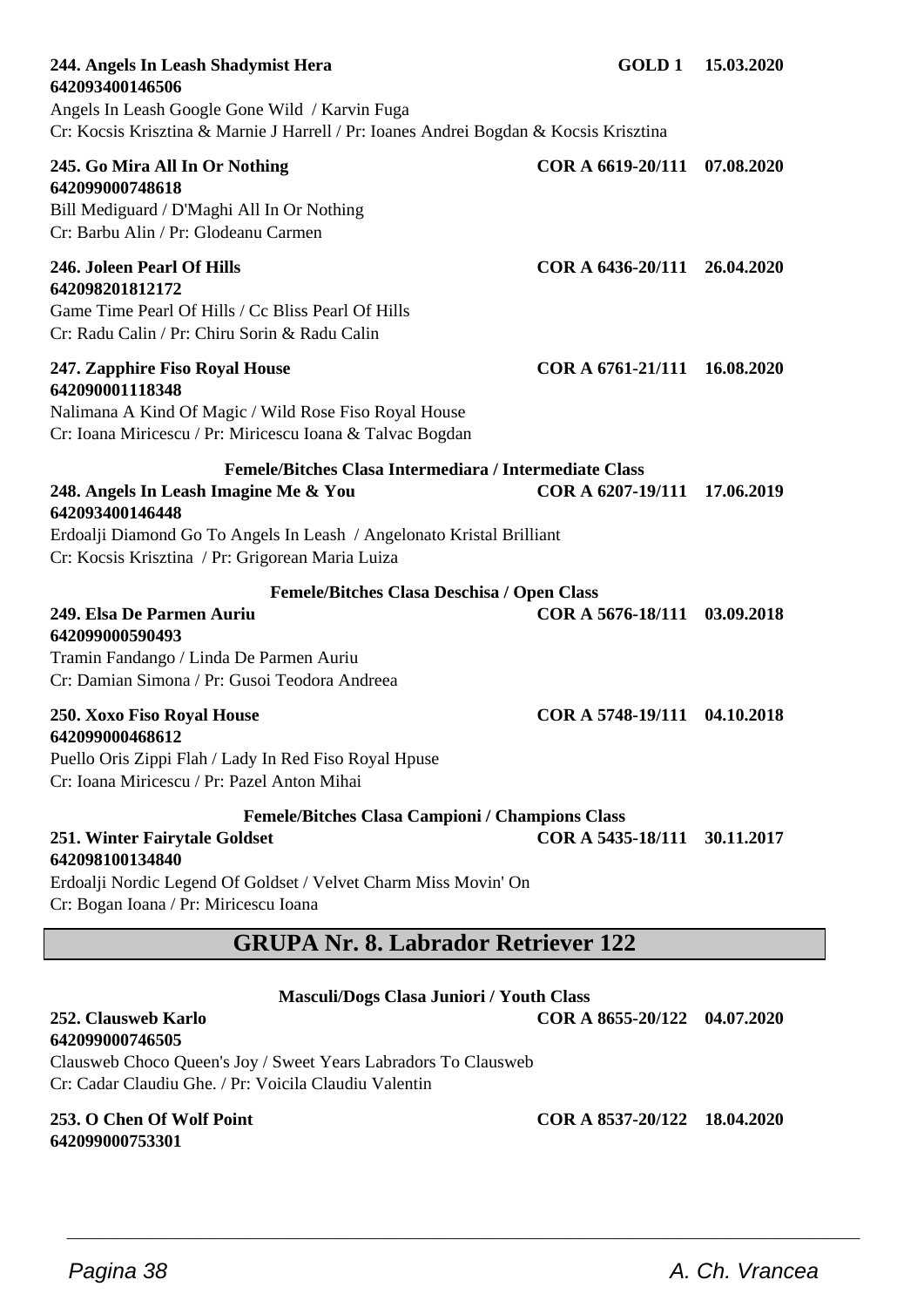| Peter S Gang Fabian Bella Mare / Q Etna Of Wolf Point<br>Cr: Augustin Ionescu / Pr: Badea Anca                                                                        |                              |            |
|-----------------------------------------------------------------------------------------------------------------------------------------------------------------------|------------------------------|------------|
| Masculi/Dogs Clasa Intermediara / Intermediate Class<br>254. Tojko<br>642090001835700<br>Carpenny Made To Measure By Dromtacher / Terra Spirit Unbelievable           | COR A 8209-20/122            | 11.12.2019 |
| Cr: Szasz Ferenc / Pr: Anghelache Georgian                                                                                                                            |                              |            |
| Masculi/Dogs Clasa Deschisa / Open Class<br>255. Croquembouche Z Grodu Hrabiego Malmesbury                                                                            | COR A 8931-21/122 23.03.2018 |            |
| 616093900542776<br>Firefly Moonshine Z Grodu Hrabiego Malmesbury / After Midnight Z Grodu Hrabiego Malmesbury<br>Cr: Beata Urbanczyk-Zajac / Pr: Serban Radu          |                              |            |
| 256. Devachan Akasha<br>642099000683154<br>Corteleoni Happy Chris / No One Like Me Hidalgo's Spirit<br>Cr: Dinu D. Pacso G. / Pr: David Claudiu                       | COR A 7974-19/122 05.05.2019 |            |
| 257. J'Adore Ton Parfume Wolves Of Zamolxis<br>642090001783665<br>Taste Of Fame Of Clear Passion / Chanel<br>Cr: Panzariuc Cristina Amgela / Pr: Aldea Tiberiu Dragos | COR A 7330-18/122 20.02.2018 |            |
| 258. Tojko's Buffalo Bill<br>642099000631882<br>Carpenny Made To Measure By Dromtacker / Tojko S Anastasia<br>Cr: Szasz Ferenc / Pr: Iancu Mihai                      | COR A 7755-19/122 04.02.2019 |            |
| <b>Masculi/Dogs Clasa Munca / Working Class</b>                                                                                                                       |                              |            |
| 259. Very Legendary King z Choce<br>900085000909332<br>Stretlaw Yelow Camaro / Night Limitedition z Choce<br>Cr: Paluskova Katarina / Pr: Omelianenko Anna            | UKU 0473854 09.11.2019       |            |
| <b>Masculi/Dogs Clasa Campioni / Champions Class</b>                                                                                                                  |                              |            |
| 260. Dynamis Brahma<br>642099000683157<br>Corteleoni Happy Chris / No One Like Me Hidalgo's Spirit<br>Cr: Dinu D. Pacso G. / Pr: David Claudiu                        | COR A 7973-19/122 05.05.2019 |            |
| Masculi/Dogs Clasa Veterani / Veterans Class<br>261. Marial Persona Tomorrow King Of Uk<br>804098100033723<br>Annual's Nice Device / Windup Barberry Oliv Brench      | UKU 0117949 10.06.2011       |            |
| Cr: Zhmaylie / Pr: Omelianenko Anna                                                                                                                                   |                              |            |
| <b>Femele/Bitches Clasa Juniori / Youth Class</b><br>262. Amira Queen Alma<br>642094100168634<br>Terra Happy Amir / Dakota El Alacran Enamorado                       | COR A 8508-20/122 07.04.2020 |            |
| Cr: Ciupitu Aurelian / Pr: Ciupitu Aurelian                                                                                                                           |                              |            |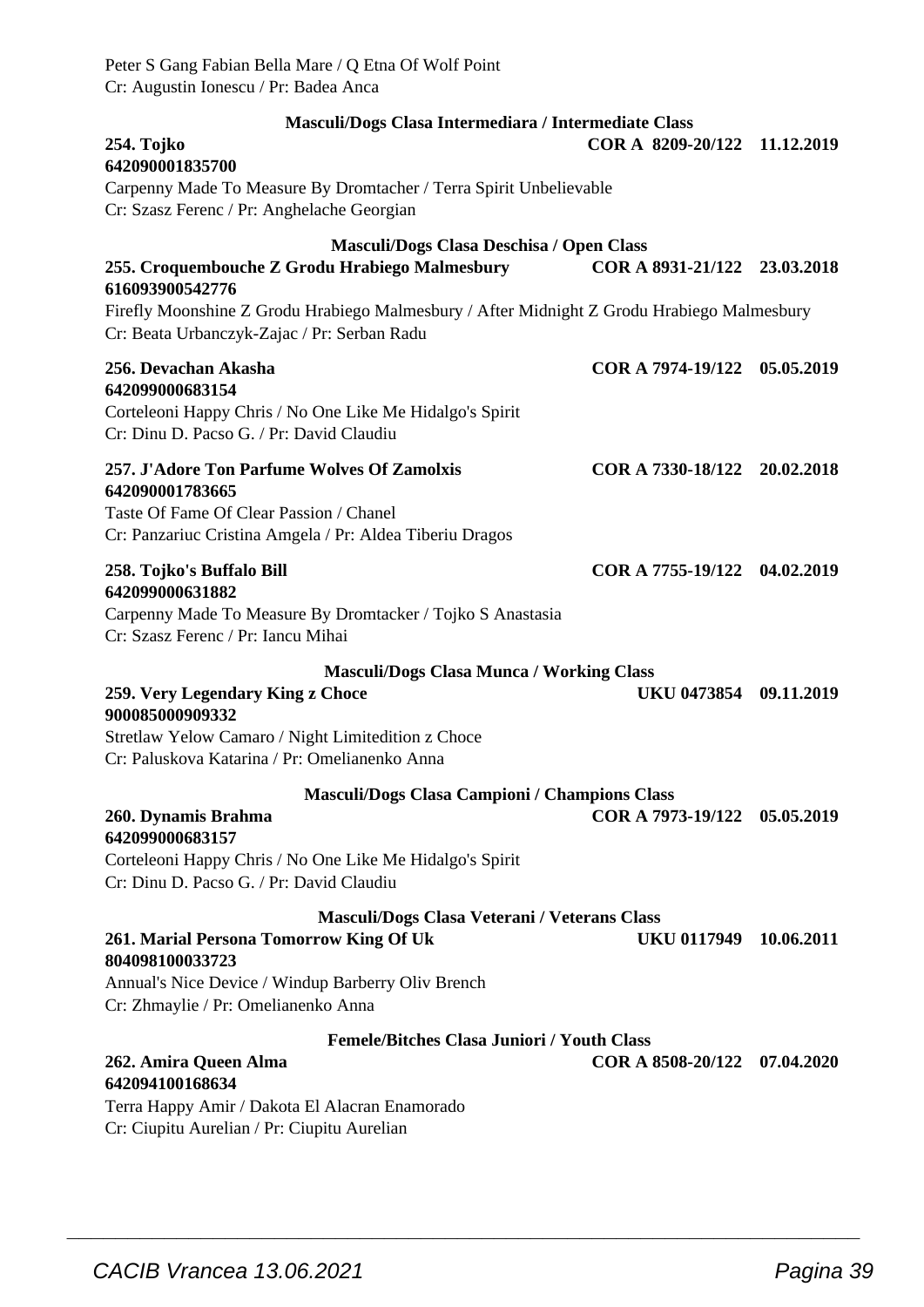**642090003636159**

Little Vinie Jones Optimus Canis / Raksha Goddess Hidalgo`s Spirit Cr: Serban Radu / Pr: Serban Radu

# **GRUPA Nr. 8. English Cocker Spaniel solid colour 005**

**Femele/Bitches Clasa Pui / Puppy Class**

#### **264. Covenant Seduction ROI 20/173619 16.09.2020 380260101679883**

Five O'Clock Dance Clint / Five O'Clock Dance Indira At Covenant Cr: Lincu Valeria Alina / Pr: Mitisor Nicoleta Elena

# **GRUPA Nr. 8. American Cocker Spaniel 167**

**Masculi/Dogs Clasa Juniori / Youth Class**

**265. Very Vigie Keep Ya Head Up COR A 215-21/167 30.06.2020**

# **945000002186033**

Pbjs Rock On / Sanpartis Goes Vigie Way Cr: Vartiainen Sanna Pichard Laurent / Pr: Lupu Anamaria

**Femele/Bitches Clasa Campioni / Champions Class**

#### **266. Sanpartis Glitter Vigie Picture COR A 209-19/167 28.05.2018 991001001891138**

Very Vigie Look At Me / Very Vigie Love On Top Cr: Sanna Vartiainen / Pr: Lupu Anamaria

# **GRUPA Nr. 8. Cao de agua Portugues 037**

**Femele/Bitches Clasa Intermediara / Intermediate Class 267. Duchess Of Danube Lago Di Fortuna COR A 5-20/037 09.11.2019 900020190710813**

Lotrando Z Kasetek / Agnes Ze Kbela Cr: Dragan Traparic / Pr: Alexandru Catalin

**Femele/Bitches Clasa Campioni / Champions Class**

**268. Oceano Do Lusiadas COR A 2-19/037 06.03.2019 380260140119369**

Ginger Do Lusiadas / Fiona Do Lusiadas Cr: Bazzani Fabiana / Pr: Alexandru Catalin

# **GRUPA Nr. 9. Maltese 065**

**Masculi/Dogs Clasa Juniori / Youth Class**

 $\overline{\phantom{a}}$  , and the set of the set of the set of the set of the set of the set of the set of the set of the set of the set of the set of the set of the set of the set of the set of the set of the set of the set of the s

Oskar Pljus Celebrity / Lora's Dream Of White Alley Cr: Serban Alina-Anda / Pr: Ianole Petrina-Florina

**269. Lora's Dream Of White Brit COR A 1957-20/065 27.07.2020**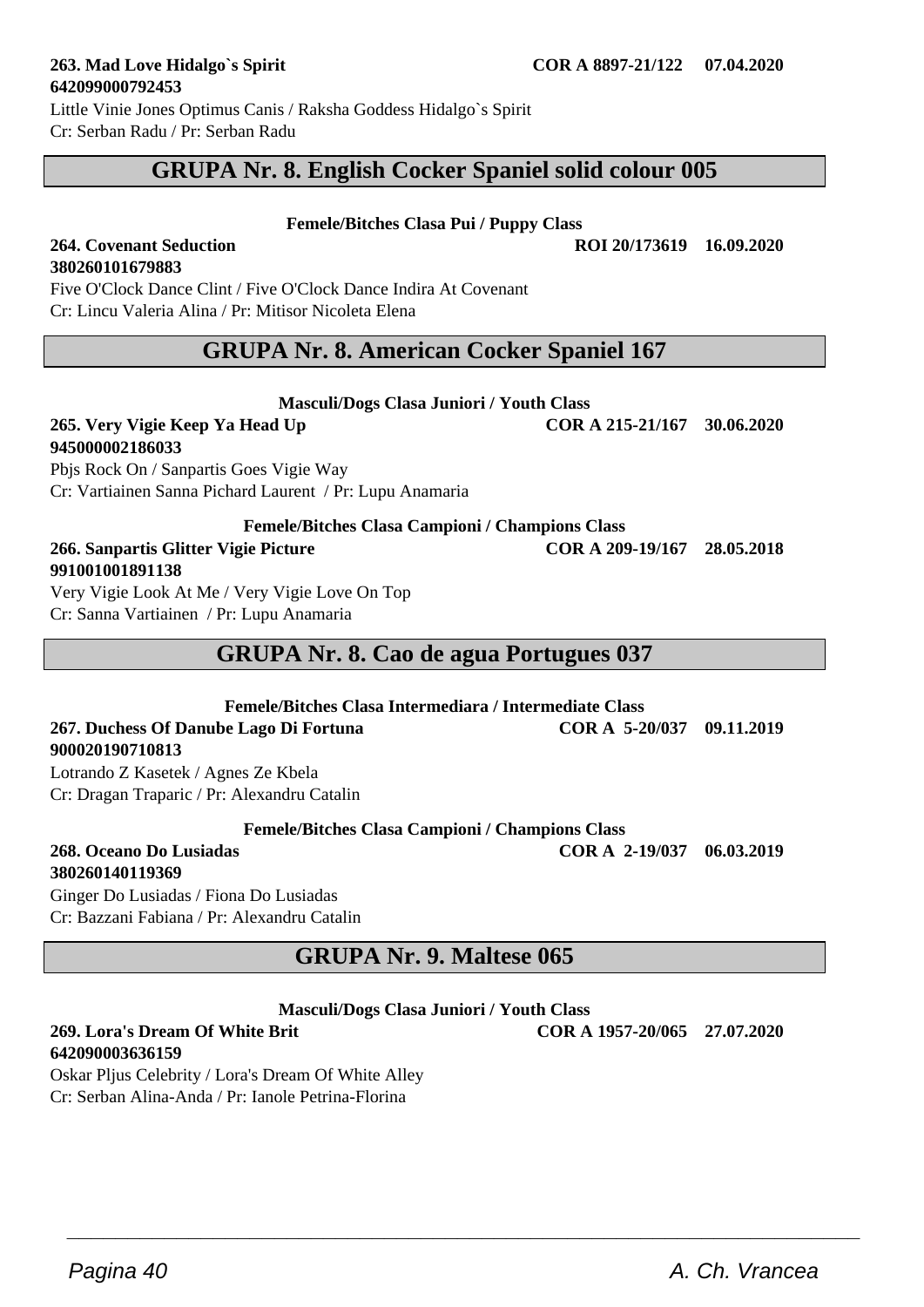# **GRUPA Nr. 9. Caniche toy 172**

# **Masculi/Dogs Clasa Intermediara / Intermediate Class**

#### 270. Z Chumatskogo Shljahu Kapitoshka Tov **900215000261792**

Lamborghinbi Aventador Top Stiel Toy / Z Chumatskogo Shljahu Zagrava Toy Cr: Karpets Ganna / Pr: Predica Ana Maria

#### **Femele/Bitches Clasa Intermediara / Intermediate Class 271. Cascara Superior World COR A 77-20/172 10.12.2019**

**900079000577849** Aux Yeux Noirs Yuppie / Prime Mover Godiva Superior World Cr: Olena Petrenko / Pr: Mihalascu Bianca Minerva

## **GRUPA Nr. 9. Griffon belge 081**

#### **Femele/Bitches Clasa Intermediara / Intermediate Class**

#### **272. Star Griff Black Rose(Belg) UKU 0463726 04.01.2020 991003000210433**

Ru-Paul Dancingin High Heels / Woop De Woo Cherry Blossom Odessa Cr: Zadoinova O. / Pr: Zadoinova O. & Volgina A.

## **GRUPA Nr. 9. Griffon bruxellois 080**

#### **Femele/Bitches Clasa Intermediara / Intermediate Class**

#### **273. Star Griff My Heart Will Go On UKU 0452943 31.10.2019 991003000210433** Manticorns Gently / Star Griff Baby Doll

Cr: Zadoinova O. / Pr: Zadoinova O.

**GRUPA Nr. 9. Shih Tzu 208**

#### **Femele/Bitches Clasa Intermediara / Intermediate Class 274. Piccolo Tibet Nobody Does It Better UCHM 17921/001773 07.10.2019 978101081718436**

Piccolo Tibet Gift From Manchu Palace / Piccolo Tibet Honey Honey At Vozvraschenie V Edem Cr: Vrabie Iulian / Pr: Vrabie Iulian

#### **Femele/Bitches Clasa Deschisa / Open Class**

# **978101081404391**

Piccolo Tibet Gift From Manchu Palace / Piccolo Tibet Honey Honey At Vozvraschenie V Edem Cr: Vrabie Iulian / Pr: Vrabie Iulian

 $\overline{\phantom{a}}$  , and the set of the set of the set of the set of the set of the set of the set of the set of the set of the set of the set of the set of the set of the set of the set of the set of the set of the set of the s

### **275. Piccolo Tibet Nirvana UCHM 17922/001774 07.10.2019**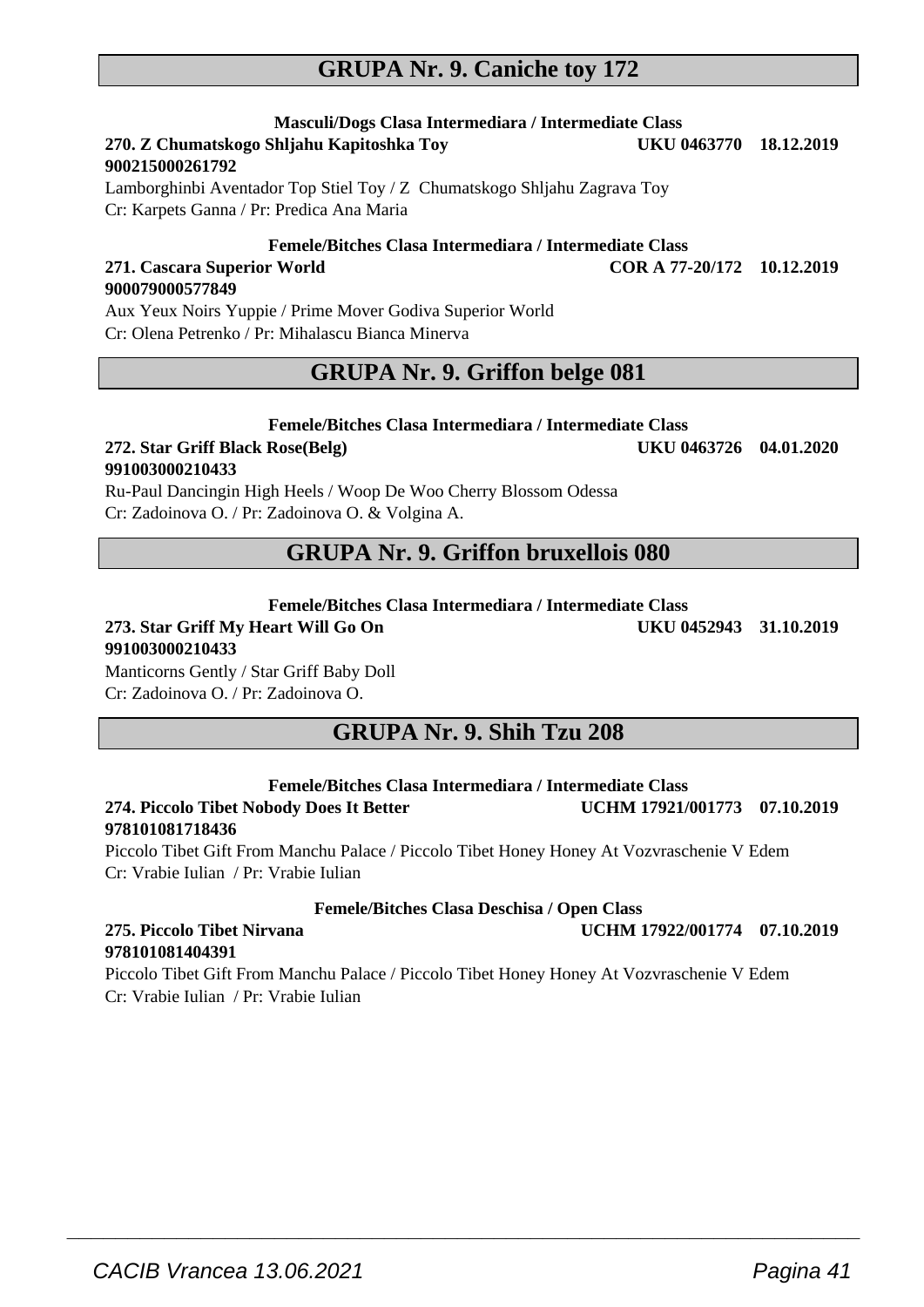# **GRUPA Nr. 9. Pug 253**

| Femele/Bitches Clasa Intermediara / Intermediate Class                                                               |                              |            |
|----------------------------------------------------------------------------------------------------------------------|------------------------------|------------|
| 276. Philippe Tani Miss Universe                                                                                     | UKU 0430001 23.06.2019       |            |
| 900113001687761                                                                                                      |                              |            |
| Zuma's Razz Ma Tazz / Otto Knows Million Voices Saules Simfonija<br>Cr: Filippova Galyna / Pr: Maslenikova Anzehlika |                              |            |
|                                                                                                                      |                              |            |
| <b>GRUPA Nr. 9. Bouledogue francais 101</b>                                                                          |                              |            |
|                                                                                                                      |                              |            |
| <b>Masculi/Dogs Clasa Pui / Puppy Class</b><br>277. Tzar Athosro Land                                                |                              |            |
| 642090003645280                                                                                                      | COR A 4116-21/101 23.11.2020 |            |
| Aristocratescu Capo Di Tutti Capi / A'Vigdors Salvia                                                                 |                              |            |
| Cr: Ionita Ana Maria / Pr: Grigoras Tudor Alexandru                                                                  |                              |            |
| Masculi/Dogs Clasa Deschisa / Open Class                                                                             |                              |            |
| 278. Priam Athosro Land                                                                                              | COR A 3535-19/101 24.07.2019 |            |
| 642090003543983                                                                                                      |                              |            |
| Lexus Athosro Land / Ildiko De Bella Corso                                                                           |                              |            |
| Cr: Ionita Ana Maria / Pr: Dinu Alexandra                                                                            |                              |            |
| 279. Red Senator's Comedy Central                                                                                    | COR A 3489-19/101            | 03.06.2019 |
| 642099000684376                                                                                                      |                              |            |
| Ulysse De El Mencey Loco / Red Senator's Agent Romanova                                                              |                              |            |
| Cr: Ali Denis / Pr: Ali Denis & Ghiulbin                                                                             |                              |            |
| Masculi/Dogs Clasa Campioni / Champions Class                                                                        |                              |            |
| 280. Darclee Chester Chase                                                                                           | COR A 3379-19/101 02.01.2019 |            |
| 642099000671181                                                                                                      |                              |            |
| Kingfriend Mr. Bombastic / Cruela De Aronui<br>Cr: Lucan Cristian / Pr: Farauanu Dan                                 |                              |            |
|                                                                                                                      |                              |            |
| <b>Femele/Bitches Clasa Juniori / Youth Class</b>                                                                    |                              |            |
| 281. Felia Kingdom Of Faraons<br>642090001922844                                                                     | COR A 4043-21/101 25.08.2020 |            |
| Darclee Chester Chase / Kiara Of Lucky Little Kingdom                                                                |                              |            |
| Cr: Dejan Vujasinovik / Pr: Farauanu Dan                                                                             |                              |            |
| Femele/Bitches Clasa Intermediara / Intermediate Class                                                               |                              |            |
| 282. Red Senator's Daisy Duck                                                                                        | COR A 3716-20/343 10.10.2019 |            |
| 642099000704033                                                                                                      |                              |            |
| Cannon Ball Of Marosc Charm / Theea At Angel Heart                                                                   |                              |            |
| Cr: Ali Denis / Pr: Ali Denis                                                                                        |                              |            |
| <b>Femele/Bitches Clasa Deschisa / Open Class</b>                                                                    |                              |            |
| 283. Red Senator's Babarunca                                                                                         | COR A 3425-19/101 24.03.2019 |            |
| 642090001100312<br>Ulysse De El Mencey Loco / Theea At Angel Heart                                                   |                              |            |
| Cr: Ali Denis / Pr: Ali Denis & Ghiulbin                                                                             |                              |            |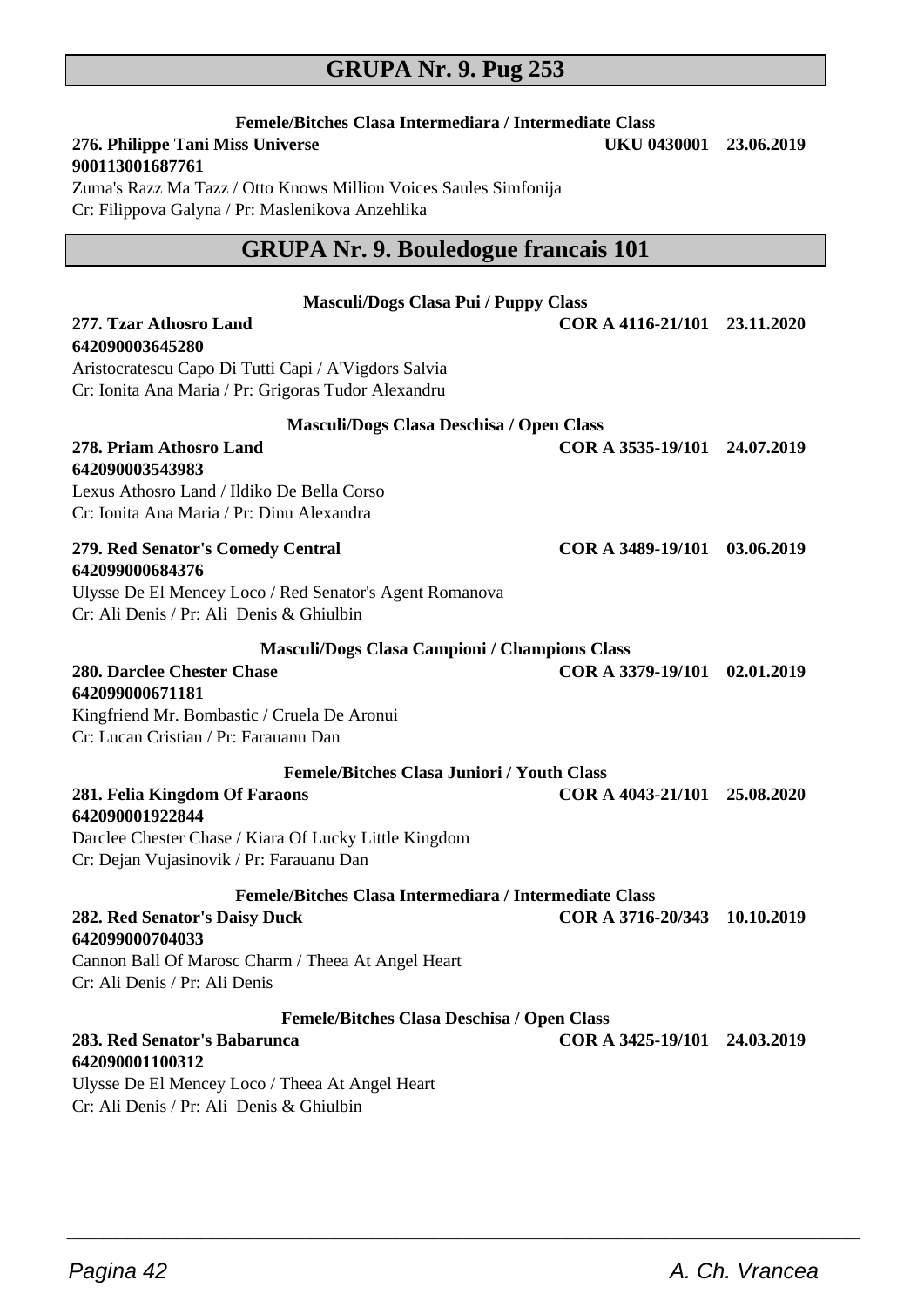### **GRUPA Nr. 9. Boston Terrier 140**

# **Masculi/Dogs Clasa Pui / Puppy Class**

# **284. Tibet-Gyongye King-Keny**

**642090000187499**

**953000010522113** Wildax Romeo / Tybet Gyongye Dafne Cr: Kovacs Joszefne / Pr: Dabija Andrei

#### **Femele/Bitches Clasa Intermediara / Intermediate Class**

 $\overline{\phantom{a}}$  , and the set of the set of the set of the set of the set of the set of the set of the set of the set of the set of the set of the set of the set of the set of the set of the set of the set of the set of the s

**285. Stedra Bliss In The Abys COR A 177-20/140 20.11.2019**

#### Choco Pyn-Czar / Keep Walking's Dream Amanda Cr: Dragos Chibzui / Pr: Dabija Andrei